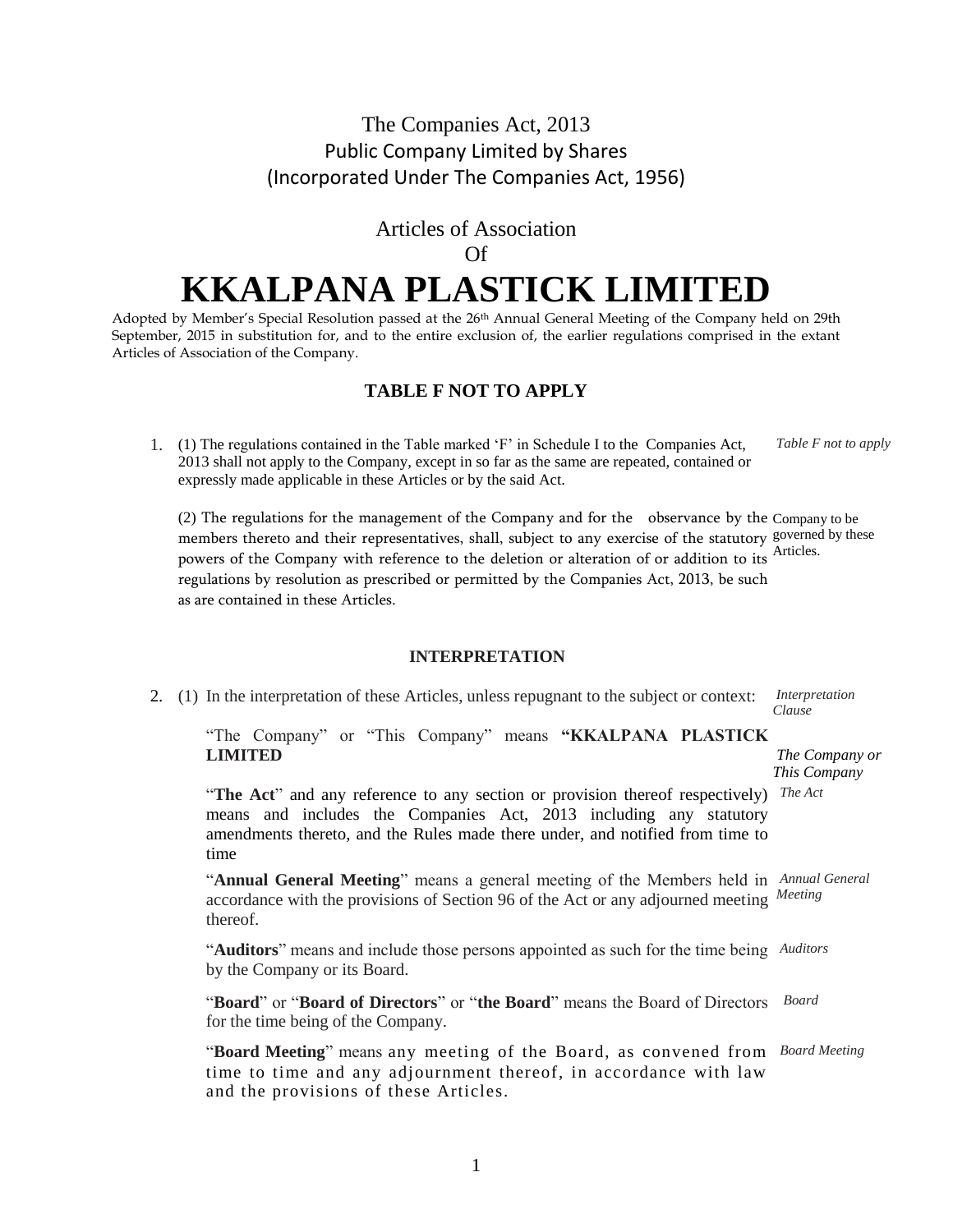|                                     | "Capital" means the share capital for the time being raised or authorized to be <i>Capital</i><br>raised, for the purpose of the Company.                                                                                                                                                                                                                                                                                                                                                                                                                   |
|-------------------------------------|-------------------------------------------------------------------------------------------------------------------------------------------------------------------------------------------------------------------------------------------------------------------------------------------------------------------------------------------------------------------------------------------------------------------------------------------------------------------------------------------------------------------------------------------------------------|
|                                     | "Chief Executive Officer" means an officer of a company, who has been Chief Executive<br>Officer<br>designated as such by it.                                                                                                                                                                                                                                                                                                                                                                                                                               |
|                                     | "Chief Financial Officer" means a person appointed as the Chief Financial<br>Chief Financial<br>Officer of the company.<br>Officer<br>"Companies Act, 1956" shall mean the Companies Act, 1956. as may be in force Companies Act, 1956<br>for the time being                                                                                                                                                                                                                                                                                                |
|                                     | "Debenture" includes debenture stock, bonds or any other instrument of the Debenture<br>company evidencing a debt, whether constituting a charge on the assets of the<br>company or not.                                                                                                                                                                                                                                                                                                                                                                    |
| Dividend<br>Director                | "Dividend" includes interim dividend.<br>"Director" shall mean any director of the Company, including alternate<br>directors. Independent Directors and nominee directors appointed in accordance<br>wilh Law and the provisions of these Articles                                                                                                                                                                                                                                                                                                          |
| Extraordinary<br>General<br>Meeting | "Extraordinary General Meeting", means an extraordinary general meeting of<br>the Members duly called and constituted and any adjourned General Meeting<br>thereof.                                                                                                                                                                                                                                                                                                                                                                                         |
| Key managerial<br>personnel         | "Key managerial personnel" shall have the meaning assigned thereto by Section<br>$2(51)$ of the Act.                                                                                                                                                                                                                                                                                                                                                                                                                                                        |
| Member                              | "Member" means:<br>(i) the subscriber to the memorandum of the company;<br>(ii) every other person who agrees in writing to become a member of the company<br>and whose name is entered in the register of members of the company;<br>(iii) every person holding shares of the company and whose name is entered as a<br>beneficial owner in the records of a depository.                                                                                                                                                                                   |
| Meeting                             | "Meeting" or "General Meeting" means a meeting of members.                                                                                                                                                                                                                                                                                                                                                                                                                                                                                                  |
| Month                               | "Month" means a calendar month.                                                                                                                                                                                                                                                                                                                                                                                                                                                                                                                             |
| <i><b>Office</b></i>                | "Office" means the registered office for the time being of the Company.                                                                                                                                                                                                                                                                                                                                                                                                                                                                                     |
| 'Ordinary<br>Resolution'            | A resolution shall be an ordinary resolution if the notice required under the Act<br>has been duly given and it is required to be passed by the votes cast, whether on a<br>show of hands, or electronically or on a poll, as the case may be, in favour of the<br>resolution, including the casting vote, if any, of the Chairman, by members who,<br>being entitled so to do, vote in person, or where proxies are allowed, by proxy or<br>by postal ballot, exceed the votes, if any, cast against the resolution by members,<br>so entitled and voting. |
| Paid-up                             | "paid-up share capital" or "share capital paid-up" means such aggregate<br>amount of money credited as paid-up as is equivalent to the amount received as                                                                                                                                                                                                                                                                                                                                                                                                   |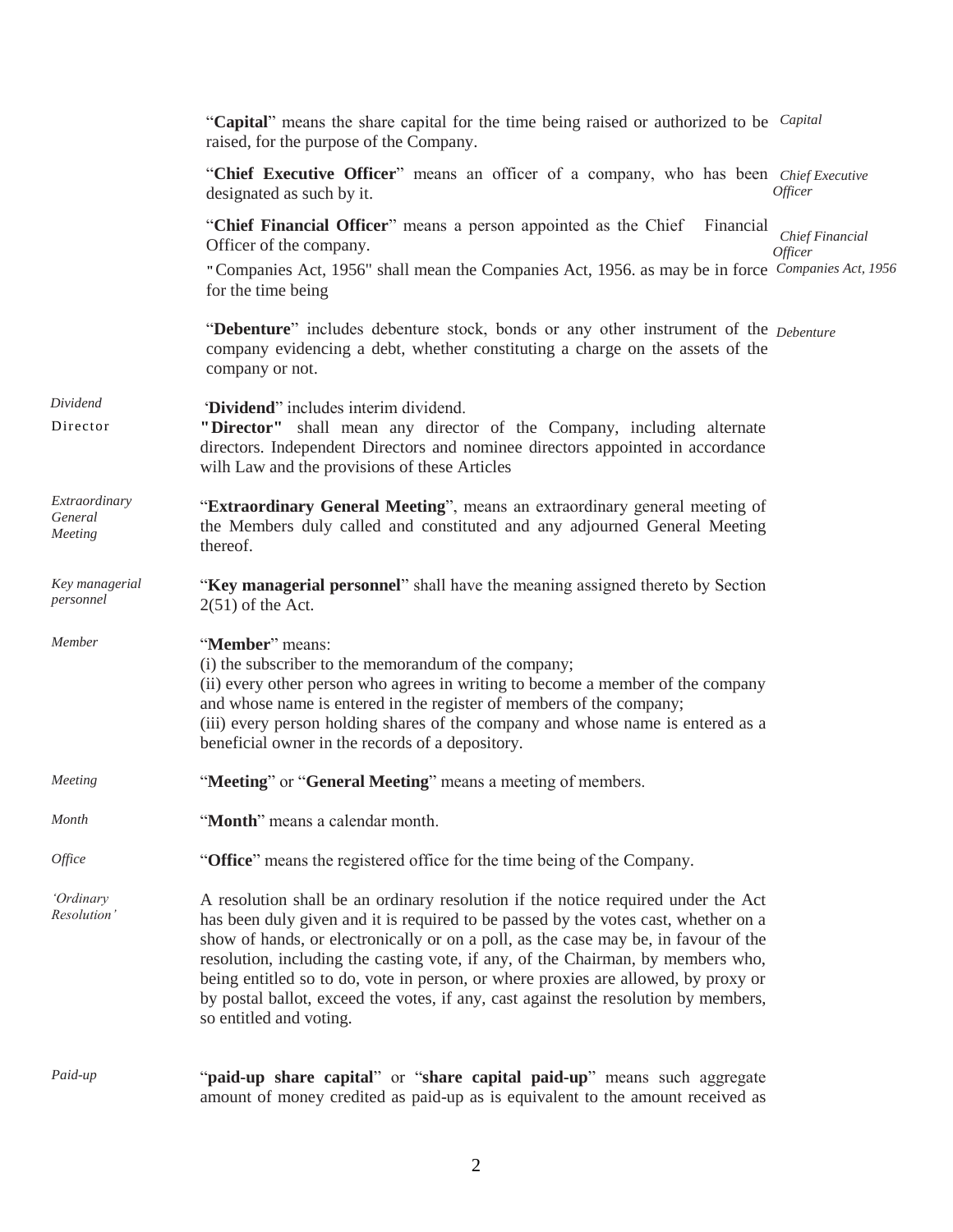|                        | paid-up in respect of shares issued and also includes any amount credited as paid-<br>up in respect of shares of the company, but does not include any other amount<br>received in respect of such shares, by whatever name called.                                                                                                                                                                                                                                                                                                                                                                                                                                                                                          |                                |  |  |
|------------------------|------------------------------------------------------------------------------------------------------------------------------------------------------------------------------------------------------------------------------------------------------------------------------------------------------------------------------------------------------------------------------------------------------------------------------------------------------------------------------------------------------------------------------------------------------------------------------------------------------------------------------------------------------------------------------------------------------------------------------|--------------------------------|--|--|
| Persons                | "Persons" includes corporations and firms as well as individuals.                                                                                                                                                                                                                                                                                                                                                                                                                                                                                                                                                                                                                                                            |                                |  |  |
| Postal Ballot          | "Postal Ballot" shall means voting by post or through any electronic mode.                                                                                                                                                                                                                                                                                                                                                                                                                                                                                                                                                                                                                                                   |                                |  |  |
| Register of<br>Members | "Register of Members" means the Register of Members to be kept pursuant to<br>the Act.                                                                                                                                                                                                                                                                                                                                                                                                                                                                                                                                                                                                                                       |                                |  |  |
| Registrar'             | "Registrar" means the Registrar of Companies from time to time having<br>jurisdiction over the Company.                                                                                                                                                                                                                                                                                                                                                                                                                                                                                                                                                                                                                      |                                |  |  |
| 'Secretary'            | "Secretary" means a Company Secretary within the meaning of clause (c) of sub-<br>section (1) of Section 2 of the Company Secretaries Act, 1980 who is appointed to<br>perform the functions of a company secretary under the Act                                                                                                                                                                                                                                                                                                                                                                                                                                                                                            |                                |  |  |
|                        | "Seal" means the Common Seal for the time being of the Company.                                                                                                                                                                                                                                                                                                                                                                                                                                                                                                                                                                                                                                                              | 'Seal'                         |  |  |
|                        | "Share" means share in the share capital of the Company and includes stock.                                                                                                                                                                                                                                                                                                                                                                                                                                                                                                                                                                                                                                                  | 'Share'                        |  |  |
|                        | "Small Shareholder" means a shareholder holding shares of the nominal value of<br>twenty thousand rupees or less.                                                                                                                                                                                                                                                                                                                                                                                                                                                                                                                                                                                                            | <i>'Small</i><br>Shareholder'  |  |  |
|                        | A resolution shall be a special resolution when:<br>the intention to propose the resolution as a special resolution has been duly<br>(a)<br>specified in the notice calling the general meeting or other intimation given<br>to the members of the resolution;<br>the notice required under this Act has been duly given; and<br>(b)<br>the votes cast in favour of the resolution, whether on a show of hands, or<br>(c)<br>electronically or on a poll, as the case may be, by members who, being<br>entitled so to do, vote in person or by proxy or by postal ballot, are required<br>to be not less than three times the number of the votes, if any, cast against<br>the resolution by members so entitled and voting. | 'Special Resolution'           |  |  |
|                        | "Written" and "In Writing" include printing, lithography, computer modes and<br>other modes of representing or reproducing words in a visible form.                                                                                                                                                                                                                                                                                                                                                                                                                                                                                                                                                                          | 'Written' and 'In<br>Writing'  |  |  |
|                        | "Year" means the calendar year and 'Financial Year" shall have the meaning<br>assigned thereto by Section $2(41)$ of the Act.                                                                                                                                                                                                                                                                                                                                                                                                                                                                                                                                                                                                | 'Year' and<br>'Financial Year' |  |  |
|                        | Words importing the singular number include, where the context admits or<br>requires the plural number and vice versa.                                                                                                                                                                                                                                                                                                                                                                                                                                                                                                                                                                                                       | 'Singular<br>Numbers'          |  |  |
|                        | Words importing the masculine gender also include the feminine gender.                                                                                                                                                                                                                                                                                                                                                                                                                                                                                                                                                                                                                                                       | 'Gender'                       |  |  |
|                        | Rules made under the Act means the Rules notified under the Companies Act,<br>2013 and any modification or reenactment thereof.                                                                                                                                                                                                                                                                                                                                                                                                                                                                                                                                                                                              | Rules made under the<br>Act    |  |  |
| (2)<br>(3)             | The marginal notes used in these Articles shall not affect the construction or<br>meaning of the subject.<br>Save as aforesaid, words or expressions, defined in the Act shall, if not<br>inconsistent with the subject or context, bear the same meaning in these Articles.                                                                                                                                                                                                                                                                                                                                                                                                                                                 |                                |  |  |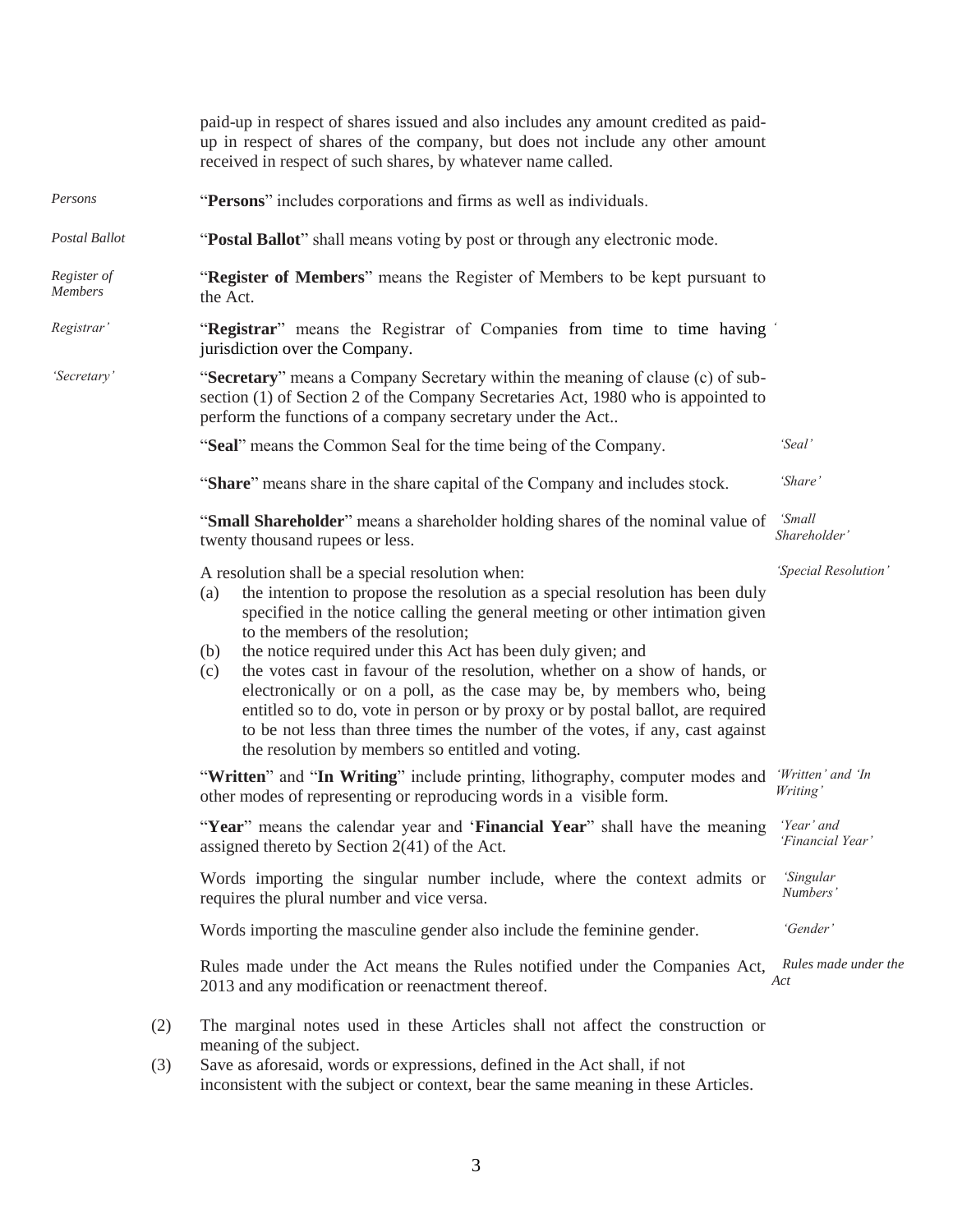#### **CAPITAL AND INCREASE AND REDUCTION OF CAPITAL**

3. The Authorized Share Capital of the company shall be the capital as specified in  *Amount of Capital* Clause V of the Memorandum of Association, with power to increase and reduce the Share Capital of the company.

The Paid-up Share Capital shall be at all times a minimum of Rs. 500,000 (Rupees Five Hundred Thousand only) as required under the Act

Power to issue Differential voting Rights: The Share Capital of the Company may be classified into Equity Shares with differential rights as to dividend, voting or otherwise in accordance with the applicable provisions of the Act Rules, and Law, from time to time

And may attach thereto respectively such preferential, deferred, qualified or special rights, privileges or conditions as may be determined by or in accordance with the Articles of Association of the Company to vary, modify, amalgamate or abrogate any such rights, privileges or conditions in such manner as may for time being be provided in the Articles of Association.

4. The Company in General Meeting may, from time to time, increase the Capital by the creation of new Shares.

Subject to Article 3, all Equity Shares shall be of the same class and shall be alike in all respects and the holders thereof shall be entitled to identical rights and privileges including without limitation to identical rights and privileges with respect to dividends, voting rights, and distribution of assets in the event of voluntary or involuntary liquidation, dissolution or winding up of the Company.

Such increase to be of such aggregate amount and to be divided into such shares of such respective amounts as the resolution shall prescribe. Subject to the provisions of the Act, any shares of the original or increased capital shall be issued upon such terms and conditions and with such rights and privileges annexed thereto, as the General Meeting resolving upon the creation thereof, shall direct, and if no direction be given, as the Directors shall determine.

**Issue of shares for consideration other than cash:** The Board may allot and issue shares of the Company as payment or part payment for any property purchased by the Company or in respect of goods sold or transferred or machinery or appliances supplied or for services rendered to the Company in or about the formation of the Company or the acquisition and/or in the conduct of its business or for any goodwill provided to the Company; and any shares which may be so allotted may be issued as fully/partly paid up shares and if so issued shall be deemed as fully/partly paid up shares. However, the aforesaid shall be subject to the approval of shareholders under the relevant provisions of the Act and Rules

Whenever the Capital of the Company has been increased under the provisions of this Article, the Directors shall comply with the provisions of Section 64 of the Act.

*Increase of Capital by the Company and how carried in to effect*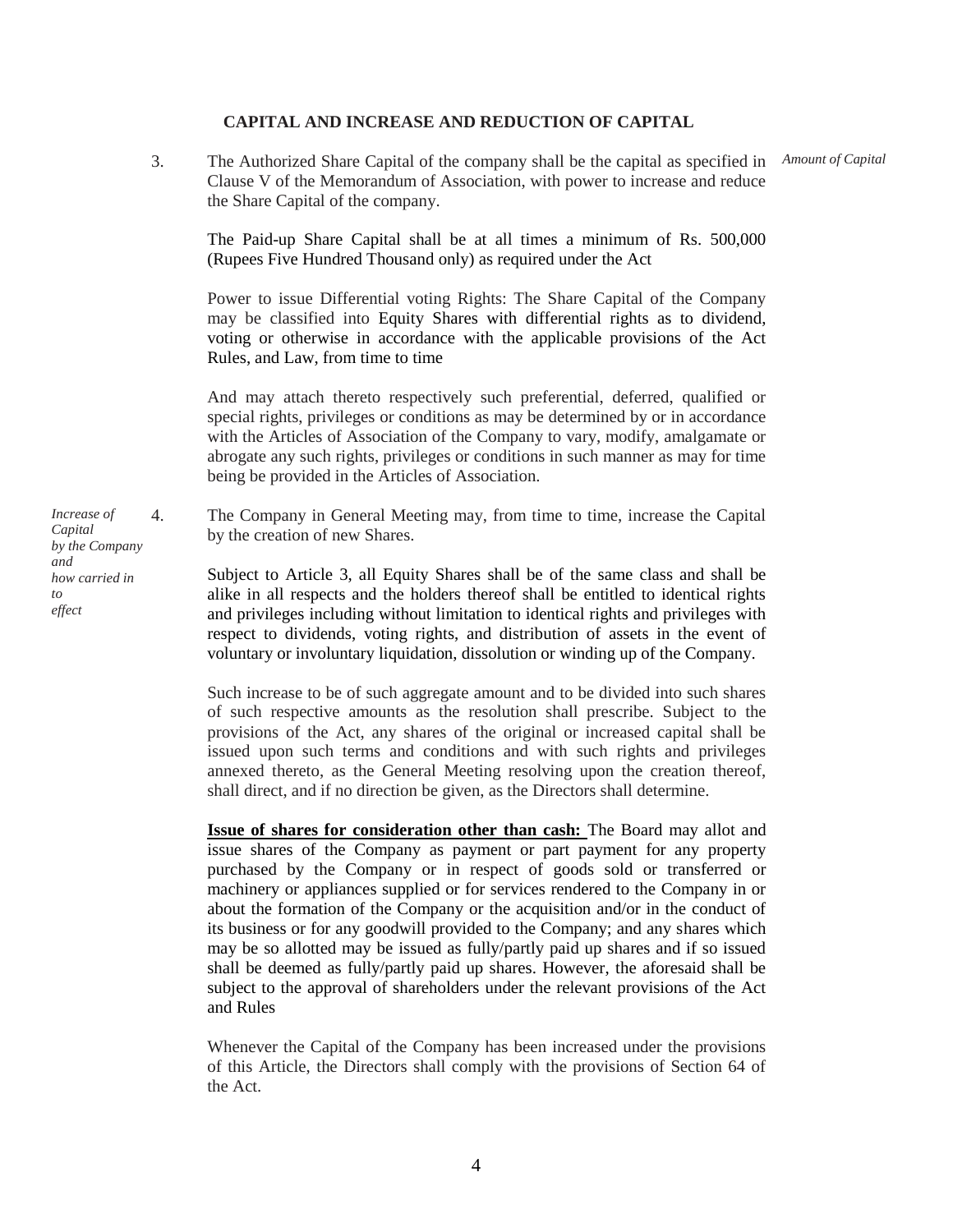**Acceptance of shares**: Any application signed by or on behalf of an applicant for shares in the Company, followed by an allotment of any Equity Shares therein, shall be an acceptance of shares within the meaning of these Articles and every person who thus or otherwise accepts any shares and whose name is on the Register of Shareholders shall for the purposes of these Articles be a Shareholder.

The money, (if any), which the Board shall, on the allotment of any shares being made by them, require or direct to be paid by way of deposit, call or otherwise, in respect of any shares allotted by them, shall immediately on the insertion of the name of the allottee, in the Register of Shareholders as the name of the holder of such Equity Shares, become a debt due to and recoverable by the Company from the allottee thereof, and shall be paid by him accordingly.

5. Except in so far as otherwise provided in the conditions of issue of shares by  *All equity shares*  these presents, any capital raised by the creation of new shares shall be *ranking pari passu* considered as part of the existing capital, and shall be subject to provisions herein contained, with reference to the payment of calls and installments, forfeiture, Lien, surrender, transfer and transmission, voting and otherwise.

All of the provisions of these Articles shall apply to the Shareholders.

#### **PREFERENCE SHARES**

#### 6. **a. Redeemable Preference Shares**

The Company, subject to the applicable provisions of the Act and the consent of the Board, shall have the power to issue on a cumulative or non-cumulative basis, preference shares liable to be redeemed in any manner permissible under the Act and the Directors may, subject to the applicable provisions of the Act, exercise such power in any manner as they deem fit and provide for redemption of such shares on such terms including the right to redeem at a premium or otherwise as they deem fit.

#### b. **Convertible Redeemable Preference Shares**

The Company, subject to the applicable provisions of the Act the consent of the Board, shall have power to issue on a cumulative or non-cumulative basis convertible redeemable preference shares liable to be redeemed in any manner permissible under the Act and the Directors may, subject to the applicable provisions of the Act, exercise such power as they deem fit and provide for redemption at a premium or otherwise and/or conversion of such shares into such Securities on such terms as they may deem fit.

- 7. On the issue of Preference Shares under the provisions of Article 6 above, the *Provision* following provisions shall take effect :
	- (a) no such shares shall be redeemed except out of the profits of the Company which would otherwise be available for dividend or out of the proceeds of a fresh issue of shares made for the purpose of the redemption;
	- (b) no such shares shall be redeemed unless they are fully paid;
	- (c) Where any such shares are proposed to be redeemed otherwise than out of

 *'Types of Preference shares*

 *applicable on the issue of redeemable Preference shares*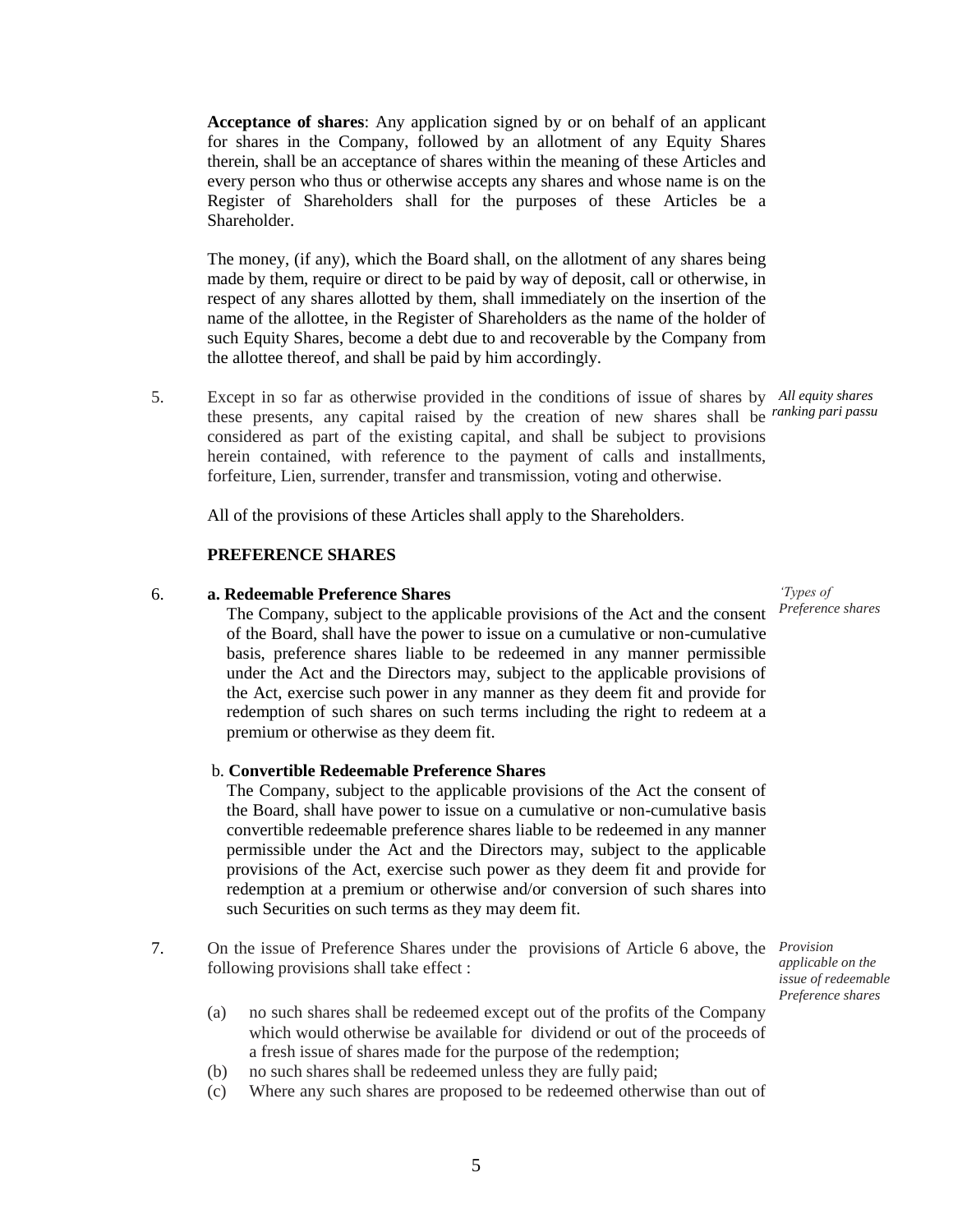the proceeds of a fresh issue, there shall, out of the profits which would otherwise have been available for dividend, be transferred to a reserve fund, to be called the "**Capital Redemption Reserve Account**" a sum equal to the nominal amount of the shares to be redeemed and the provisions of the Act relating to the reduction of the share capital of the Company shall, excepts as provided in Section 55 of the Act, apply as if the Capital Redemption Reserve Account were paid up share capital of the Company.

- (d) The redemption of preference shares under this Article by the Company shall not be taken as reduction of Share Capital
- (e) The Capital Redemption Reserve Account may, notwithstanding anything in this Article, be applied by the Company, in paying up un-issued shares of the Company to be issued to the Shareholders as fully paid bonus shares; and
- (f) Whenever the Company shall redeem any redeemable preference shares or cumulative convertible redeemable preference shares, the Company shall, within 30 (thirty) days thereafter, give notice thereof to the Registrar of Companies as required by Section 64 of the Act.
- *Reduction of Capital* 8. The Company may (subject to the Provisions of Section 52, 55, and 66 of the Act) from time to time by Special Resolution reduce its capital, any Capital Redemption Reserve Account or Securities Premium Account in any manner for the time being authorized by law, and in particular, capital may be paid off on the footing that it may be called upon again or otherwise. This Article is not to derogate from any power the Company would have if it were omitted.
- *Alteration of Capital*

9. Subject to the provisions of Section 61 of the Act, the Company in General Meeting may from time to time :

- a. consolidate and divide all or any of its Share Capital into shares of larger amount than its existing shares;
- b. convert all or any of its fully Paid up shares into stock and reconvert that stock into fully Paid up shares of any denomination;
- c. sub-divide its shares, or any of them, and the resolution whereby any share is sub-divided, may determine that, as between the holders of the shares resulting from such sub-division, one or more of such shares shall have some preference or special advantage as regards dividend, capital or otherwise over or as compared with the other or others.
- d. cancel shares which, at the date of the passing of the resolution in that behalf, have not been taken or agreed to be taken by any person and diminish the amount of its share capital by the amount of the shares so cancelled. A cancellation of shares in pursuance of this Article shall not be deemed to be a reduction of Share Capital within the meaning of the Act.
- *Modifications of rights* Whenever the Capital is divided into different classes of shares, all or any of the rights and privileges attached to each class may, subject to the provisions of Sections 106 and 107 of the Companies Act, 1956, and whether or not the company is being wound up, be modified, commuted, affected or abrogated or dealt with by agreement between the Company and any person purporting to contract on behalf of that class, provided such agreement is consent in writing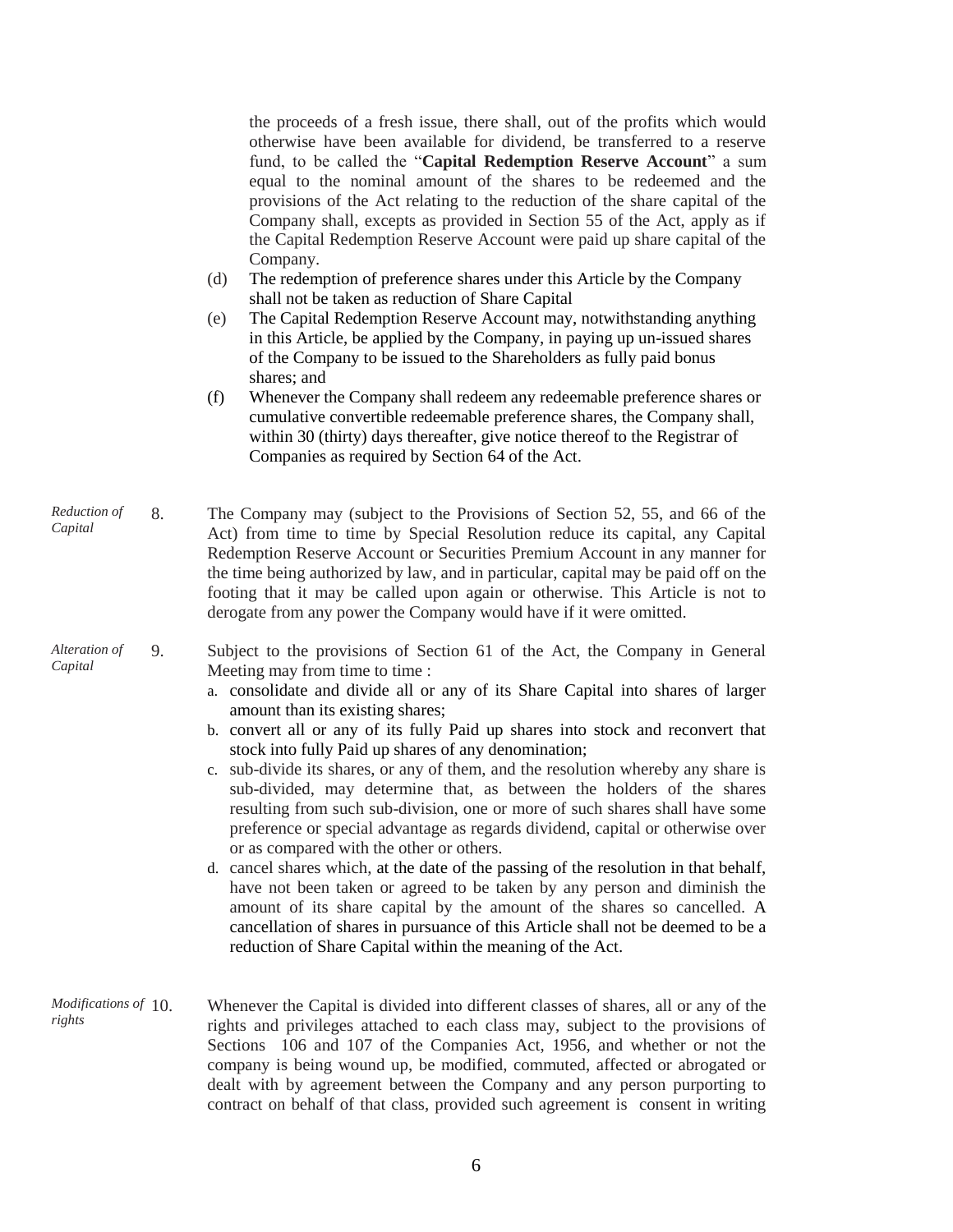by holders of at least three-fourths of nominal value of the issued shares of the class or is confirmed by a Resolution passed at a separate General Meeting of the holders of shares of that class and supported by the votes of the holders of at least three-fourths of those shares, and all the provisions hereinafter contained as to General Meetings shall mutatis mutandis apply to every such Meeting. This Article is not to derogate from any power the Company would have if it were omitted.

*Buy back of Securities by the Company* 11. The Company shall have power, subject to and in accordance with all the applicable provisions of the Act and the rules made there under, to purchase any of its own fully paid shares or other specified securities whether or not they are redeemable and may make a payment out of its free reserves or securities premium account of the Company or proceeds of any shares or other specified securities provided that no buy back of any kind of shares or other specified securities shall be made out of the proceeds of an earlier issue of the same kind of shares or same kind of other specified securities or from such other sources as may be permitted by Law on such terms, conditions and in such manner as may be prescribed by the Law from time to time in respect of such purchase.

#### **SHARES AND SHARE CERTIFICATES**

- 12. The Company shall cause to be kept the following Registers in accordance with Register Sections 88 of the Act.  *of Members ,*
	- i. A Register of Shareholders indicating separately for each class of Equity Shares and preference shares held by each Shareholder residing in or outside India;
	- ii. A register of Debenture holders; and
	- iii. A register of any other holders of Securities

The Company shall be entitled to keep in any country outside India, a part of the registers referred above, called "foreign register" containing names and particulars of the Shareholders, Debenture holders or holders of other Securities or beneficial owners resident in that country.

The registers mentioned in this Article shall be kept and maintained in the manner prescribed under the Companies (Management and Administration) Rules, 2014.

- 13. The shares in the Capital shall be numbered progressively according to their *Shares to be* several denominations, and except in the manner hereinbefore mentioned, no *numbered* share shall be sub-divided. Every forfeited or surrendered share shall continue to *progressively and* bear the number by which the same was originally distinguished. *no share to be subdivided*
- 14. (1) Where at the time the Company propose to increase the subscribed capital *Further issue of* of the Company by issue of further shares, then: *capital*
	- a. Such further shares shall be offered to the persons who on the date of the offer, are holders of the equity shares of the Company, in proportion as near as circumstances admit, to the capital paid-up on those shares at the date.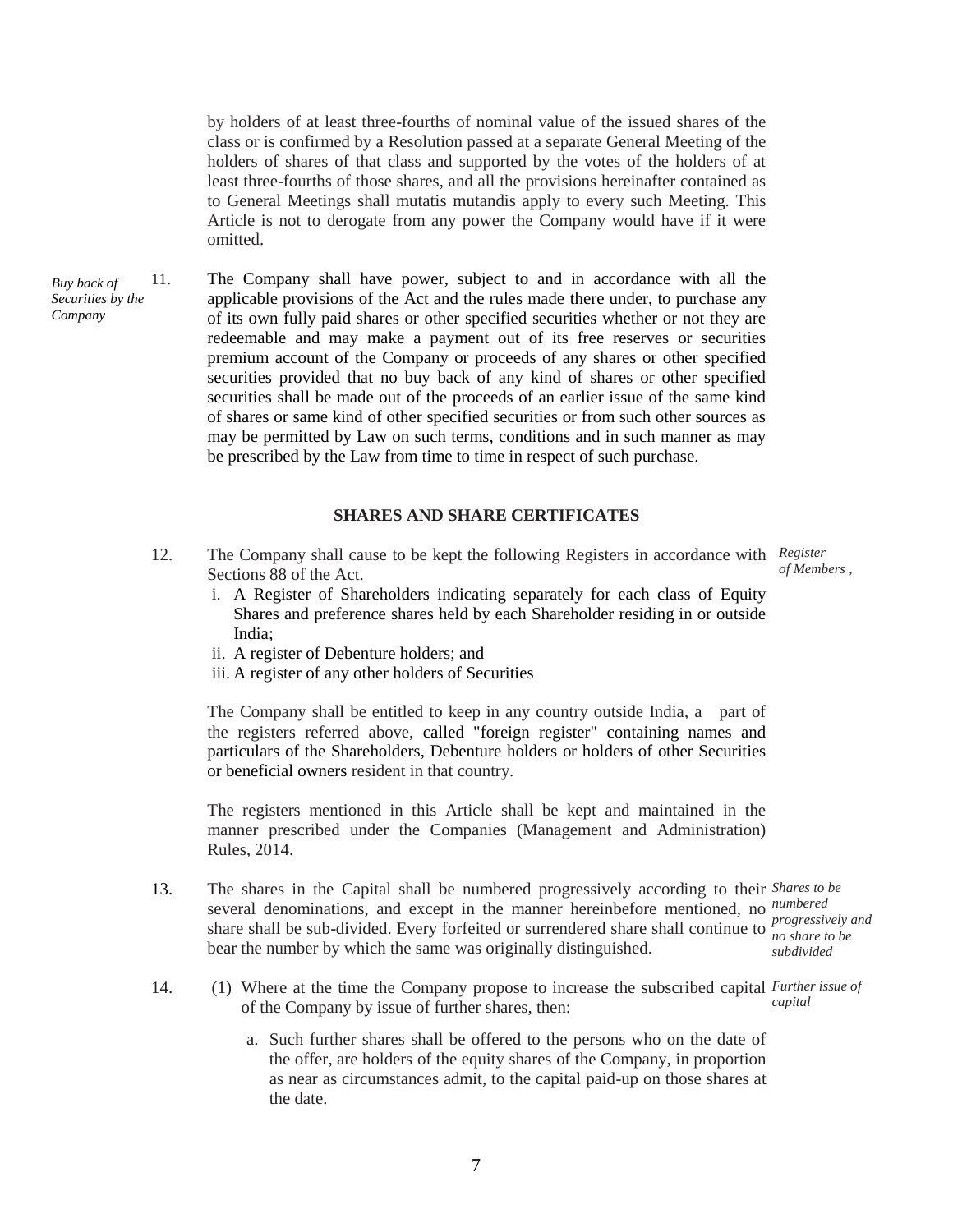- b. Such offer shall be made by a notice specifying the number of shares offered and limiting a time not being less than fifteen days and not exceeding thirty days from the date of the offer and the offer, if not accepted, shall be deemed to have been declined.
- c. The offer aforesaid shall be deemed to include a right exercisable by the person concerned to renounce the shares offered to them in favour of any other person and the notice referred to in sub clause (b) hereof shall contain a statement of this right.
- d. After the expiry of the time specified in the aforesaid notice or on receipt of earlier intimation from the person to whom such notice is given that he declines to accept the shares offered, the Board may dispose of them in such manner which is not disadvantageous to the shareholders and the company
- (2) Such further shares shall be offered to employees under a scheme of employees' stock options, as per Article no. 52

Notwithstanding anything contained in the sub-clause (1) and (2) above, the

(3) further shares aforesaid may be offered to any persons (whether or not those persons include the persons referred to in clause (a) of sub clause (1) and / or sub clause (2) hereof) either for cash or for a consideration other than cash, if the price of such shares is determined by the valuation report of a registered valuer subject to the Rules, if a special resolution to that effect is passed by the company in general meeting.

The notice referred to in article (1) (b) shall be dispatched through registered post or speed post or through electronic mode to all the existing Shareholders at least 3 (three) days before the opening of the issue.

- (4) Nothing in sub-clause (c) of (1) hereof shall be deemed;
	- a. To extend the time within which the offer should be accepted; or
	- b. To authorize any person to exercise the right of renunciation for a second time on the ground that the person in whose favour the renunciation was first made has declined to take the shares comprised in the renunciation.
- (5) Nothing in this article shall apply to the increase of the subscribed capital of the company caused by the exercise of an option attached to the debenture issued by the company:
	- i. To convert such debentures or loans into shares in the company; or
	- ii. To subscribe for shares in the company.

Provided that the terms of issue of such debentures or the terms of such loans include a term providing for such option and such term :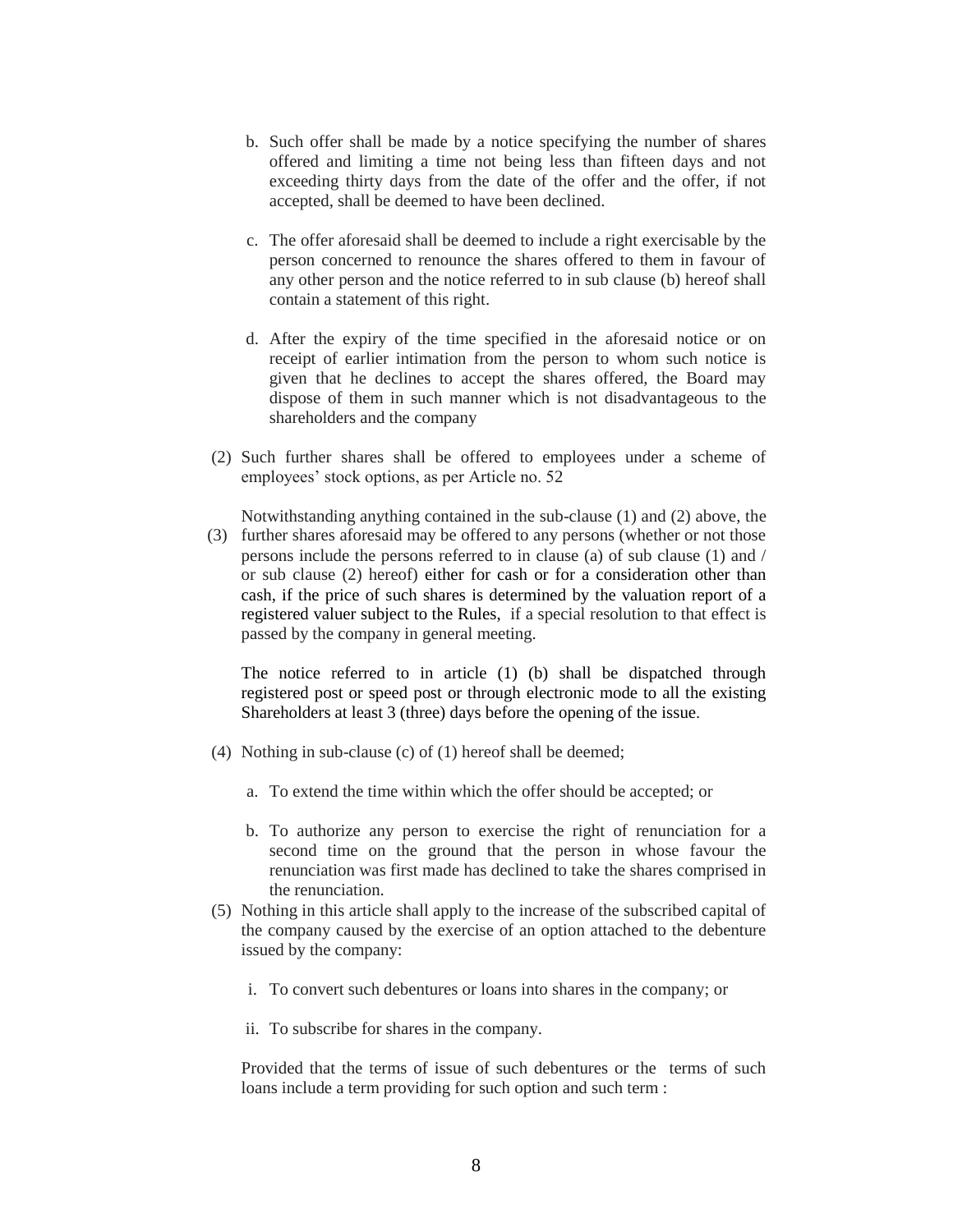- 1. Either has been approved by the Central Government before the issue of the debentures or the raising of the loans or is in conformity with rules, if any, made by that government in this behalf; and
- 2. in the case of debentures or loans or other than debentures issued to or loans obtained from government or any institution specified by the Central Government in this behalf, has also been approved by a special resolution passed by the company in general meeting before the issue of the debentures or raising of the loans.
- 15. Subject to the provisions of section 42 and 62 of the act and these Articles, the *Shares at the* shares in the capital of the company for the time being shall be under the control *disposal of the* of the directors who may issue, allot or otherwise dispose of the same or any of *Directors'* them to such persons, in such proportion and on such terms and conditions and either at a premium or at par or at discount (subject to the compliance with the provision of section 54 of the act) and at such time as they may from time to time think fit and with the sanction of the company in the general meeting to give to any persons the option or right to call for any shares either at par or premium during such time and for such consideration as the directors think fit, and may issue and allot shares in the capital of the company on payment in full or part of any property sold and transferred or for any services rendered to the company in the conduct of its business and any shares which may so be allotted may be issued as fully paid up shares and if so issued, shall be deemed to be fully paid shares. Provided that option or right to call of shares shall not be given to any persons without the sanction of the company in the general meeting.
- 16. In addition to and without derogating from the powers for the purpose conferred *The power also to* on the Board under Articles 14 and 15, the Company in General Meeting may, *company in* subject to the provisions of Section 42 and 62 of the Act, determine that any *authorize issue of* shares (whether forming part of the original capital or of any increased capital of *shares* the Company) shall be offered to such persons whether (members or not) in such proportion and on such terms and conditions and either (subject to compliance with the provisions of the Act) at a premium or at a discount (if permitted under the Act) as such General Meeting shall determine and with full power to give any person (whether a member or not) the option to call for or be allotted shares of any class of the Company, either (subject to compliance with the provisions of the Act) at a premium or at par or at a discount (if permitted under the Act) as such General Meeting shall determine and with full power to give any person (whether a member or not) the option being exercisable at such times and for such consideration as may be directed by such General Meeting of the Company and the General Meeting may make any other provisions whatsoever for the issue, allotment or disposal of any shares. *authorize issue of*
- 17. Any application signed by or on behalf of an applicant for shares in the *Acceptance of* Company, followed by an allotment of any share shall be an acceptance of shares *shares*within the meaning of these Articles and every person who, does or otherwise accepts shares and whose name is on the Register shall for the purpose of these Articles, be a member.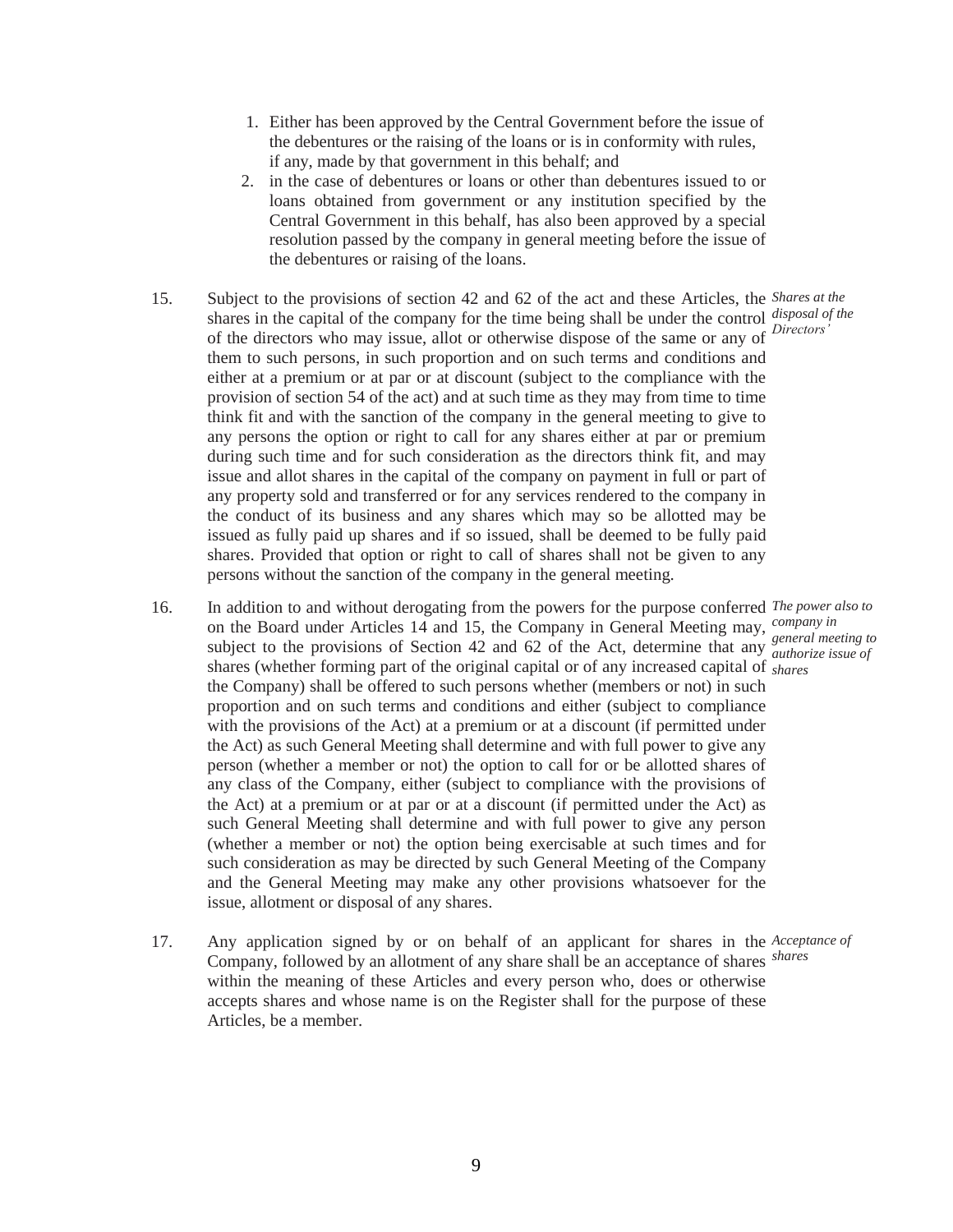- 18. The money (if any) which the Board shall, on the allotment of any share being *Deposit and call to* made by them require or direct to be paid by way of deposit, call or otherwise in *be a debt payable* respect of any shares allotted by them shall immediately on the insertion of the name of the allottee in the Register of Members as the name of the holder of such shares, become a debt due to and recoverable by the Company from the allottee thereof, and shall be paid by him accordingly. *immediately*
- 19. Every member, or his heirs, executors or administrators shall pay to the *Liability of* Company the portion of the capital represented by his share or shares which may, *Members* for the time being, remain unpaid thereon, in such amounts, at such time or times, and in such manner as the Board shall, from time to time in accordance with the Company's regulations, require or fix for the payment thereof.
- 20. a. Every member or allottee of shares shall be entitled, without payment, to one or more certificates in marketable lots, for all the shares of each class or denomination registered in his name, or if the directors so approve (upon paying such fee as the directors may from time to time determine) to several certificates each for one or more of such shares and the company shall complete and have ready for delivery of such certificates within two months from the date of allotment, unless the conditions of issue thereof otherwise provide and within one month of the receipt of application of registration of transfer, transmission, subdivision, consolidation or renewal of any of its shares as the case may be or within such time as maybe prescribed from time to time. Every certificates of shares shall be under the seal of the company and shall specify the no. and distinctive nos. of shares in respect of which it is issued and the amount paid up thereon and shall be in such form as the directors may prescribe or approve, provided that in respect of a share or shares held jointly by several persons, the company shall not be bound to issue more than one certificate and delivery of a certificate of shares to one of several joint holders shall be sufficient delivery to all such holders.
	- b. Such certificates shall be issued only in pursuance of a resolution passed by the Board and on surrender to the Company of its letter of allotment or its fractional coupon of requisite value, save in cases of issue of share certificates against letters of acceptance or of renunciation, or in cases of issue of bonus shares.

 Such share certificates shall also be issued in the event of consolidation or sub-division of shares of the Company.

 Every such certificate shall be issued under the Seal of the Company which shall be affixed in the presence of 2 (two) Directors or persons acting on behalf of the Board under a duly registered power of attorney and the Secretary or some other person appointed by the Board for the purpose and the 2 (two) Directors or their attorneys and the Secretary or other person shall sign the shares certificate(s), provided that if the composition of the Board permits, at least 1 (one) of the aforesaid 2 (two) Directors shall be a person other than a Managing Director(s) or an executive director(s). Particulars of every share certificate issued shall be entered in the Register of Shareholders against the name of the Person, to whom it has been issued, indicating the date of issue.

*Limitation of time for issue of certificates*

*Issue of share certificates*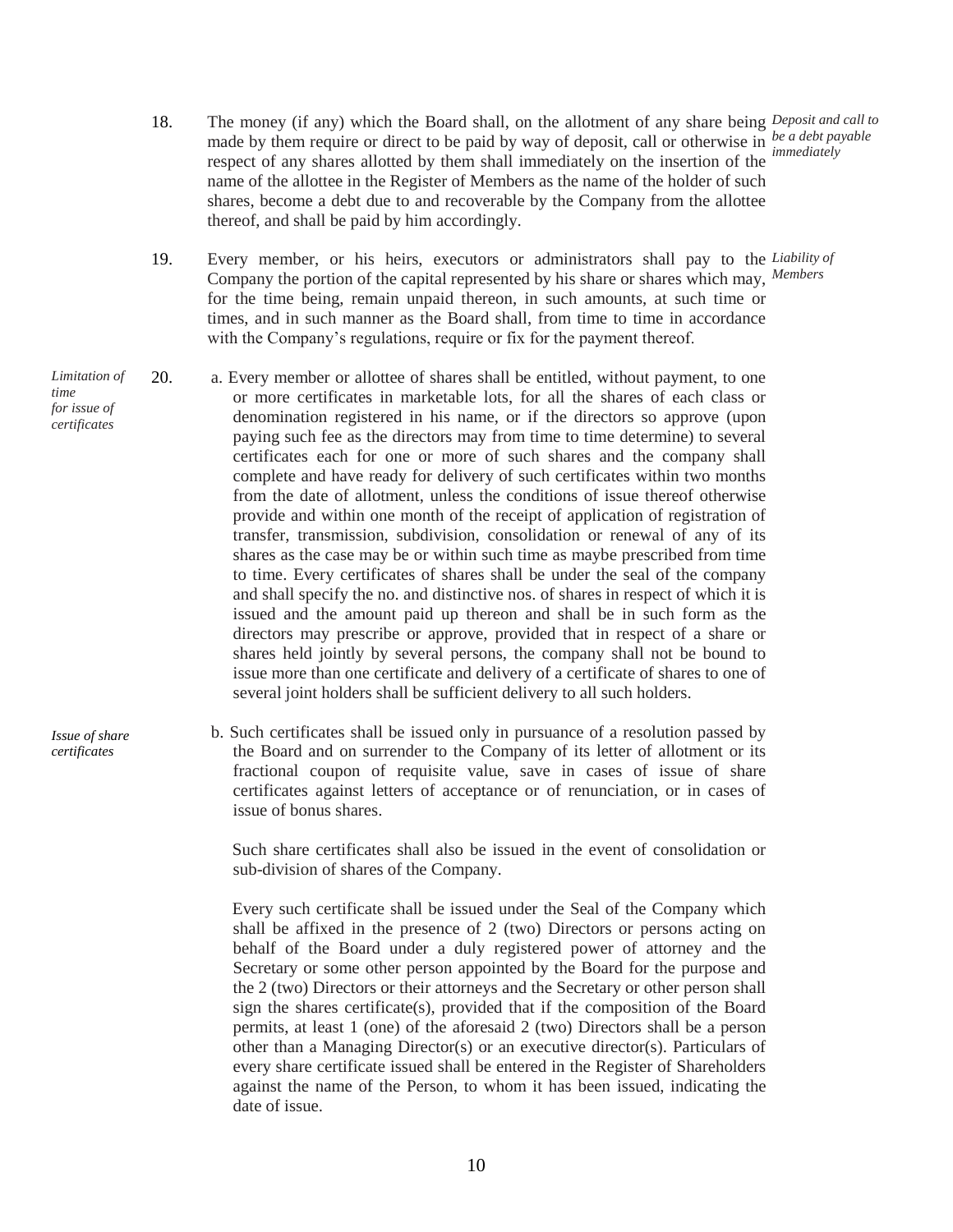Director may sign a share certificate by affixing his signature thereon by means of any machine, equipment or other mechanical or electrical means, such as engraving in metal or lithography, but not by means of a rubber stamp, provided that the Director shall be responsible for the safe custody of such machine, equipment or other material used for the purpose.

21. a. If any certificate be worn out, defaced, mutilated or torn or if there be no further space on the back thereof for endorsement of transfer, then upon production and surrender thereof to the Company, a new certificate may be issued in lieu thereof, and if any certificate lost or destroyed then upon proof thereof to the satisfaction of the company and on execution of such indemnity as the Company deem adequate, being given, a new certificate in lieu thereof shall be given to the party entitled to such lost or destroyed certificate.

> Every certificate under the article shall be issued without payment of fees if the directors so decide, or on payment of such fees (not exceeding Rs.50/- for each certificate) as the directors shall prescribe, provided that no fee shall be charged for issue of new certificates in replacement of those which are old, defaced, worn out.

- b. No certificate or any share or shares shall be issued either in exchange for those which are sub-divided or consolidated or in replacement of those which are defaced, torn or old, decrepit, worn out or where the cages on the reverse for recording transfers have been fully utilised, unless the certificate in lieu of which it is issued is surrendered to the Company.
- c. When a new share certificate has been issued in pursuance or clause (b) of this Article, if shall stale on the face of it and against the stub or counterfoil the effect that it is issued in lieu of Share Certificate No... …………….. . subdivided/replaced/ on consolidation of shares.
- d. If a share certificate is lost or destroyed, a new certificate in lieu thereof shall be issued only with the prior consent of the Board and on such terms, if any, as to evidence an indemnity as to payment of out-of-pocket expenses incurred by the Company in investigating evidence, as the Board may thick fit.
- e. When a new share certificate has been issued in pursuance of clause (d) of this Article, it shall state on the face of it and against the stub or counterfoil to the effect that it is "duplicate issued in lieu of share certificate No: ……… The word 'Duplicate' shall be stamped or punched in bold letters across the face of the share certificate.
- f. Where a new share certificate has been issued in pursuance of Clause (b) or clause (d) of this Article, particulars of every such share certificate shall be entered in a Register of Renewed and Duplicate Certificate indicating against the names of the persons to whom the certificate is issued, the number and date of issue of the share certificate in lieu of which the new certificate is issued, and the necessary changes as indicated in the Register of Members by suitable cross reference in the 'Remarks' column.

*Issue of New Certificate in place of one defaced, lost or destroyed etc.*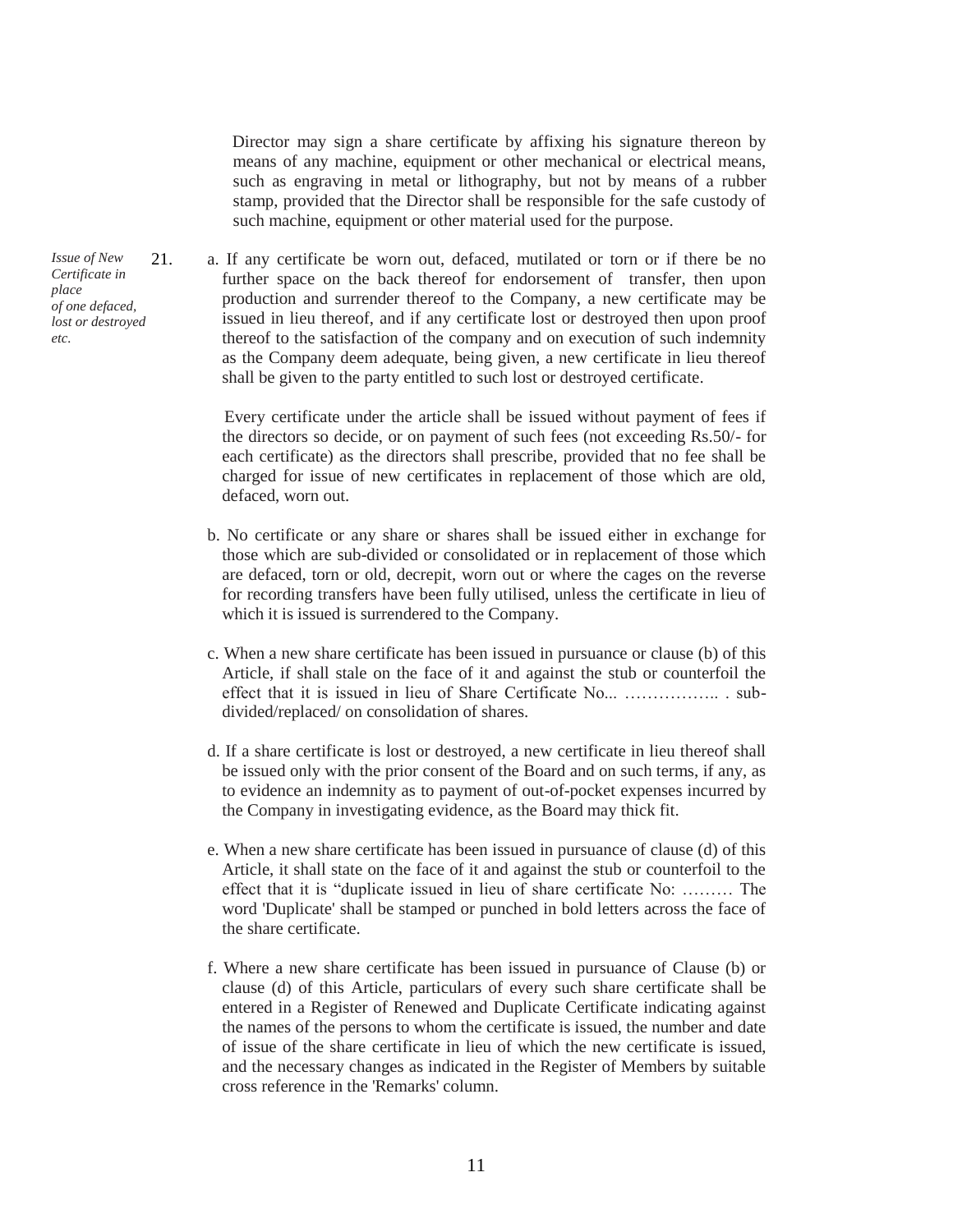- g. All blank forms to be issued for issue of share certificates shall be printed and the printing shall be done only on the authority of a resolution of the Board. The blank forms shall be consecutively machine numbered and the forms and the blocks and engravings relating to the printing of such forms shall be kept in the custody of the Secretary or of such other person as the Board may appoint for the purpose, and the Secretary or the other person as aforesaid shall be responsible for rendering an account of these forms to the Board.
- h. The Managing Director of the Company for the time being or if the Company has no Managing Director, every Director of the Company shall be responsible for the maintenance, preservation and safe custody of all books and documents relating to the issue of share certificates except the blank forms of share certificates referred to in sub-Article (g).
- i. All books referred to in sub-Article (h) shall be preserved in good order permanently.
- *The first named joint holder deemed to be sole holder* If any share stands in the names of  $2 \text{ (two)}$  or more persons, the person first named in the Register of Members shall, as regards receipt of dividends or bonus or service of notice and all or any earlier matter connected with the Company, except voting at meetings, be deemed the sole holder thereof, but the joint holders of a share shall be severally as well as jointly liable for the payment of all installments and calls due in respect of such shares for all incidents thereof according to the Company's regulations.
- *Company not bound to recognize any interest in share other than that of registered holder* 23. Except as ordered by a Court of competent jurisdiction, or as by law required, the Company shall not be bound to recognize any equitable, contingent, future or partial interest in any share, or (except provided) any right in respect of a share other than an absolute right thereto, in accordance with these Articles, in the person from time to time registered as the holder thereof; but the Board shall be at liberty at their sole discretion to register any share in the joint names of any two or more persons or the survivor or survivors of them.

#### **UNDERWRITING AND BROKERAGE**

- *Commission may be paid* 24. Subject to the provisions of the Act, the Company may at any time pay a commission to any person in consideration of his subscribing or agreeing to subscribe (whether absolutely on conditionally) for any shares in or debentures of the Company, but so that the commission shall not exceed in the case of shares, five per cent of the price at which the shares are issued, and in the case of debentures, two and a half per cent of the price at which the debentures are issued. Such commission may be satisfied by payment of cash or by allotment of fully or partly paid shares or partly in one way and partly in the other.
- *Brokerage* 25. The Company may pay a reasonable sum for brokerage, on any issue of shares or **Debentures**

#### **CALLS**

*Directors may make calls* 26. (a) Subject to the provisions of Section 49 of the Act , the Board may, from time to time and subject to the terms on which any shares have been issued and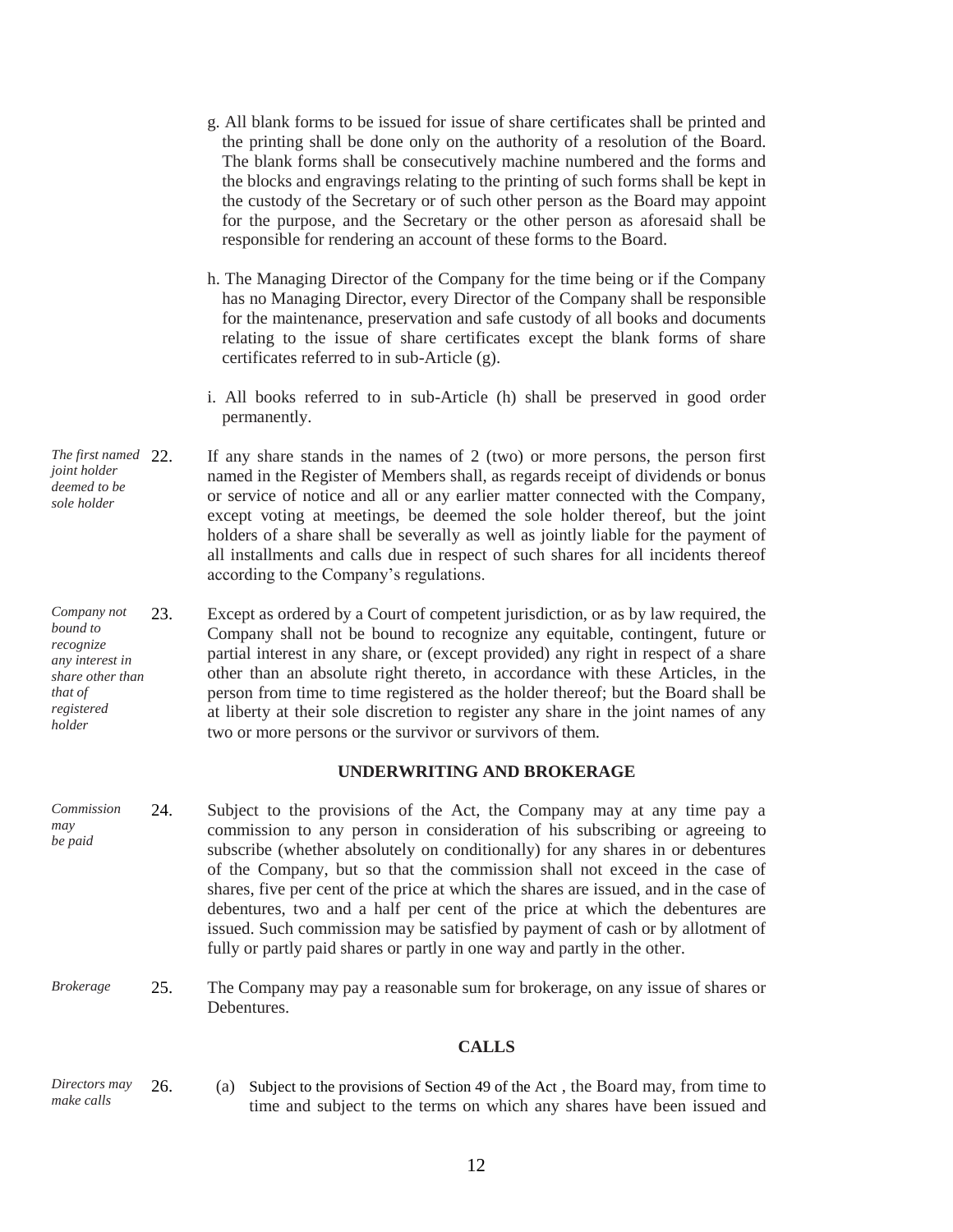subject to the conditions of allotment, by a resolution passed at a meeting of the Board (and not by circular resolution) make such call as it thinks fit upon the members in respect of all moneys unpaid on the shares held by them respectively, and each member shall pay the amount of every call so made on him to the person or persons and at the times and places appointed by the Board. A call may be made payable by installments. (b) That option or right to call of shares shall not be given to any person except with the sanction of the issuer in general meetings. *Notice of calls* 27 Fifteen days notice in writing of any call shall be given by the Company specifying the time and place of payment, and the person or persons to whom such call shall be paid. 28 A call shall be deemed to have been made at the time when the resolution authorizing such call was passed at a meeting of the Board. *Calls to date from resolution* 29. A call may be revoked or postponed at the discretion of the Board. *Calls may be revoked or postponed* 30. The option or right to call of shares not be given to any person except with the sanction of the company in general meeting. *Option or right to call* 31. The joint-holders of a share shall be jointly and severally liable to pay all calls in respect thereof. *Joint and severally* 32. The Board may, from time to time at its discretion, extend the time fixed for the payment of any call, and may extend such time as to all or any of the members who from residence at a distance or other cause, the Board may deem fairly entitled to such extension, but no member shall be entitled to such extension save as a member of grace and favour. *Directors may extend time* 33. If any member fails to pay any call due from him on the day appointed for, payment thereof or any such extension thereof as aforesaid, he shall be liable to pay interest of the same from the day appointed for the payment thereof to the time of actual payment at such rate as shall from time to time be fixed by the Board, but nothing in this Article shall render it obligatory for the Board to demand or recover any interest from any such member. *Calls to carry interest* 34. Any sum, which may by the terms of issue of a share becomes payable on allotment or at any fixed date, whether on account of the nominal value of the share or by way of premium, shall for the purposes of these Articles be deemed to be a call duly made and payable, on the date on which by the terms of issue the same becomes payable and in case of non-payment, all the relevant provisions of these Articles as to payment of interest and expenses, forfeiture or otherwise, shall apply as if such sum had become payable by virtue of a call duly made and notified. *Sums deemed to be calls*

> 35. On the trial or hearing of any action or suit brought by the Company against any member or his representatives for the recovery of any money claimed to be due

*Proof on trial of suit for money due on shares*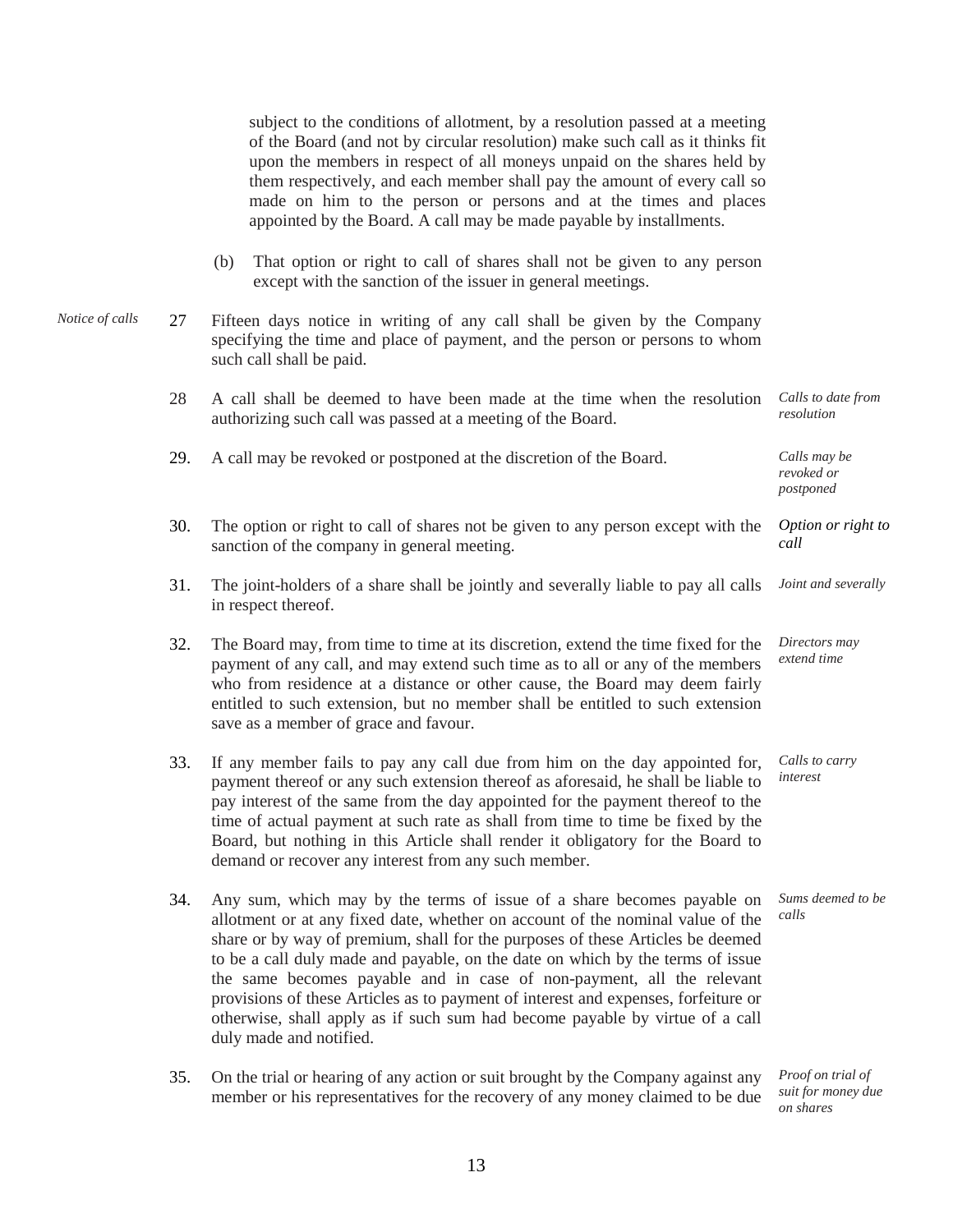to the Company in respect of his shares, it shall be sufficient to prove that the name of the member, in respect of whose shares, the money is sought to be recovered appears entered on the Register of Members as the holder, at or subsequently to the date at which the money is sought to be recovered, is alleged to have become due on the shares in respect of such money is sought to be recovered; that the resolution making the call is duly recorded in the Minute Book; and that notice of such call was duly given to the member or his representatives used in pursuance of these Articles and that it shall not be necessary to prove the appointment of the Directors who made such call, nor that a quorum of Directors was present at the Board at which any call was made nor that the meeting at which any call was made duly convened or constituted nor any other matters whatsoever, but the proof of the matter aforesaid shall be conclusive evidence of the debt.

*Partial payment not to preclude forfeiture* 36. Neither the receipt by the Company of a portion of any money which shall from time to time be due from any member to the Company in respect of his shares, either by way of principal or interest, nor any indulgence granted by the Company in respect of the payment of any such money, shall preclude the Company from thereafter proceeding to enforce a forfeiture of such shares as hereinafter provided.

#### **CALLS IN ADVANCE**

*Calls in advance* 37. The directors may, if they think fit, subject to the provisions of section 50 of the Act, agree to and receive from any member willing to advance the same whole or any part of the moneys due upon the shares held by him beyond the sums actually called for, and upon the amount so paid or satisfied in advance, or so much thereof as from time to time exceeds the amount of the calls then made upon the shares in respect of which such advance has been made, the company may pay interest at such rate, as the member paying such sum in advance and the directors agree upon provided that money paid in advance of calls shall not confer a right to participate in profits or dividend. The directors may at any time repay the amount so advanced.

> The members shall not be entitled to any voting rights in respect of the moneys so paid by him until the same would but for such payment, become presently payable.

> The provisions of these Articles shall mutatis mutandis apply to the calls on debenture of the company.

#### **LIEN**

*Company to have lien on shares*

38. The Company shall have a first and paramount lien upon:

- a. all the shares/debentures, other than fully paid-up shares/ debentures, registered in the name of each member (whether solely or jointly with others); and
- b. upon the proceeds of sale thereof, for all moneys (whether presently payable or not) called or payable at a fixed time in respect of such shares/debentures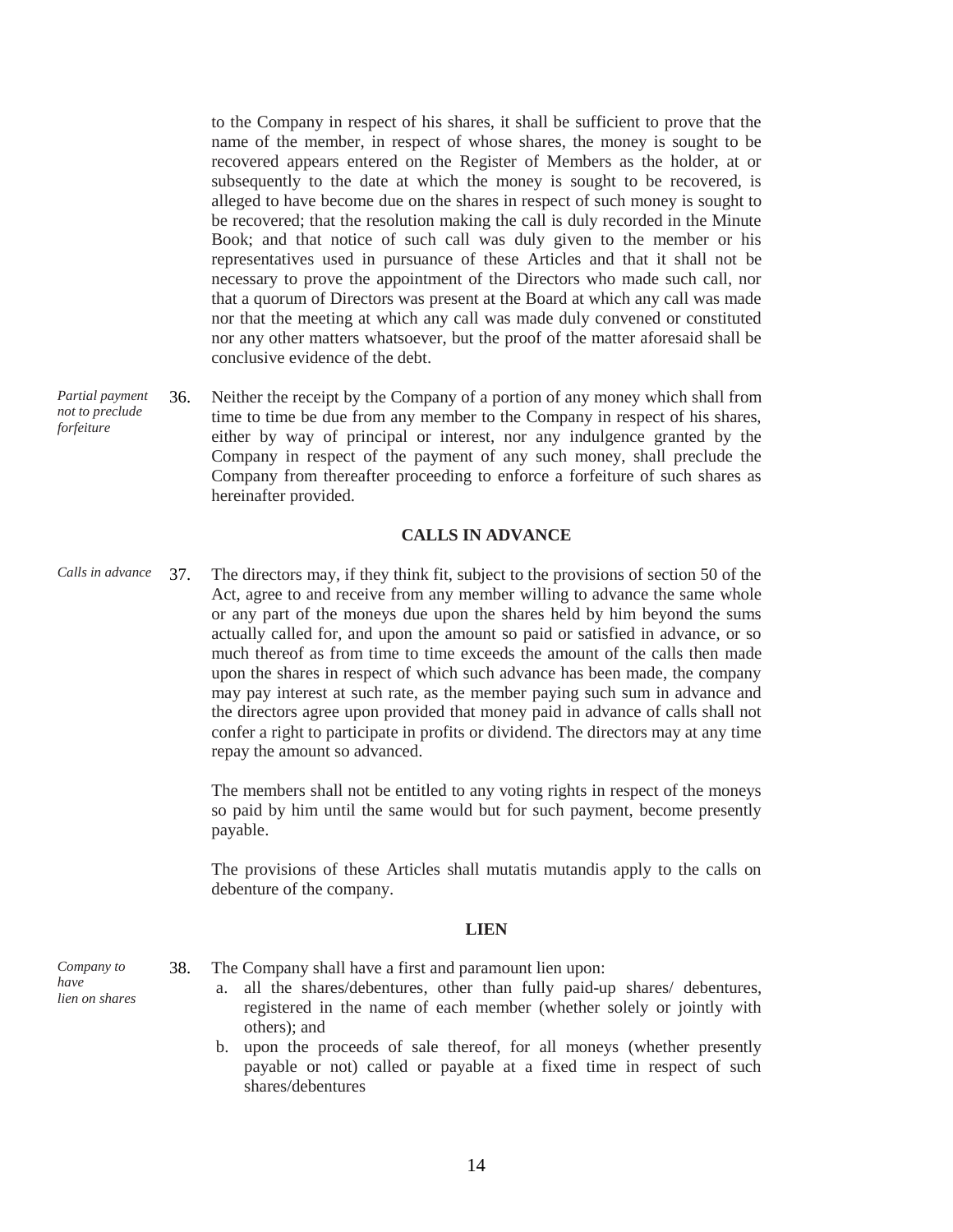And no equitable interest in any shares shall be created except upon the footing, and upon the condition that this Article will have full effect and any such lien shall extend to all dividends and bonuses from time to time declared in respect of such shares interest and premium payable in respect of such **Debentures** 

Unless otherwise agreed, the registration of a transfer of shares shall operate as a waiver of the Company's lien, if any, on such shares/debentures.

The directors may at any time declare any shares/debentures wholly or in part to be exempt from the provision of this clause.

- 39. For the purpose of enforcing such lien, the Board may sell the shares subject thereto in such manner as they shall think fit, and for that purpose may cause to be issued a duplicate certificate in respect of such shares and may authorize one of their member to execute a transfer thereof on behalf of and in the name of such member. No sale shall be made until such period as aforesaid shall have arrived, and until notice in writing of the intention to sell shall have been served on such member or his representatives and default shall have been made by him or them in payment, fulfillment, or discharge of such debts, liabilities or engagements for fourteen days after such notice. *As to enforcing lien by sale*
- 40. The net proceeds of any such sale shall be received by the Company and applied in or towards payment of such part of the amount in respect of which the lien exists as is presently payable and the residue, if any, shall (subject to a like lien for sums not presently payable as existed upon the shares before the sale) be paid to the persons entitled to the shares at the date of the sale. *Application of proceeds of sale*

#### **FORFEITURE OF SHARE**

- 41. If any member fails to pay any call or installment on or before the day appointed for the payment of the same the Board may at any time thereafter during such time as the call or installment remains unpaid, serve notice on such member requiring him to pay the same, together with any interest that may have accrued and all expenses that may have been incurred by the Company by reason of such nonpayment.
- 42. The notice shall name a day (not being less Than fourteen days from the date of the notice) and a place or places on and at which such call or installment and such interest and expenses as aforesaid are to be paid. The notice shall also state that in the event of nonpayment at or before the time, and at the place appointed the shares in respect of which such call was made or installment is payable will be liable to be forfeited.
- 43. If the requirements of any such notice as aforesaid be not complied with, any shares in respect of which such notice has been given may, at any time thereafter, before payment of all calls or installments, interest and expenses, due in respect thereof, be forfeited by a resolution of the Board to that effect. Such forfeiture shall include all dividends declared in respect of the forfeited shares and not actually paid before the forfeiture.

*installment not paid notice may be given*

*If call or*

*Form of notice*

*If notice not complied with shares may be forfeited*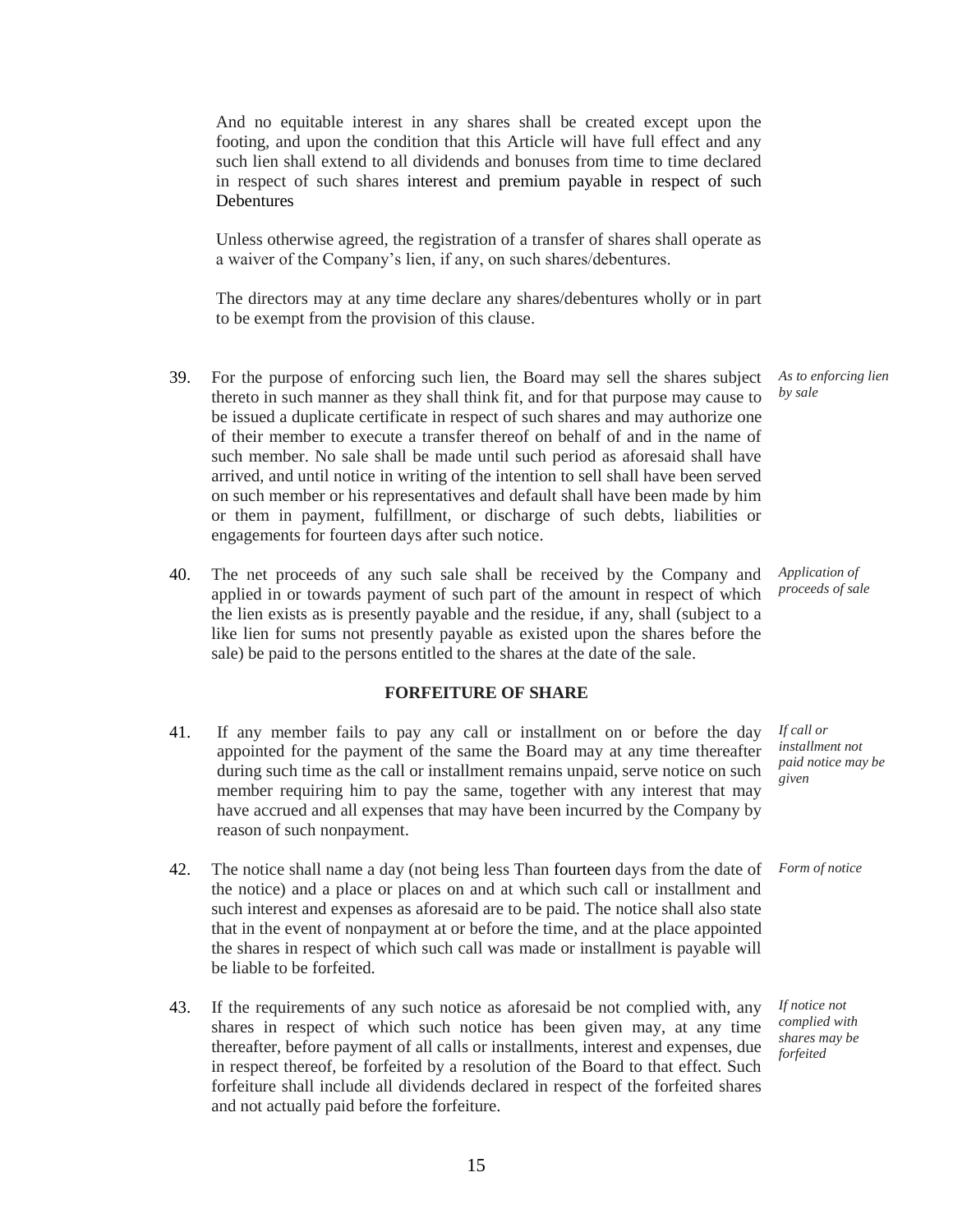- 44. When any shares shall have been so forfeited, notice of the forfeiture shall be given to the member in whose name it stood immediately prior to the forfeiture, and an entry of the forfeiture, with the date thereof, shall forthwith be made in the Register of Members, but no forfeiture shall be in any manner invalidated, by any omission or neglect to give such notice or to make any such entry as aforesaid.
- 45. Any share so forfeited shall be deemed to be the property of the Company, and the Board may sell, re-allot or otherwise dispose of the same in such manner as think fit
- *Power to annul forfeiture* 46. The Board may, at any time before any share so forfeited shall have been sold, re-allotted or otherwise disposed of, annul the forfeiture thereof upon such conditions as it thinks fit.
- *Liability on forfeiture* 47. A person whose share has been forfeited shall cease to be a member in respect of the forfeited share, but shall notwithstanding, remain liable to pay, and shall forthwith pay to the Company, all calls or installment, interest and expenses, owing in respect of such share at the time of the forfeiture, together with interest thereon, from the time of forfeiture until payment, at such rate as the Board may determine and the Board may enforce the payment thereof, to any party thereof, without any deduction or allowance for the value of the shares at the time of forfeiture, but shall not be under any obligation to do so.
- *Effect of forfeiture* 48. The forfeiture of a share involve extinction, at the time of the forfeiture, of all interest and all claims and demands against the Company in respect of the share and all other rights, incidental to the share except only such of those rights as by these Articles are expressly saved.
- *Evidence of forfeiture* 49. A duly verified declaration in writing that the declarant is a Director of the Company, and that certain shares in the Company have been duly forfeited on a date stated in the declaration shall be conclusive evidence of the facts therein stated as against all persons claiming to be entitled to the shares and such declaration and the receipt of the Company for the consideration, if any, given for the shares on the sale or disposition thereof shall constitute a good title to such shares; and the person to whom any such share is sold shall be registered as the member in respect of such share and shall not be bound to see to the application of the purchase money, nor shall his title to such share be affected by any irregularity or invalidity in the proceedings in reference to such forfeiture, sale or disposition.
- *Cancellation of share certificate in respect of forfeited shares* 50. Upon any sale, re-allotment or other disposal under the provisions of the preceding Articles, the certificate or certificates originally issued in respect of the relative shares shall (unless the same shall on demand by the Company have been previously surrendered to it by the defaulting member) stand cancelled and become null and void and of no effect, and the Directors, shall be entitled to issue a duplicate certificate or certificates in respect of the said shares to the person or persons, entitled thereto.

*Notice of forfeiture to a member*

*Forfeited share to become property of the company*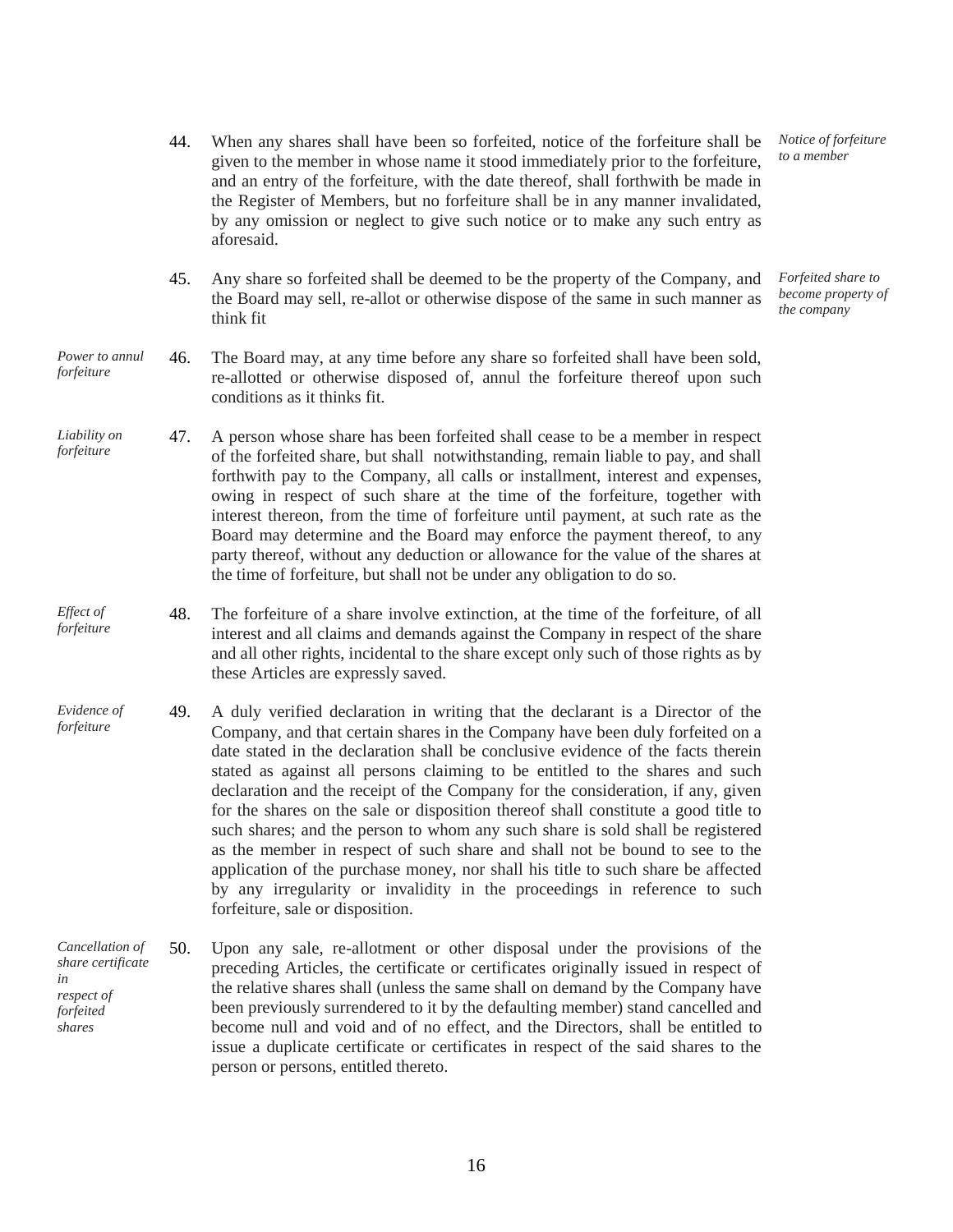#### **ADRs/GDRs**

*ADRs/GDRs* 51. If so authorized by a special resolution passed in the general meeting, the Company shall, subject to the provisions of the Act, rules made there under and compliance with all other applicable laws, rules and regulations as may be applicable from time to time, have power to issue ADRs or GDRs on such terms and in such manner as the Board deems fit including their conversion and repayment.

> Such terms may include, at the discretion of the Board, limitations on voting by holders of ADRs or GDRs, including without limitation, exercise of voting rights in accordance with the directions of the Board or otherwise. However, all such terms and conditions including restrictions shall be subject to the applicable statutory regulations as may be in force from time to time.

#### **EMPLOYEES STOCK OPTIONS**

52. Subject to the provisions of section 62 of the Act and other applicable law/regulations, the Company may issue options to the whole-time directors, officers, or employees of the Company, its subsidiaries or its parent, which would give such directors, officers or employees, the benefit or right to purchase or subscribe at a future date, the securities offered by the Company at a predetermined price, in terms of Company's employee stock options schemes or employees share purchase schemes or both. However, Independent Directors of the Company shall not be entitled to stock options.

#### **SHARE WARRANTS**

53. The Company may issue share warrants subject to and in accordance with the provisions of Act, if such issue is permitted under the Act or rules made there under. *Power to issue share warrants*

#### **TRANSFER AND TRANSMISSION OF SHARES**

- 54. The Company shall keep a book to be called the "Register of Transfers", and therein shall be fairly and directly entered particulars of every transfer or transmission of any share. *Register of transfers*
- 55. The instrument of transfer shall be in writing and in the prescribed form, and all provision of Section 56 of the Act and applicable rules made under the Act, including any statutory modification thereof for the time being in force, shall be duly complied with in respect of all transfer of shares and registration thereof.
- 56. Every such instrument of transfer shall be executed both by transferor and the transferee or on behalf of both the transferor and transferee and the transferor shall be deemed to remain the holder of such share until the name of the transferee shall have been entered in the Register of Members in respect thereof. The Board shall not issue or register a transfer of any share in favour of a minor (except as permitted under the Act).

*Employees Stock Options*

*Instruments of transfer*

*To be executed by transferor and transferee*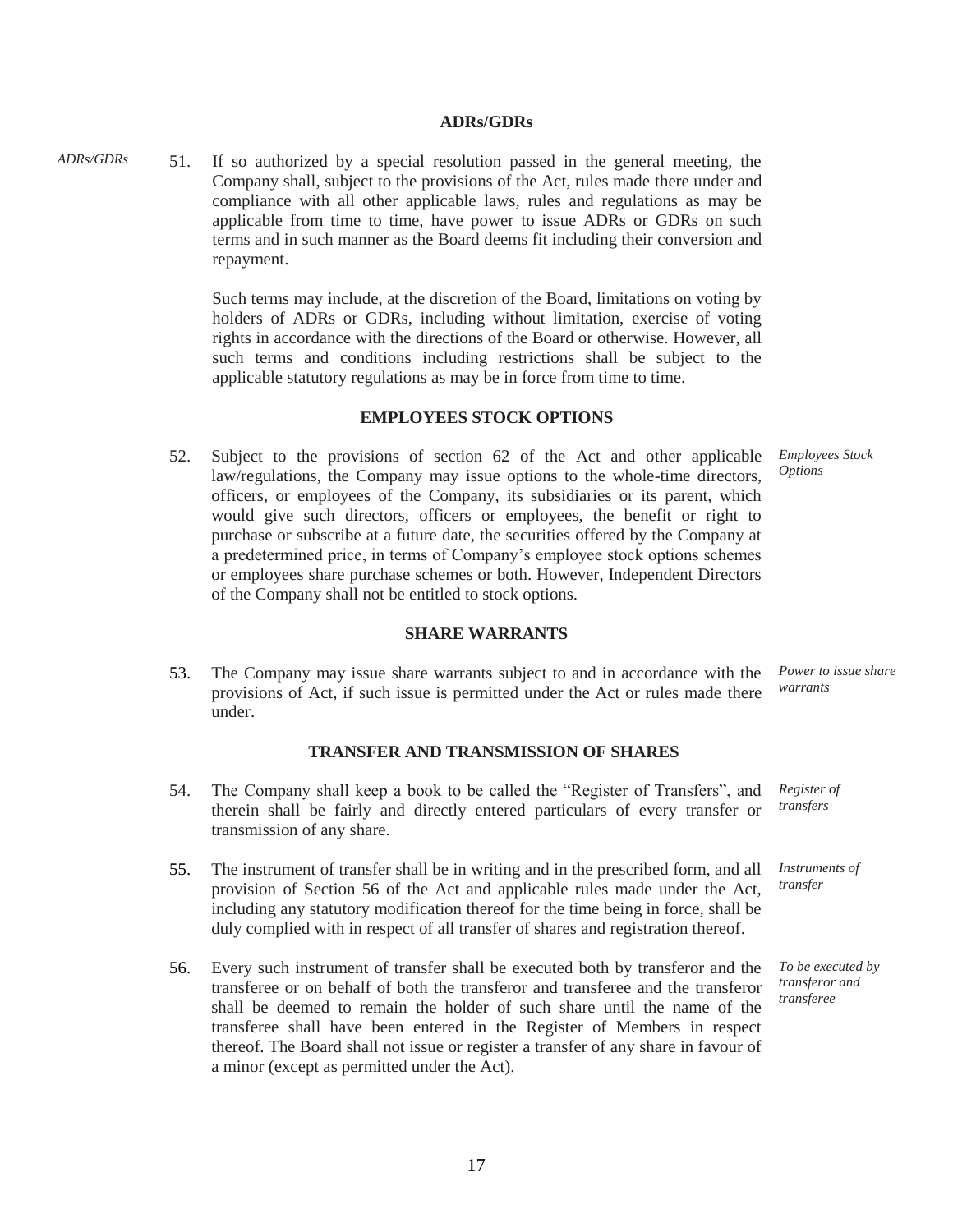- 57. The Board shall have power on giving seven days' previous notice by advertisement in some newspapers (as specified in the applicable rule made under the Act) circulating in the district in which the Office of the Company is situated to close the transfer books, the Register of Members or Register of Debenture holders at such time or times and for such period or periods, not exceeding thirty days at a time and not exceeding in aggregate forty-five days in each year, as it may deem expedient.
- 58. Subject to the provisions of Section 58 and 59 of the Act, these Articles and other applicable provisions of the Act or any other law for the time being in force, the Board may refuse whether in pursuance of any power of the Company under these Articles or otherwise to register the transfer of, or the transmission by operation of law of the right to, any shares or interest of a member in or debentures of the Company.

*Transfer books when closed*

*Directors may refuse to register transfer*

The Company shall within thirty days from the date on which the instrument of transfer, or the intimation of such transmission, as the case may be, was delivered to the Company, send notice of the refusal to the transferee and the transferor or to the person giving intimation of such transmission, as the case may be, giving reasons for such refusal.

Provided that the registration of a transfer shall not be refused on the ground of the transferor being either alone or jointly with any other person or persons indebted to the Company on any account whatsoever except where the Company has a lien on shares.

*Nomination* 59. Every holder of shares in, or debentures of the Company may at any time nominate, in the manner prescribed under the Act, a person to whom his shares in or debentures of the Company shall vest in the event of death of such holder.

> Where the shares in, or debentures of the Company are held by more than one person jointly, the joint holders may together nominate, in the prescribed manner under the Companies (Share Capital and Debentures) Rules, 2014, a person to whom all the rights in the shares or debentures of the Company, as the case may be, held by them shall vest in the event of death of all joint holders.

> Notwithstanding anything contained in any other law for the time being in force or in any disposition, whether testamentary or otherwise, or in these Articles, in respect of such shares in or debentures of the Company, where a nomination made in the manner prescribed under the Companies (Share Capital and Debentures) Rules, 2014, purports to confer on any person the right to vest the shares in, or debentures of the Company, the nominee shall, on the death of the shareholders or holder of debentures of the Company or, as the case may be, on the death of all the joint holders become entitled to all the rights in the shares or debentures of the Company to the exclusion of all other persons, unless the nomination is varied or cancelled in the manner prescribed under the Companies (Share Capital and Debentures) Rules, 2014.

> Where the nominee is a minor, it shall be lawful for the holder of the shares or holder of debentures to make the nomination to appoint, in the manner prescribed under the under the Companies (Share Capital and Debentures)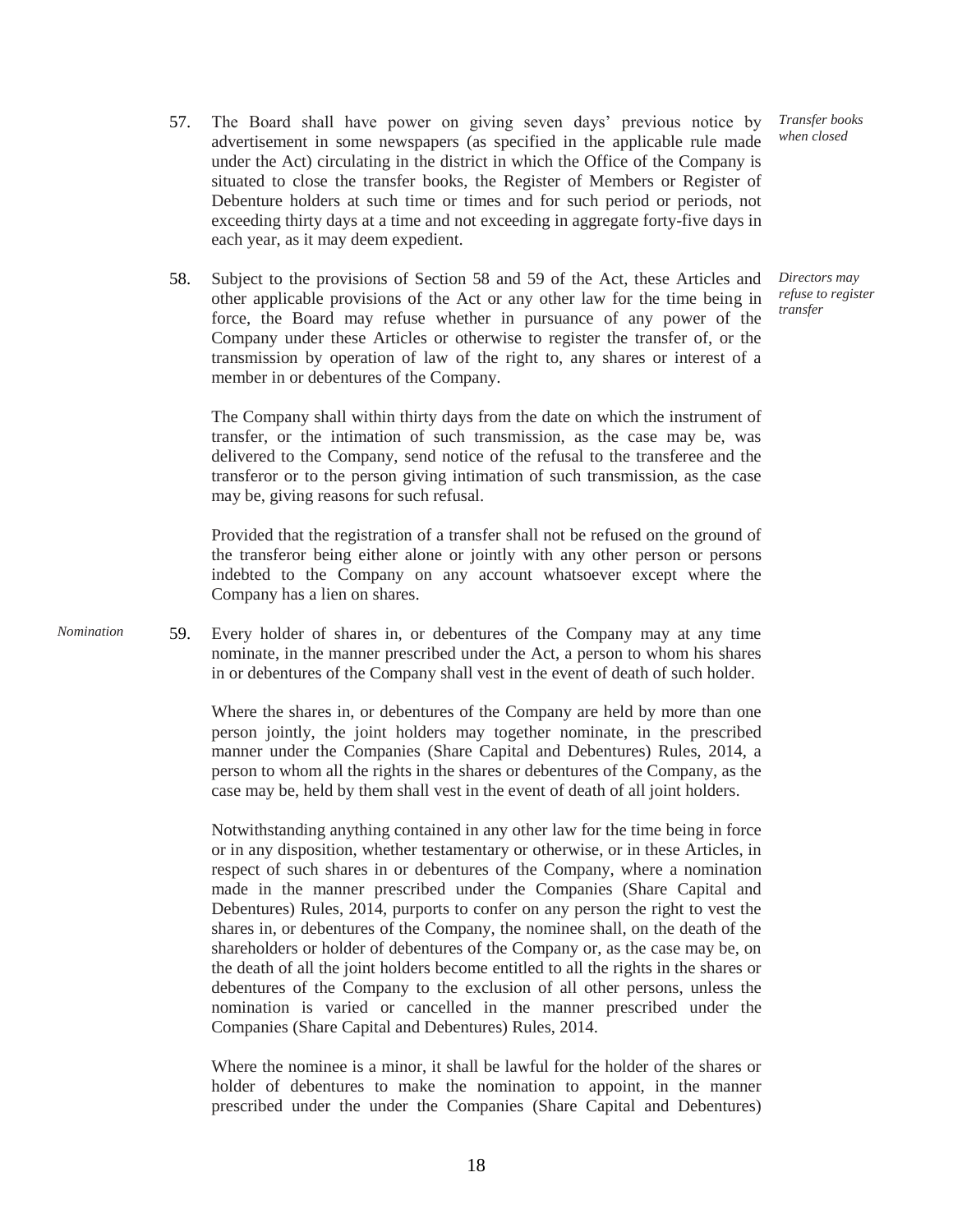Rules, 2014, any person to become entitled to the shares in or debentures of the Company, in the event of his death, during the minority.

*Transmission in the name of nominee*

60. Any person who becomes a nominee by virtue of the provision of the above Article, upon production of such evidence as may be required by the Board and subject as hereinafter provided, elect, either :

- a) to be registered himself as holder of the shares or debentures, as the case may be; or
- b) to make such transfer of the shares or debentures, as the case may be, as the deceased shareholder or debenture holder, as the case may be, could have made.

If the nominee, so becoming entitled, elects himself to be registered as holder of the shares or debentures, as the case may be, he shall deliver or send to the Company a notice in writing signed by him stating that he so elects and such notice shall be accompanied with death certificate of the deceased shareholder or debenture holder and the certificate(s) of shares or debentures, as the case may be, held by the deceased in the Company.

Subject to the provisions of Section 56 of the Act and these Articles, the Board may register the relevant shares or debentures in the name of the nominee of the transferee as if the death of the registered holder of the shares or debentures had not occurred and the notice or transfer were a transfer signed by that shareholder or debenture holder, as the case may be.

A nominee, on becoming entitled to shares or debentures by reason of the death of the holder or joint holders, shall be entitled to the same dividend and other advantages to which he would be entitled if he were the registered holder of the share or debenture, except that he shall not before being registered as holder of such shares or debentures, be entitled in respect of them to exercise any right conferred on a member or debenture holder in relation to meetings of the Company.

The Board may, at any time, give notice requiring any such person to elect either to be registered himself or to transfer the shares or debentures, and if the notice is not complied with within ninety days, the Board may thereafter withhold payment of all dividends, bonus, interest or other moneys payable or rights accrued or accruing in respect of the relevant shares or debentures, until the requirements of the notice have been complied with.

61. No share shall in any circumstances be transferred to any insolvent or persons of unsound mind.

62. Subject to the provisions of articles 59 and 60, any person becoming entitled to shares in consequence of the death, lunacy, bankruptcy or insolvency of any member, or the marriage of a female member, or by any lawful means other than by a transfer in accordance with these presents, may with the consent of the Board of Directors (which it shall not be under any obligation to give) upon producing such evidence that he sustains the character in respects of which he

*No transfer to insolvent etc.*

*Registration of persons entitled to shares otherwise than by transfer (The transmission article)*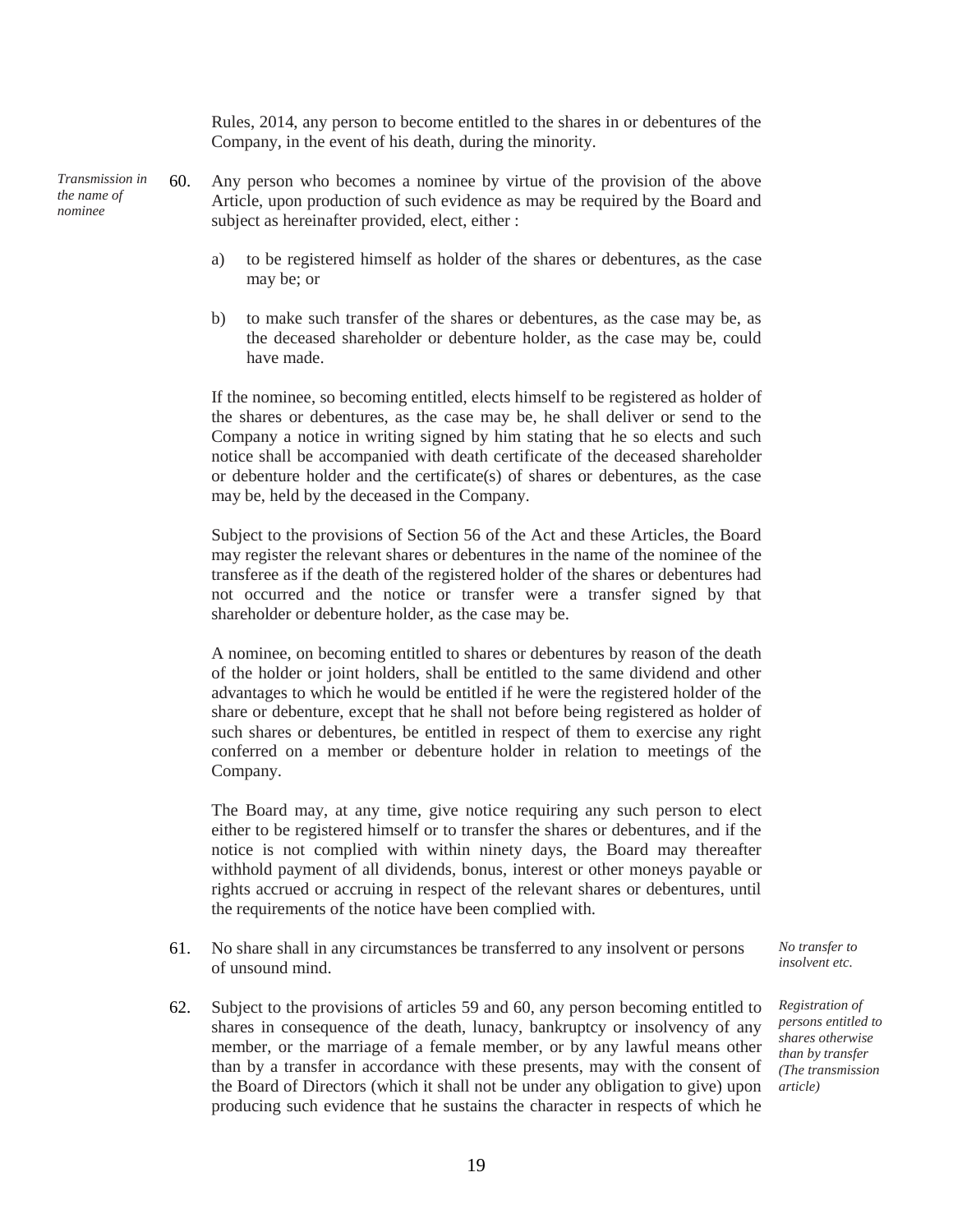proposes to act under this article of his title, as the holder of the shares or elect to have some person nominated by him and approved by the Board of Directors, registered as such holder, provided nevertheless, that if such person shall elect to have his nominee registered he shall testify the election by executing to his nominee an instrument of transfer in accordance with the provisions herein contained and until he does so, he shall not be freed from any liability in respect of the shares. This Article is referred to in these Articles as the Transmission Article.

63. A person entitled to a share by transmission shall, subject to the right of the Directors to retain such dividends or money as hereinafter provided, be entitled to receives and may give discharge for any dividends or other moneys payable in respect of the share.

*Person entitled may receive dividend without being registered as a member*

- *Transfer to be presented with evidence of title* 64. Every instrument of transfer shall be presented to the Company duly stamped for registration accompanied by such evidence as the Board of Directors may require to prove the title of the transferor, his right to transfer the shares and generally under and subject to such conditions and regulations as the Board of Directors shall from time to time prescribe, and every registered instrument of transfer shall remain in the custody of the Company.
- *Conditions of registration of transfer* 65. For the purpose of the registration of a transfer, the certificate or certificates of the share or shares to be transferred must be delivered to the Company along with (same as provided in Section 56 of the Act) a properly stamped and executed instrument of transfer.
- *Fee on transfer or transmission* 66. No fee shall be charged for registration of transfer, transmission, probate, succession certificate and letters of administration, certificate of death or marriage, power of attorney or similar other document.
- *Company not liable for disregard of a notice in prohibiting registration of transfer* 67. The Company shall incur no liability or responsibility whatsoever in consequence of its registering or giving effort to any transfer of shares made or purporting to be made by any apparent legal owner thereof (as shown or appearing in the Register of Members) to the prejudice of persons having or claiming any equitable right, title or interest to or in the said shares, notwithstanding that the Company may have had notice of such equitable right, title or interest or notice prohibiting registration of such transfer, and may have entered such notice, or deferred thereto, in any book of the Company, and the Company shall not be bound or required to regard or attend or give effect to any notice which may be given to it of any equitable right title or interest, or be under any liability whatsoever for refusing or neglecting so to do, though it may have been entered or referred to in some book of the Company; but the Company shall nevertheless be at liberty to regard and attend to any such notice and give effect thereto, if the Board of Directors shall so think fit.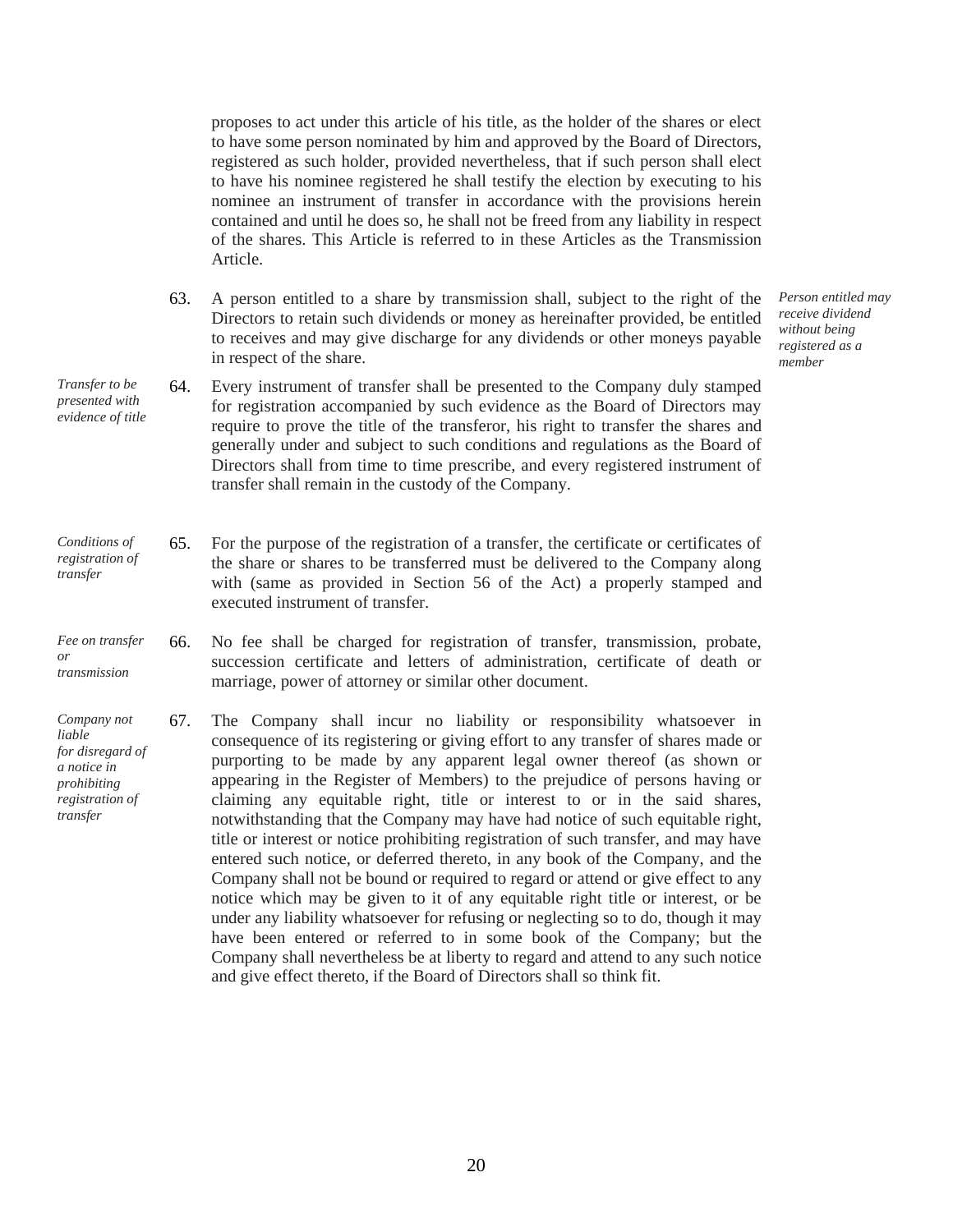## **DEMATERIALISATION OF SECURITIES**

*Definitions* 68. The provisions of this Article shall apply notwithstanding anything to the contrary contained in any other Articles.

1. For the purpose of this Article :

'Beneficial Owner' means a person or persons whose name is recorded as such with a depository';

'SEBI' means the Securities & Exchange Board of India; established under Section 3 of the Securities & Exchange Board of India Act, 1992; and

'Depository' means a company formed and registered under the Act and which has been granted a certificate of registration to act as depository under Securities & Exchange Board of India Act, 1992; and wherein the securities of the Company are dealt with in accordance With the provisions of the Depositories Act, 1996.

- 2. The Company shall be entitled to dematerialize securities and to offer securities in a dematerialized form pursuant to the Depositories Act, 1996.
- 3. Every holder of or subscriber to securities of the Company shall have the option to receive certificates for such securities or to hold the securities with a Depository. Such a person who is the beneficial owner of the securities can at any time opt out of a depository, if permitted by law, in respect of any securities in the manner provided by the Depositories Act, 1996 and the Company shall, in the manner and within the time prescribed, issue to the beneficial owner the required certificates for the **Securities**

If a person opts to hold his Securities with the depository, the Company shall intimate such depository the details of allotment of the Securities, and on receipt of the information, the depository shall enter in its record the name of the allottees as the beneficial owners of the Securities.

- 4. All securities held by a depository shall be dematerialized and be in fungible form. Nothing contained in Sections 89 and 186 of the Act shall apply to a depository in respect of the securities held by on behalf of the beneficial owners.
- 5. (a) Notwithstanding anything to the contrary contained in the Act or these Articles, a depository shall be deemed to be the registered owner for the purposes of effecting transfer of ownership of securities of the Company on behalf of the beneficial owner.
	- (b) Save as otherwise provided in (a) above, the depository as the registered owner of the securities shall not have any voting rights or any other rights in respect of the securities held by it.

*Dematerialization of Securities*

*Options for investors*

*Securities in depositories to be in fungible form*

*Rights of Depositories and beneficial owners*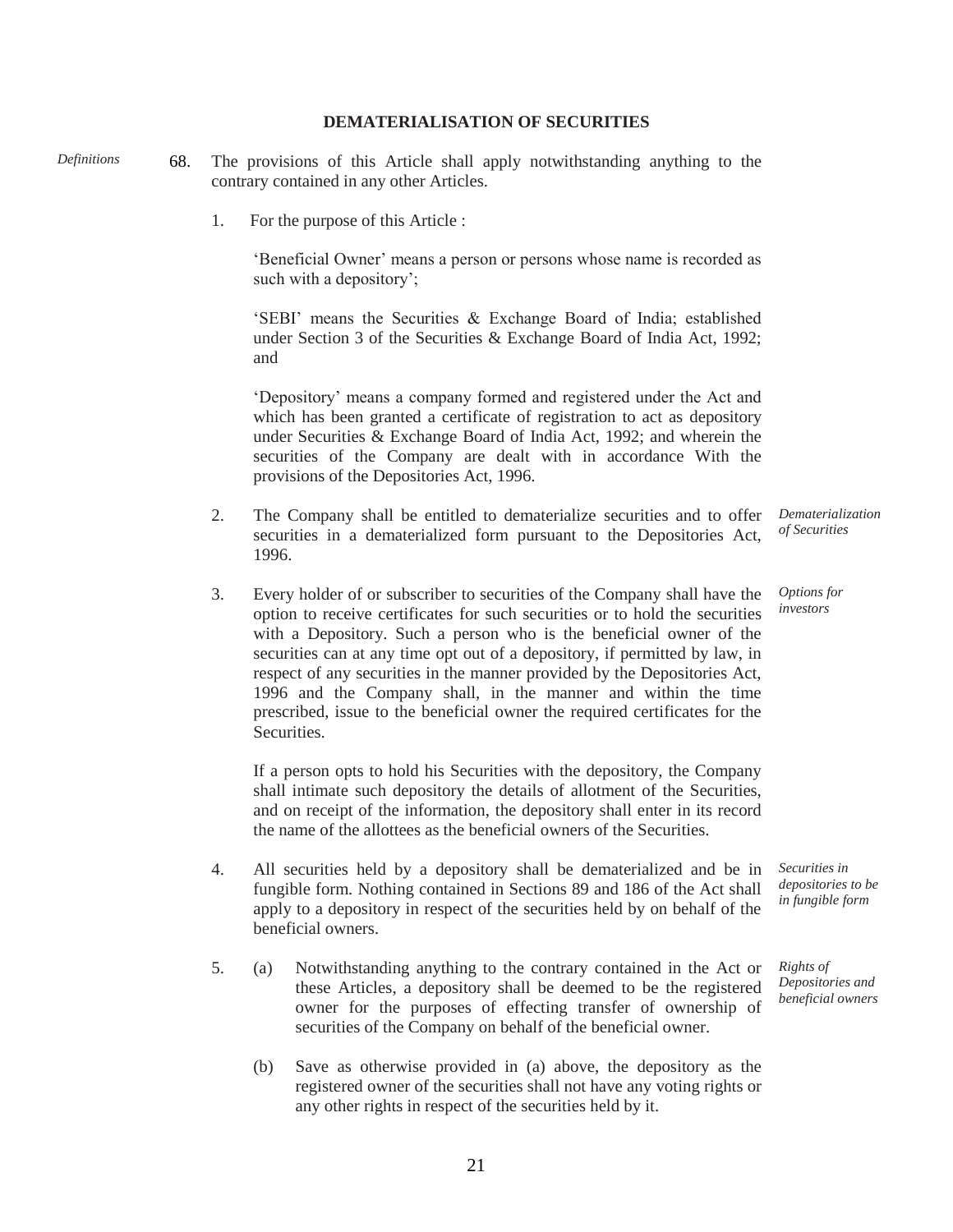|                                                                                  |     |        | depository shall be entitled to all the rights and benefits and be<br>subject to all the liabilities in respect of the securities which are<br>held by a depository and shall be deemed to be a Member of the<br>Company.                                                                                        |
|----------------------------------------------------------------------------------|-----|--------|------------------------------------------------------------------------------------------------------------------------------------------------------------------------------------------------------------------------------------------------------------------------------------------------------------------|
|                                                                                  |     | 6.     | Notwithstanding anything contained in the Act or these Articles to the<br>contrary, where securities of the Company are held in a depository, the<br>records of the beneficiary ownership may be served by such depository<br>on the Company by means of electronic mode or by delivery of floppies<br>or discs. |
|                                                                                  |     | 7.     | Nothing contained in Section 56 of the Act or these Articles shall apply to<br>a transfer of securities effected by a transferor and transferee both of<br>whom are entered as beneficial owners in the records of a depository.                                                                                 |
| Allotment of<br>securities dealt<br>with in a<br>depository                      |     | 8.     | Notwithstanding anything contained in the Act or these Articles, where<br>securities are dealt with by a depository, the Company shall intimate the<br>details thereof to the depository immediately on allotment of such<br>securities.                                                                         |
| <b>Distinctive</b><br>number of<br>securities held<br>in a Depository            |     | 9.     | Nothing contained in the Act or these Articles regarding the necessity of<br>having distinctive numbers for securities issued by the Company shall<br>apply to securities held with a depository.                                                                                                                |
| Register and<br>index<br>of Beneficial<br><b>Owners</b>                          |     | 10.    | The Register and Index of beneficial owners maintained by a depository<br>under the Depositories Act, 1996 shall be deemed to be the Register and<br>Index of Members and security holders for the purposes of these Articles.                                                                                   |
|                                                                                  |     |        | <b>COPIES OF MEMORANDUM AND ARTICLES TO BE SENT TO</b><br><b>MEMBERS</b>                                                                                                                                                                                                                                         |
| Copies of<br>Memorandum<br>and Articles of<br>Association sent<br>by the company | 69. | Rs.50. | Copies of the Memorandum and Articles of Association of the Company and<br>other documents referred to in Section 17 of the Act shall be sent by the Board<br>to every member at his request within seven days of the request on payment of                                                                      |

#### **BORROWING POWERS**

(c) Every person holding securities of the Company and whose name is entered as the beneficial owner of securities in the record of the

> *Service of Documents*

*Transfer of securities*

*Power to borrow* 70. The Board may, from time to time, at its discretion subject to the provisions of Section 179 of the Act, raise or borrow, either from the Directors or from elsewhere and secure the payment of any sum or sums of money for the purpose of the Company; provided that the Board shall not without the sanction of the Company by a special resolution borrow any sum of money which together with money borrowed by the Company (apart from temporary loans obtained from the Company's bankers in the ordinary course of business) exceed the aggregate for the time being of the paid up capital of the Company and its free reserves, that is to say, reserves not set aside for any specific purpose.

22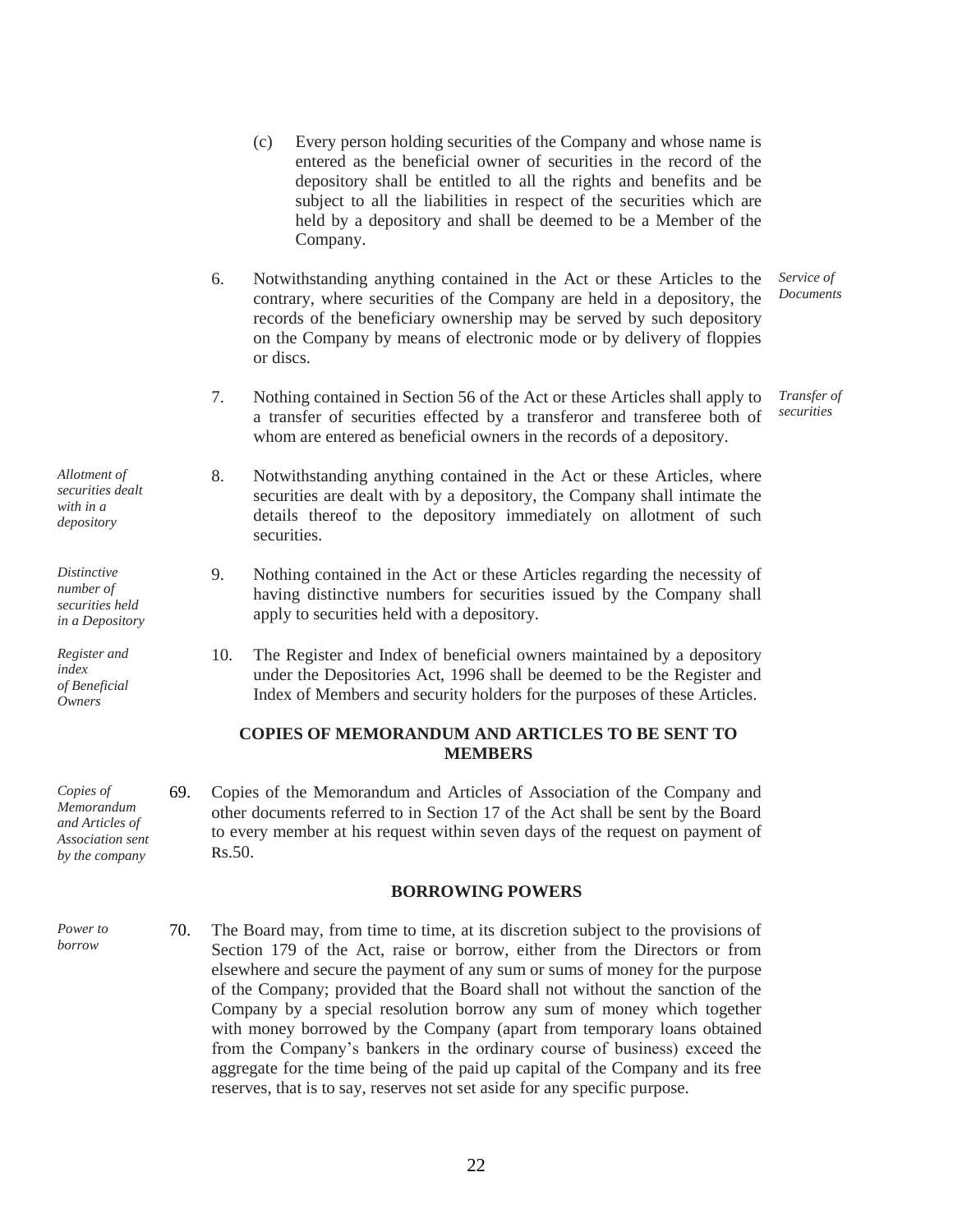- *Conditions on which money maybe borrowed* 71. The Board may raise or secure the repayment of such sum or sums in such manner and upon such terms and conditions in all respects as it thinks fit and in particular, by the issue of bonds, perpetual or redeemable, debentures or debenture-stock, or any mortgage, or other security on the undertaking of the whole or any part of the property of the Company (both present and future) including its uncalled capital for the time being in accordance with the provisions of the Act and the rules made there under.
- *Issued at discounts etc. with special privileges* 72. Subject to the provision of the Act, any debentures, debenture-stock, bonds or other securities may be issued at a discount, if permitted under the Act, and otherwise debentures, debenture-stock, bonds and other securities may be made assignable free from any equities between the Company and the person to whom the same may be issued. Debentures, debenture-stock, bonds or other securities with a right of conversion into or allotment of shares shall be issued only with sanction of the Company by a special resolution in general meeting.
- *Instrument of transfer* 73. Save as provided in Section 56 of the Act, no transfer of debentures shall be registered unless a proper instrument of transfer duly stamped and executed by the transferor and transferee has been delivered to the Company together with the certificate or certificates of the debentures.
	- 74. If the Board refuses to register the transfer of any debentures, the Company shall, within thirty days from the date on which the instrument of transfer was lodged with the company, send to the transferee and to the transferor the notice of such refusal.
	- 75. The Board shall cause a proper Register to be kept in accordance with the provisions of Section 85 of the Act of all mortgages, debentures and charges specifically affecting the property of the Company, and shall cause the requirements of Sections 71 and 77 and 79 to 85, both inclusive of the Act in that behalf to be duly complied with, so far as they are ought to be complied with by the Board.
	- 76. The Company shall, if at any time it issues debentures, keep Register and Index of Debenture holders in accordance with Section 88 of the Act. Subject to the provision of the Act, the Company shall have the power to keep in any State or Country outside India a Branch Register of debenture-stock, resident in that State or Country.

#### **CONVERSION OF SHARES INTO STOCK AND RECONVERSION**

77. The Company in general meeting may convert any fully paid-up shares into stock; and when any shares shall have been converted into stock, the several holders of such stock may henceforth transfer their respective interest therein, or any part of such interest, in the same manner and subject to the same regulations as, and subject to which the shares from which the stock arose might have been transferred, if no such conversion had taken place or as near thereto as circumstances will admit.

The Company may at any time re-convert any stock into paid-up shares of any denomination.

*Notice of refusal to register members*

*Register of charges etc. to be kept*

*Register and index of debenture holders*

*Shares may be converted to stock*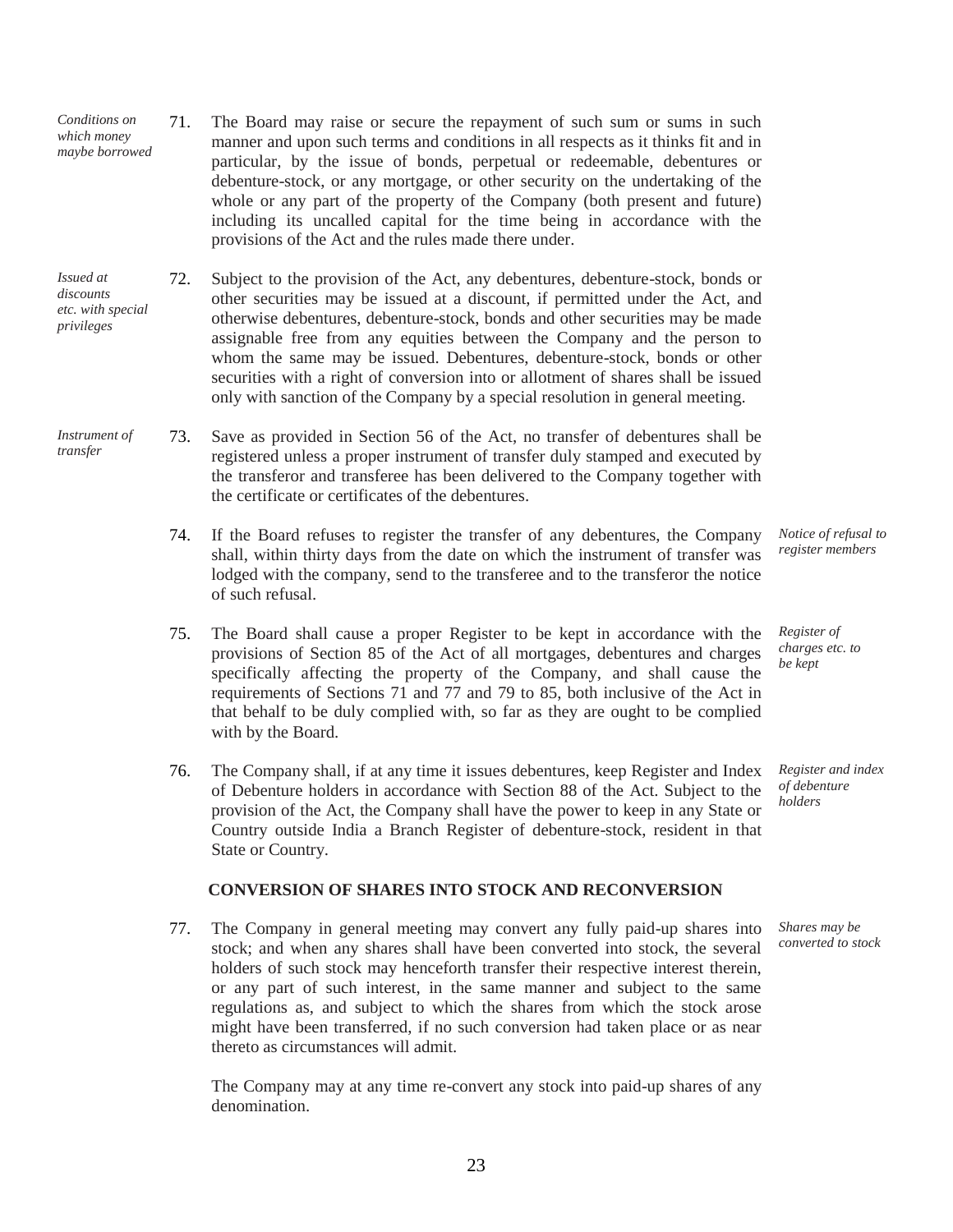78 The holders of stock shall, according to the amount of stock held by them have the same rights, privileges and advantages as regards dividends and voting at the meetings of the Company, and other matters as if they held the shares from which the stock arose; but no such privileges or advantages (except participation in the dividends and profits of the Company and in the assets of winding-up) shall be conferred by an amount of stock which would not, if existing in shares, have conferred that privilege or advantage.

#### **ANNUAL GENERAL MEETING OF MEMBERS**

79. The company shall in each year hold a general meeting as its Annual General Meeting in addition to any other meetings in that year. All general meetings other than Annual General Meeting shall be Extraordinary General Meetings.

The first Annual General Meeting shall be held within nine months from the date of closing of the first financial year of the company and thereafter the Annual General Meetings shall be held within six months from the date of closing of the financial year, provided that not more than fifteen months shall elapse between the date of one Annual General Meeting and that of the next.

Nothing contained in the foregoing provisions shall be taken as affecting the right conferred upon the Registrar of Companies under the provisions of Section 96 of the Act to extend the time within which any Annual General Meeting may be held.

Venue, Day and Time for holding Annual General meeting:

.

Every Annual General Meeting shall be called during business hours, that is, between 9 A.M and 6 P.M. on a day that is not a National Holiday, and shall be held at the registered office of the company or at some other place within the city in which the registered office of the Company is situated, as the Board may determine and the Notices calling the Meeting shall specify it as the Annual General Meeting.

Every member of the Company shall be entitled to attend either in person or by proxy and the Auditor of the Company shall be entitled to attend and to be heard at any general meeting which he attends on any part of the business, concerns him as Auditor. At every Annual General Meeting of the Company there shall be laid on the table the Directors' Report (if not already attached in the Audited statement of Accounts) the proxy Register with proxies and the Register of Directors' shareholdings of which latter Register shall remain open and accessible during the continuance of the meeting.

#### **REQUISITION OF EXTRAORDINARY GENERAL MEETING**

*Extraordinary General Meeting* 80. The Board may, whenever it thinks fit, call an Extraordinary General Meeting and it shall do so upon a requisition in writing by any member or members holding in the aggregate not less than one-tenth of such of the paid-up capital as at the date carries the right of voting in regard to the matter in respect of which the requisition has been made.

*Rights of stock Holders*

*Annual General Meeting Summary*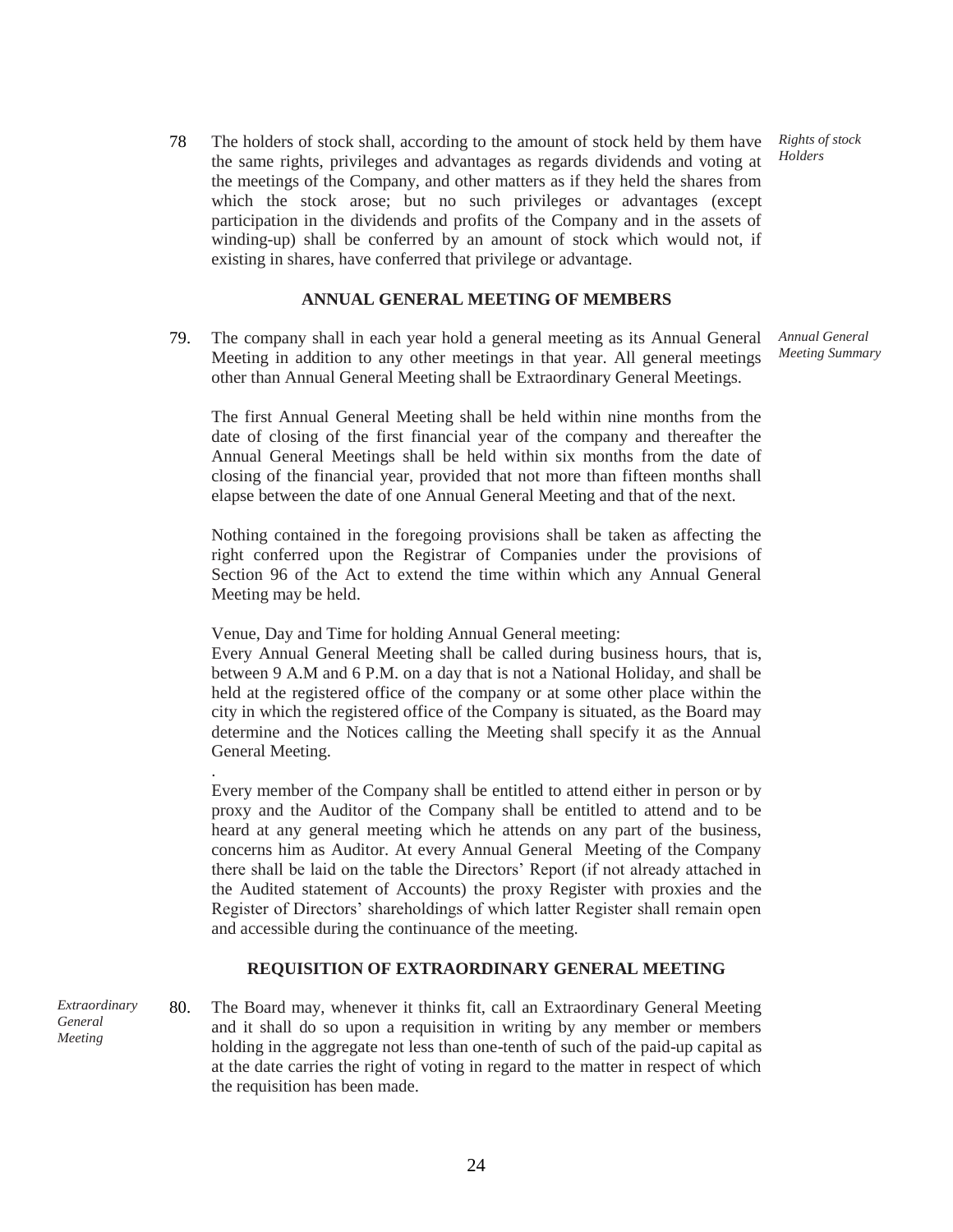- *Regulation of the Members to state objects of meeting* 81. Any valid requisition so made by members must state the object or objects of the meeting proposed to be called and must be signed by the requisitionists and be deposited at the registered office provided that such requisition may consist of several documents in file form each signed by one or more requisitionists.
- *On receipt of requisitions Directors to call meeting and in requisitionists*  82. Upon the receipt of any such requisition, the Board shall forthwith call an Extraordinary General Meeting, and if they do not proceed within 21 (twentyone) days from the date of the requisition being deposited at the registered office to cause a meeting to be called on a day not later than 45 (forty-five) days from the date of deposit of the requisition, the requisitionists may themselves call and held the meeting within 3 (three) months from the date of the delivery of the requisition as aforesaid.

*Meeting called Requisitionists* 83. Any meeting called under the foregoing Articles by the requisitionists shall be called in the same manner in which meetings are called and held by the Board.

#### **NOTICE OF GENERAL MEETINGS**

84. Number of days' notice of General Meeting to be given : A General Meeting of the Company may be called by giving not less than 21 (Twenty-one) days' clear notice in writing or in electronic mode, excluding the day on which notice is served or deemed to be served, specifying the date, day, place and hour of meeting, and shall contain a statement of the business to be transacted thereat in the manner prescribed by the Act. Provided that with the consent of members in writing or by electronic mode, holding not less than 95 percent of such part of the paid-up share capital of the Company as gives a right to vote at the meeting, a general meeting may be convened after giving a shorter notice.

The notice of every meeting shall be given to:

- a) every Shareholder, legal representative of any deceased Shareholder or the assignee of an insolvent member of the Company,
- b) Auditor or Auditors of the Company, and
- c) all Directors.

Contents and manner of service of notice and persons on whom it is to be served: As per article 193.

#### **Special Business:**

*default* 

*may do so*

*by*

In the case of an Annual General Meeting, if any business other than

- i. the consideration of the financial statements and the Reports of the Board of Directors and Auditors
- ii. the declaration of dividend,
- iii. the appointment of Directors in place of those retiring
- iv. the appointment of and fixing of remuneration of the Auditors,

is proposed to be transacted then in that event there shall be annexed to the notice of the meeting a statement setting out all materials facts concerning each such item of business including, in particular, the nature of concern or interest, financial or otherwise, if any, in respect of each items of:

*Twenty one days notice of meeting to be given*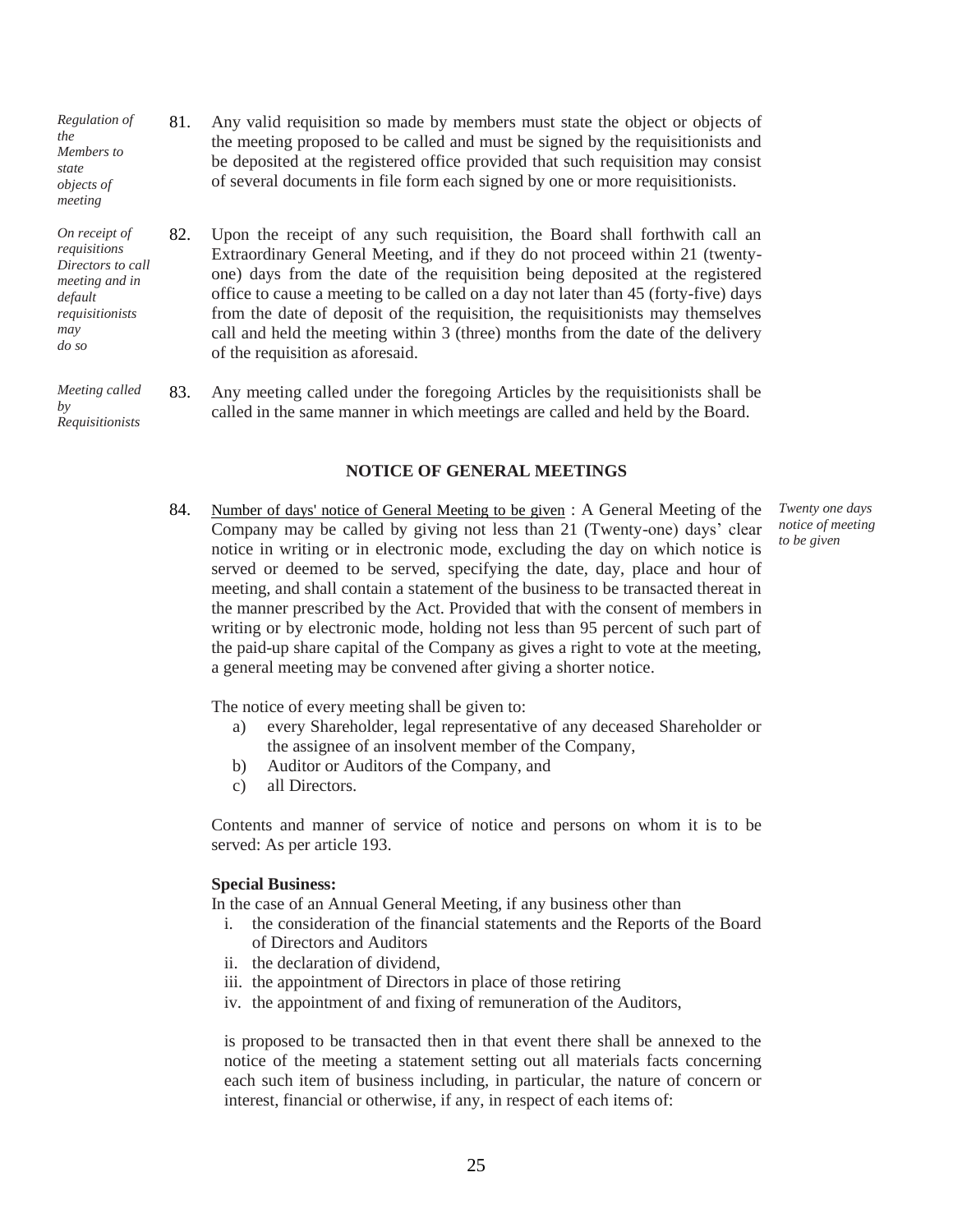(i) every director and the manager, if any; (ii) every other key managerial personnel; and (iii) relatives of the persons mentioned in sub-clauses (i) and (ii);

Where any such item of special business relates to or affects any other Company, the extent of shareholding interest in other company of every promoter, director, manager, if any, and of every other key managerial personnel of the Company shall also be set out in the Statement if the extent of such shareholding interest is not less than two percent of the paid-up share capital of that other company. Where any item of business consists of the according of approval to any document by the meeting, the time and place where the document can be inspected shall be specified in the statement aforesaid.

Resolution requiring Special Notice:

*passed*

*notice*

With regard to the resolutions in respect of which special notice is required to be given by the Act, a special notice shall be given as required by Section 115 of the Act.

- *Omissions to given notice and to invalidate a resolution*  85. The accidental omission to give any such notice as aforesaid to any of the members, or the non receipt thereof, shall not invalidate the holding of the meeting or any resolution passed at any such meeting.
- *Meeting not to Transact business not mentioned in* 86. No general meeting, Annual or Extraordinary, shall be competent to enter upon, discuss or transact any business which has not been mentioned in the notice or notices upon which it was convened.
- *Quorum of General Meeting* 87. The quorum for a general meeting shall be such number of members as specified in Section 103 of the Act.
- *Representation of body corporate* 88. A body corporate being a member shall be deemed to be personally present if it is represented in accordance with Section 113 of the Act.
- *If quorum not present meeting to be dissolved or adjourned* 89. If, at the expiration of half-an-hour from the time appointed for holding a meeting of the Company, the quorum is not present, the meeting, if convened by or upon the requisition of members shall stand cancelled, but in any other case the meeting shall stand adjourned to the same day in the next week at the same time and place, or to such other day and at such other time and place as the Board may determine, and if at such adjourned meeting the quorum is not present at the expiration of half-an-hour from the time appointed for holding the meeting, the members present shall be the quorum and may transact the business for which the meeting was called.

In case of an adjourned meeting or of a change of day, time or place of meeting as stated above, the Company shall give not less than three days notice to the members either individually or by publishing an advertisement in the newspapers (one in English and one in vernacular language) which is in circulation at the place where the registered office of the Company is situated.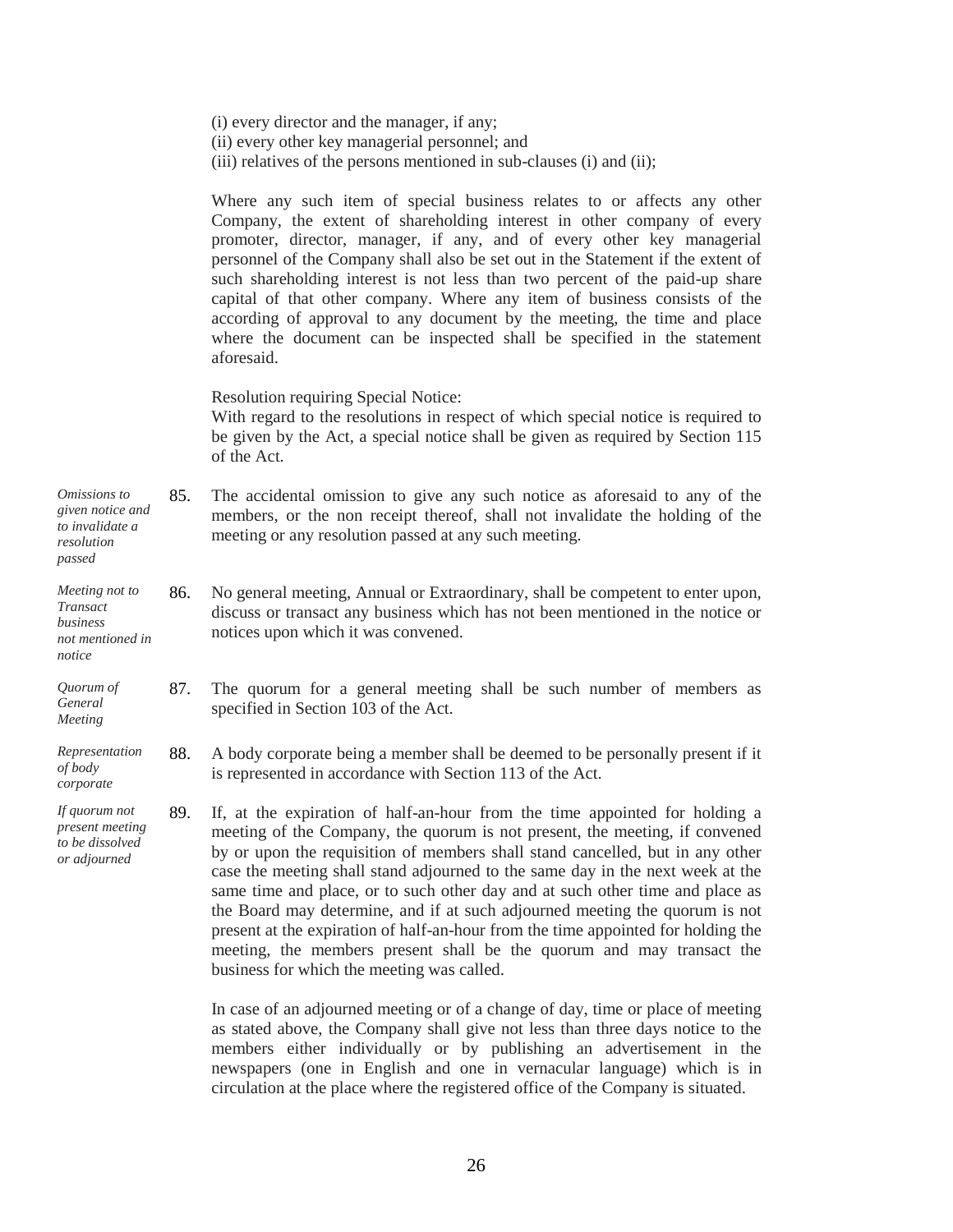- *Chairman of general meeting* 90. The Chairman (if any) of the Board shall be entitled to take the chair at every general meeting, whether Annual or Extraordinary. If there be no such Chairman of the Board or if at any meeting he is not present within fifteen minutes of the time appointed for holding such meeting, or if he is unable or unwilling to take the Chair, then the directors present may choose one of their member to be the Chairman of the meeting. If no director is present or directors present decline to take the chair, then the members present shall elect one of their members to be Chairman of the meeting.
- *No business without chairman* 91. No business shall be discussed at any General Meeting except the election of a Chairman, while the chair is vacant.
- *Chairman with consent may adjourn meeting* 92. The Chairman with the consent of the members may adjourn any meeting from time to time and from place to place in the city in which it is held, but no business shall be transacted at any adjourned meeting other than the business left unfinished at the meeting from which the adjournment took place.
	- 93. At any general meeting a resolution put to vote at the meeting shall be decided on a show of hands, unless a poll is (before or on the declaration of the result of the show of hands) demanded by members having not less than one-tenth of the total voting power or holding shares on which an aggregate sum of not less than five lakh rupees or such higher amount as may be prescribed in the Act has been paid-up, or by the Chairman of the meeting, and unless a poll is demanded, declaration by the Chairman that a resolution has on a show of hands, been carried unanimously, or by a particular majority, or lost, and an entry to that effect in the Minute Book of the Company shall be conclusive evidence of the fact, without proof of the number or proportion of the votes recorded in favour of or against the resolution.
	- 94. In the case of an equality of votes, the Chairman shall, both on a show of hands and at a poll (if any), have a casting vote in addition to the vote or votes to which he may be entitled as a member. *Chairman's casting vote*
	- 95. If a poll is demanded as aforesaid, the same shall, subject to Article 93 be taken at such time (not later than forty-eight hours from the time when the demand was made) and place in the city or town in which the registered office of the Company is for the time being situate and either by open voting or by ballot, as the Chairman shall direct, and either at once or after an interval or adjournment or otherwise, and the result of the poll shall be deemed to be the resolution of the meeting at which the poll was demanded. The demand for a poll may be withdrawn at any time by the person or person who made the demand. *Demanded*
	- 96. Where a poll is to be taken, the Chairman of the meeting shall appoint two scrutinizers to scrutinize the vote given on the poll and to report thereon to him. One of the scrutinizers so appointed shall always be a member (not being an officer or employee of the Company) present at the meeting provided such member is available and willing to be appointed. The Chairman shall have power at any time before the result of the poll is declared to remove a Scrutinizer from office and fill vacancies in the office of Scrutinizer from such removal or from any other cause.

27

*Questions at general meeting decided*

*Poll if be taken if*

*Scrutinizers at poll*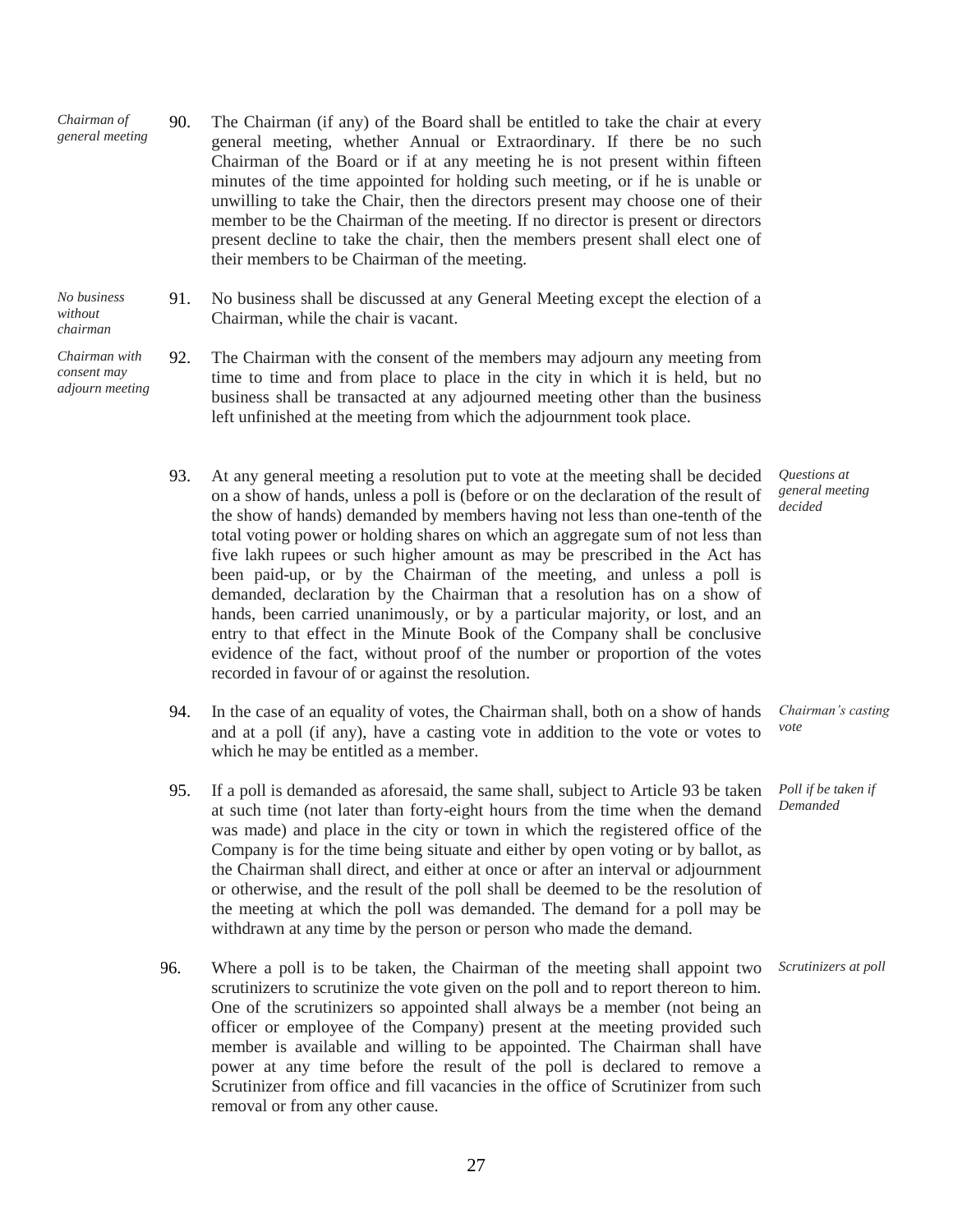- 97. Any poll duly demanded on the election of Chairman of a meeting or on any question of adjournment shall be taken at the meeting forthwith. *In what case poll*
- 98 The demand for a poll except on the questions of the election of the Chairman and of an adjournment shall not prevent the continuance of a meeting for the transaction of any business other than the question on which the poll has been demanded.

#### **VOTE OF MEMBERS**

*Voting through electronic means Members in arrears not to vote* 99. Subject to any rights or restrictions for the time being attached to any class or classes of shares: (a) on a show of hands, every member present in person shall have one vote; and (b) on a poll, the voting rights of members shall be in proportion to his share in the paid-up equity share capital of the company. A member may exercise his vote at a meeting by electronic means (facility of e-voting shall be provided by the company) in accordance with section 108 of the Act and shall vote only once. No member shall be entitled to vote either personally or by proxy, at any general meeting or meeting of a class of shareholders, either upon a show of hands or by electronic means or upon a poll in respect of any shares registered in his name on which any calls or other sums presently payable by him have not been paid or, in regard to which the Company has, and has exercised any right of lien. *Voting by members Number of vote which a person entitled* 100 . Subject to the provisions of these Articles and without prejudice to any special privileges or restrictions as to voting for the time being attached to any class of shares for the time being forming part of the Capital of the Company, every member not disqualified by the last preceding Article, shall be entitled to be present, and to speak and vote at such meeting, and on a show of hands every member present in person shall have one vote and upon a poll the voting rights of every member present in person or by proxy shall be in proportion to his shares of the paid-up equity share capital of the Company. Provided, however, if any preference shareholder be present at any meeting of the Company, save as provided in Section 47(2) of the Act, he shall have a right to vote only on resolutions placed before the meeting which directly affect the rights attached to his preference shares. *Casting on votes by a member entitled more than one vote* 101 . On a poll taken at meeting of the Company, a member entitled to more than one vote, or his proxy or other person entitled to vote for him, as the case may be, need not, if he votes, use all his votes or cast in the same way all the votes he used or may abstain from voting. *How members*  102 . A member of unsound mind or in respect of whom an order has been made by any Court having jurisdiction in lunacy may vote whether on a show of hands

*non*

*composmentia* 

*taken without adjournment*

*Demand of poll not to prevent transaction of other business*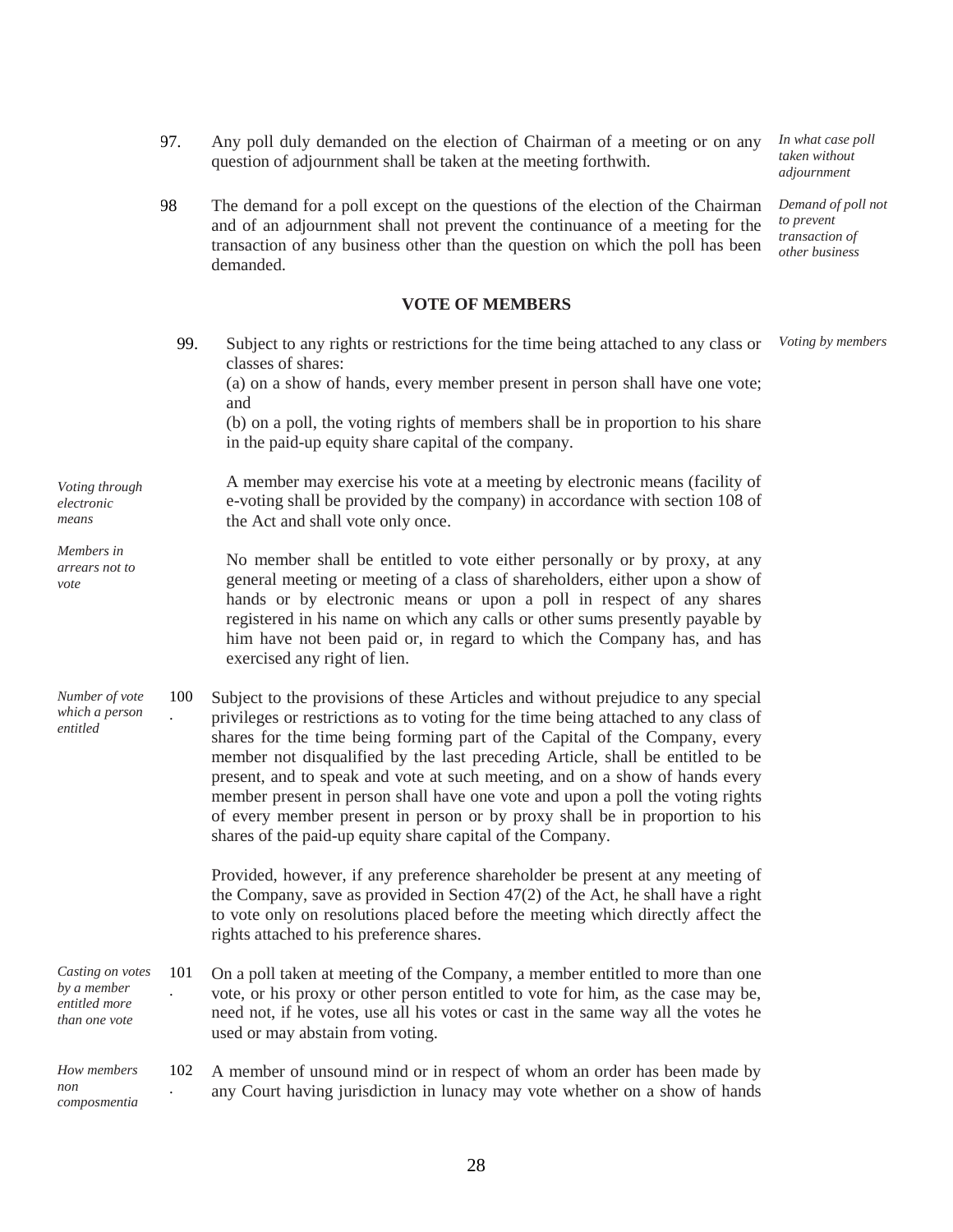| and minor may<br>vote    |     | or by electronic means or on a poll, by his committee or other legal guardian;<br>and any such committee or guardian may vote by proxy, if any member be a<br>minor, the vote in respect of his share or shares shall be by his guardian, or any<br>of his, guardians, if more than one, to be selected in case of dispute by the<br>Chairman of the meeting.                                                                                                                                                                                                                                                                                                                                                                                                                                                                                             |
|--------------------------|-----|-----------------------------------------------------------------------------------------------------------------------------------------------------------------------------------------------------------------------------------------------------------------------------------------------------------------------------------------------------------------------------------------------------------------------------------------------------------------------------------------------------------------------------------------------------------------------------------------------------------------------------------------------------------------------------------------------------------------------------------------------------------------------------------------------------------------------------------------------------------|
| Vote of joint<br>holders | 103 | If there be joint holders of any shares, anyone of such person may vote at any<br>meeting or may appoint another person (whether a member or not) as his proxy<br>in respect of such shares, as if he were solely entitled thereto to vote on his<br>behalf and the proxy so appointed shall not have any right to speak at the<br>meeting and, if more than one of such joint holders be present at any meeting<br>that one of the said persons so present whose name stands higher on the<br>Register shall alone be entitled to speak and to vote in respect of such shares,<br>but the other or others of the joint-holders shall be entitled to be present at the<br>meeting. Several executors or administrators of a deceased member in whose<br>name shares stand shall for the purpose of these Articles to be deemed joint-<br>holders thereof. |
|                          | 104 | Subject to the provisions of these Articles, votes may be given either personally<br>or by proxy. A body corporate being a member may vote either by a proxy or<br>by a representative duly authorized in accordance with Section 113 of the Act,<br>and such representative shall be entitled to exercise the same rights and powers<br>(including the rights to vote by proxy) on behalf of the body corporate which he<br>represents as the body could exercise if it were an individual member.                                                                                                                                                                                                                                                                                                                                                       |

.

- 105 . Any person entitled under Article 63, to transfer any share may vote at any general meeting in respect thereof in the same manner, as if he were the registered holder of such shares, provided that forty eight hours at least before the time of holding the meeting or adjourned meeting, as the case may be at which he proposes to vote he shall satisfy the Directors of his right to transfer such shares and give such indemnity (if any) as the Directors may require or the Directors shall have previously admitted his right to vote at such meeting in respect thereof.
- 106 Every proxy (whether a member or not) shall be appointed in writing under the hand of the appointer or his attorney, or if such appointer is a corporation under the common seal of such corporation, or be signed by an officer or any attorney duly authorized by it, and any Committee or guardian may appoint such proxy. The proxy so appointed shall not have any right to speak at the meeting. *proxy*
- 107 . An instrument of proxy may appoint a proxy either for the purpose of a particular meeting specified in the instrument and any adjournment thereof or it may appoint for the purpose of every meeting of the Company, or of every meeting to be held before a date specified in the instrument and every adjournment of any such meeting.
- 108 A member present by proxy shall be entitled to vote only on a poll. *Vote by proxy*
- 109 . The instrument appointing a proxy and the power of attorney or other authority (if any) under which it is signed or a notarially certified copy of that power or authority shall be deposited at the registered office not later than forty eight

*Voting in person or by*

*proxy*

*Votes in respect of shares of deceased and insolvent members*

*Appointment of*

*Proxy either for specified meeting or a period*

*Deposit of instrument of appointment*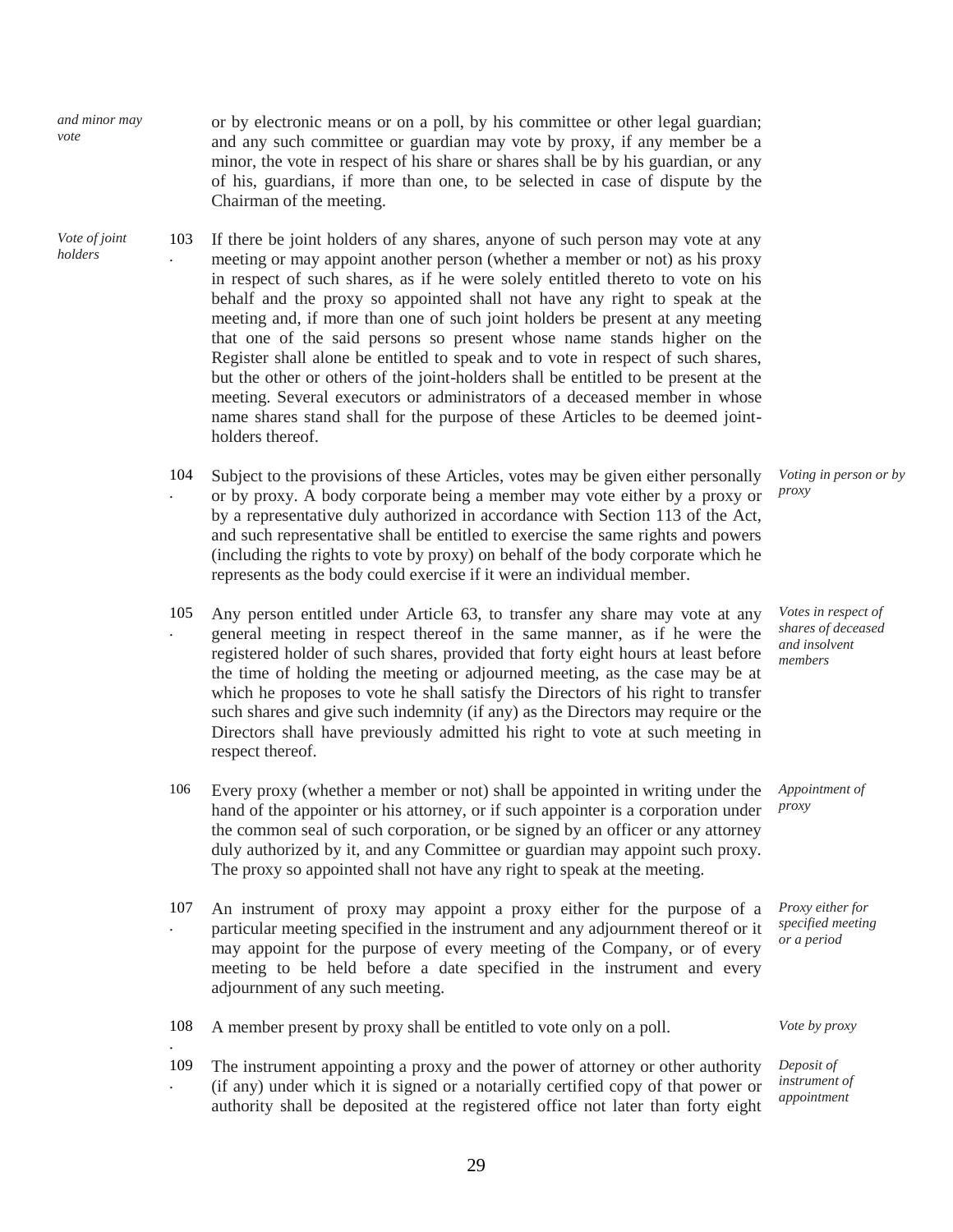hours before the time for holding the meeting at which the person named in the instrument proposes to vote, and in default the instrument of proxy shall not be treated as valid. No instrument appointing a proxy shall be valid after the expiration of twelve months from the date of its execution.

- 110 . Every instrument of proxy whether for a specified meeting or otherwise shall be in the forms set out in the Companies (Management and Administration) Rules, 2014. *Form of proxy*
- 111 . A vote given in accordance with the terms of an instrument of proxy shall be valid notwithstanding the pervious death or insanity of the principal, or revocation of the proxy of any power of attorney under which such proxy was signed, or the transfer of the share in respect of which the vote is given, provided that no intimation in writing of the death or insanity, revocation or transfer shall have been received at the office before the meeting.

*Validity of votes given by proxy notwithstanding death of member*

*Time for objection of*  112 No objection shall be made to the validity of any vote, except at any meeting or poll at which such vote shall be tendered, and every vote whether given personally or electronically or by proxy, not disallowed at such meeting or poll shall be deemed valid for all purposes of such meeting or electronic voting or poll whatsoever.

*votes*

*Passing of resolution by postal ballot* 113 Notwithstanding anything contained in the foregoing, the Company shall transact such business, as may be specified by the Central Government from time to time, through the means of postal ballot. In case of resolutions to be passed by postal ballot, no meeting need to be held at a specified time and space requiring physical presence of members to form a quorum.

> Where a resolution is proposed to be passed by postal ballot the Company shall, in addition to the requirements of giving requisite clear days notice, send to all the members the following:

- i) Draft resolution and relevant explanatory statement clearly explaining the reasons thereof and other particulars as may be required.
- ii) Postal ballot for giving assent or dissent, in writing by members; and
- iii) Postage prepaid envelope (by Registered Post) for communicating assents or dissents on the postal ballot to the Company with a request to the members to send their communications within 30 days from the date of dispatch of Notice.

The Company shall also follow such procedure, for conducting vote by postal ballot and for ascertaining the assent or dissent, as may be prescribed by Section 110 of the Act and under the Companies (Management and Administration) Rules, 2014 as amended time to time.

*Chairman of meeting to be*  114 . The Chairman of any meeting shall be the sole judge of the validity of every vote tendered at such meeting. The Chairman present at the taking of a poll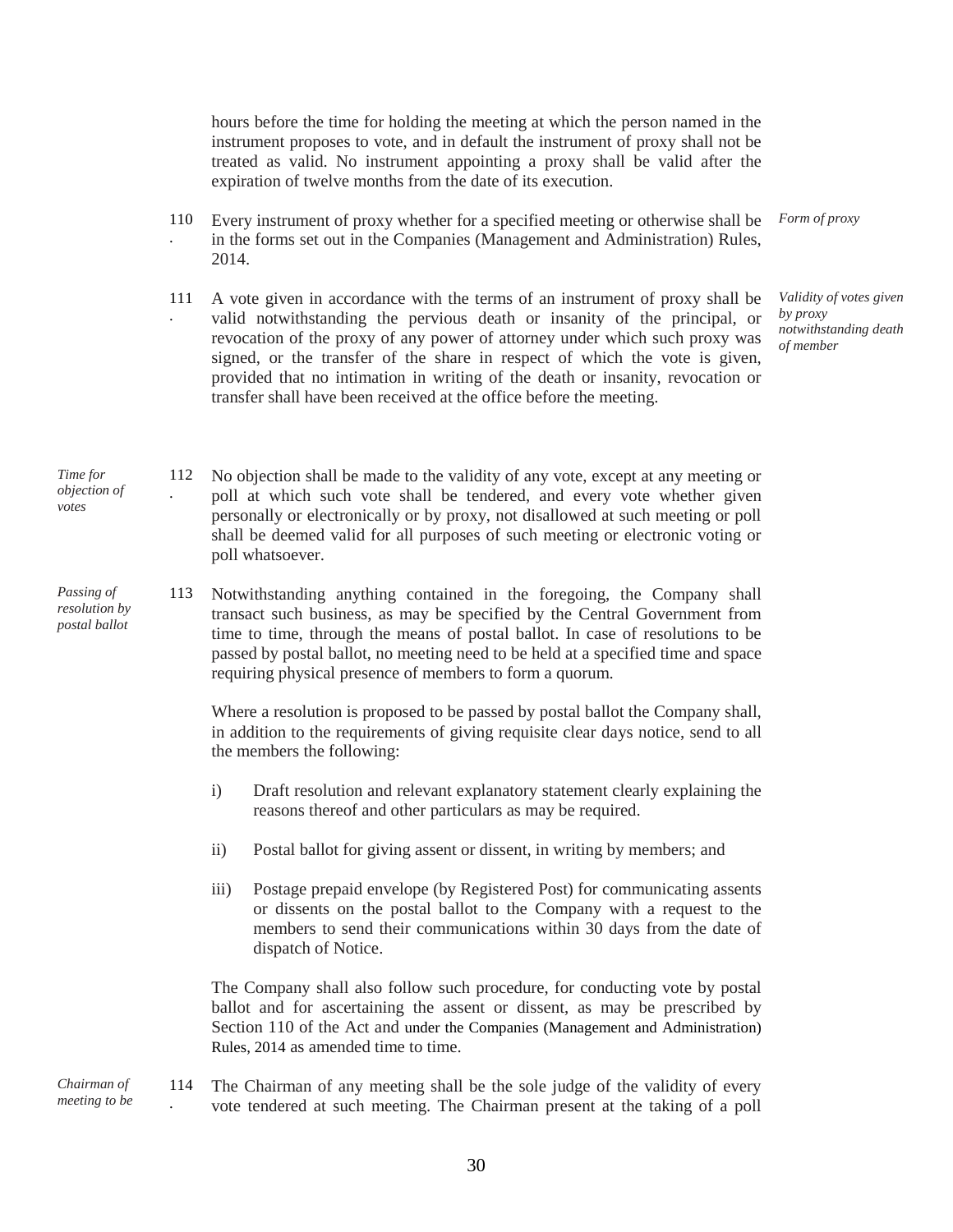*the judge of validity of any vote*

*Meetings of General Meeting and inspection thereof by members*

.

shall be the sole judge of the validity of every vote tendered at such poll.

- $115$  (1) The Company shall cause minutes of all proceedings of every general meeting and every resolution passed by postal ballot to be kept by making entries thereof within thirty days of the conclusion of every such meeting concerned, or passing of resolution by postal ballot in books kept for that purpose with their pages consecutively numbered.
	- (2) Each page of every such book shall be initialed or signed and the last page of the record of proceedings of such meeting in such books shall be dated and signed by the Chairman of the same meeting within the aforesaid period of thirty days or in the event of the death or non availability of that Chairman within that period, by a Director duly authorized by the Board for the purpose.
	- (3) In no case the minutes of proceedings of a meeting shall be attached to any such book as aforesaid by pasting or otherwise.
	- (4) The minutes of each meeting shall contain a fair and correct summary of the proceedings thereat.
	- (5) All appointments of Officers made at any meeting aforesaid shall be included in the minutes of the meetings.
	- (6) Nothing herein contained shall require or be deemed to require the inclusion in any such minutes of any matter which in the opinion of the 'Chairman of the meeting :
		- (a) is or could reasonably be regarded as defamatory of any person; or
		- (b) is irrelevant or immaterial to the proceeding; or
		- (c) is detrimental to the interest of the Company.

The Chairman of the meeting shall exercise an absolute discretion in regard to the inclusion or non-inclusion of any matter in the minutes on the aforesaid grounds

- (7) Any such minutes shall be evidence of the proceedings recorded therein.
- (8) The book containing the minutes of proceedings of General Meetings shall be kept at the office of the Company and shall be open during business hours for such periods not being less in the aggregate than two hours in each day as the Directors determine, to the inspection of any member without charge.

The Company shall observe secretarial standards with respect to general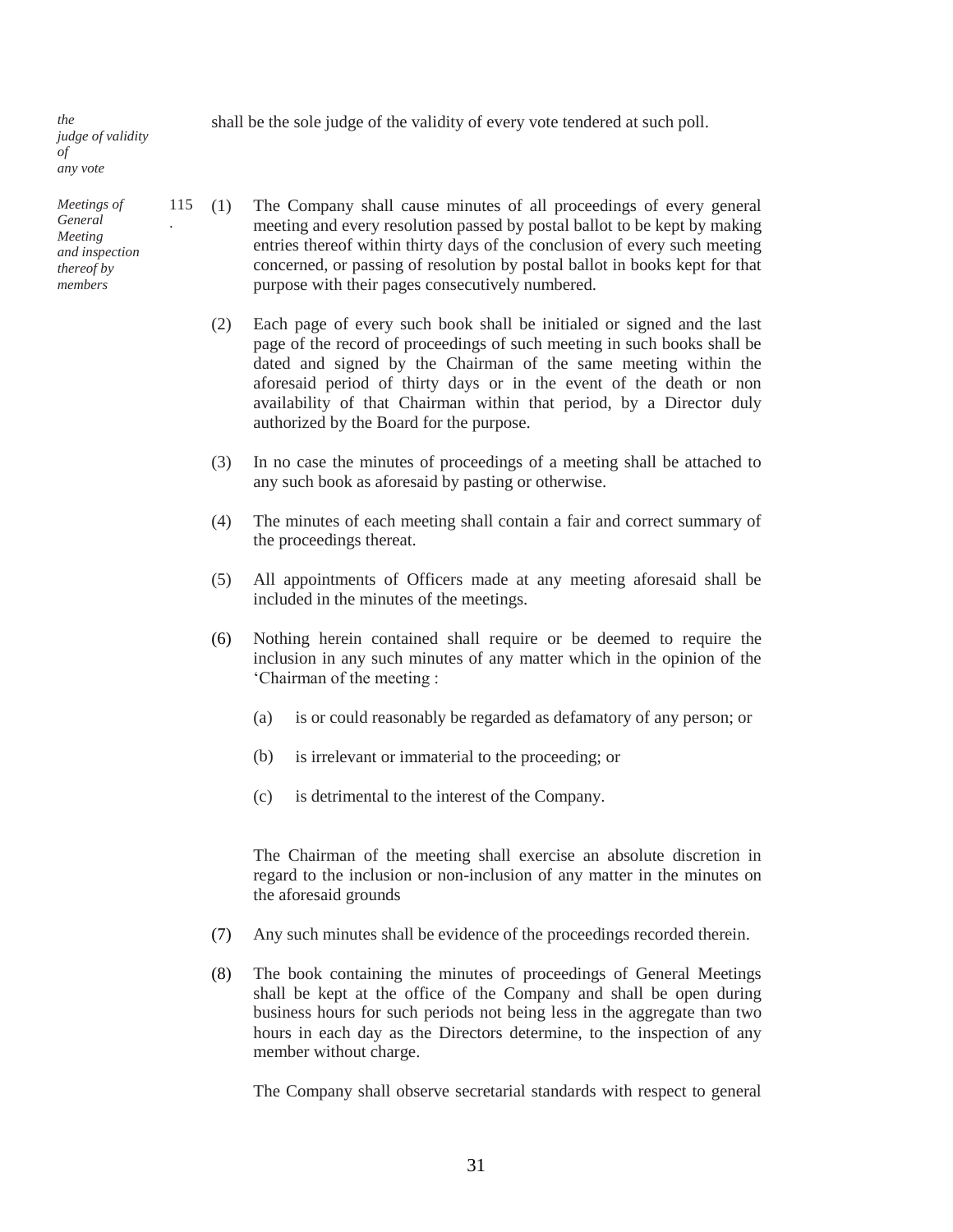(9) and Board meetings specified by the Institute of Company Secretaries of India constituted under section 3 of the Company Secretaries Act, 1980, and approved as such by the Central Government.

#### **DIRECTORS**

116. 1. Until otherwise determined by a general meeting of the Company and subject to the provisions of Section 149 of the Act, the number of Directors (excluding Debenture and Alternate Directors, (if any) shall not be less than three nor more than fifteen.

> The Board shall have an optimum combination of executive and Independent Directors with atleast 1 (one) woman Director, as may be prescribed by Law from time to time.

- 2. The first Directors of the Company were the following:
	- 1) SRI DALAM CHAND SURANA
	- 2) SRI N.K. SURANA
	- 3) SRI M.N. BASU
- *Power to appoint exofficio(nominee) directors*

117 If at any time the Company obtains any loan or any assistance in connection there with by way of guarantee or otherwise from any person, firm, body corporate, Central or State government, local authority or public body (hereinafter called "the institution") or if at any time the Company issues any shares, debentures and enters into any contract or arrangement with the institution, whereby the institution subscribes for or underwrites the issue of the Company's shares or debentures or provides any assistance to the Company in any manner and it is a term of the relative loan, assistance, contract or agreement that the institution shall have the right to appoint one or more directors to the Board of the Company, then subject to the provisions of Act and subject to the terms and conditions of such loan, assistance, contract or arrangement, the institution shall be entitled to appoint one or more director or directors, as the case may be, to the Board of the Company and to remove from office any director so appointed and to appoint another in his place or in the place of director so appointed who resigns or otherwise vacates his office. Any such appointment or removal shall be made in writing and shall be served at the office of the Company. The director or directors so appointed shall not be liable to retire by rotation and shall continue in the office for so long as the relative loan, assistance, contract or arrangement, as the case may be, subsists.

*Debenture Director* 118. If it is provided by the Trust Deed, securing or otherwise in connection with any issue of debentures of the Company, that any person or persons shall have power to nominate a director on the Board of the Company, then in the case of any and every such issue of debenture, the person or persons having such power may exercise such power from time to time and appoint a director accordingly. Any director so appointed is herein referred to as Debenture Director. A Debenture Director may be removed from office at any time by the person or persons in whom for the time being is vested the power under which he was appointed and another Director may be appointed in his place.

*Number of directors & first directors*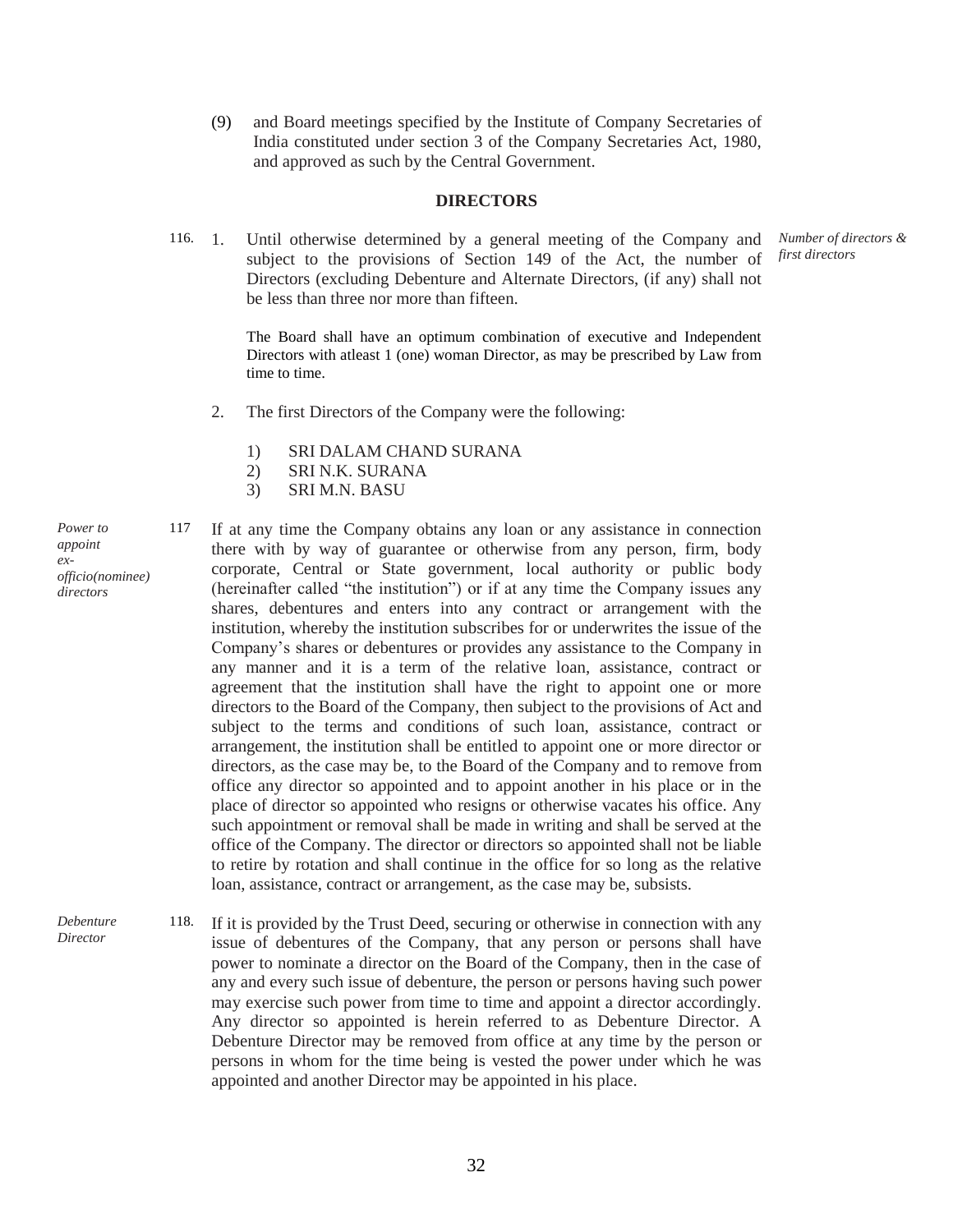| Restrictions on<br>directorship          | 120  | No small shareholders' director appointed in accordance with the provisions of<br>this Article shall hold office at the same time as "small shareholders' director"<br>in more than two companies. Provided that the second company in which he has<br>been appointed shall not be in a business which is competing or is in conflict<br>with the business of the Company.                                                                                                                                                                                                                           |                                                                                        |
|------------------------------------------|------|------------------------------------------------------------------------------------------------------------------------------------------------------------------------------------------------------------------------------------------------------------------------------------------------------------------------------------------------------------------------------------------------------------------------------------------------------------------------------------------------------------------------------------------------------------------------------------------------------|----------------------------------------------------------------------------------------|
| Appointment of<br>alternate<br>directors | 121. | The Board may subject to Section 161 appoint an Alternate Director to act for a<br>Director (hereinafter called "the Original Director") during his absence for a<br>period of not less than three months from India.                                                                                                                                                                                                                                                                                                                                                                                |                                                                                        |
|                                          |      | No person shall be appointed as an alternate director for an independent director<br>unless he is qualified to be appointed as an independent director under the<br>provisions of this Act.                                                                                                                                                                                                                                                                                                                                                                                                          |                                                                                        |
|                                          |      | An Alternate Director appointed under this Article shall not hold office for a<br>period longer than that permissible to the Original Director in whose place he<br>has been appointed and shall vacate the office of the Original Director when he<br>returns to India. If the terms of office of the Original Director are determined<br>before he so returns to India, any provisions in the Act or in these Articles for<br>the automatic reappointment of any retiring director in default of another<br>appointment shall apply to the Original Director and not to the Alternate<br>Director. |                                                                                        |
|                                          | 122. | Subject to the applicable provisions of the Act and the rules made there under,<br>the Board shall have power at any time and from time to time to appoint any<br>person to be an Additional Director, but so that the total number of Directors<br>shall not at any time exceed the maximum 15 fixed under the Article 116. Any<br>such Additional Director shall hold office only up to the date of the next Annual<br>General Meeting.                                                                                                                                                            | Directors power to<br>add to the Board or<br>the appointment of<br>Additional director |
|                                          | 123. | The Company shall appoint such number of Independent Director as may be<br>prescribed under Section 149 of the Act and the rules made there under from<br>time to time and such Independent Director must satisfied the criteria of<br>independence as may be prescribed under the Act or the rules, regulations or<br>agreement for the time being in force.                                                                                                                                                                                                                                        | <b>Independent Director</b>                                                            |
|                                          | 124. | Subject to the provisions of the Act, an Independent Director may be appointed<br>to hold office for a term up to five consecutive years on the Board of the<br>Company, but shall be eligible for reappointment on passing of a special<br>resolution by the Company and subject to the compliance with the applicable<br>legal requirement.                                                                                                                                                                                                                                                        | Term of appointment<br>of Independent<br>Director                                      |
|                                          | 125. | Subject to the provisions of the Act, the Board shall have power at any time and<br>from time to time to appoint any other qualified person to be a Director to fill a<br>casual vacancy. Any person so appointed shall hold office only up to the date to<br>which the Director in whose place he is appointed would have held office if it                                                                                                                                                                                                                                                         | Directors power to fill<br>casual vacancy                                              |

119. The Company may appoint a small shareholders' director as may be required under the Act and in the manner and on such terms and conditions as may be prescribed under Section 151 of the Act and the rules made there under as may

be in force for the time being.

*Appointment of* 

*small shareholders' director*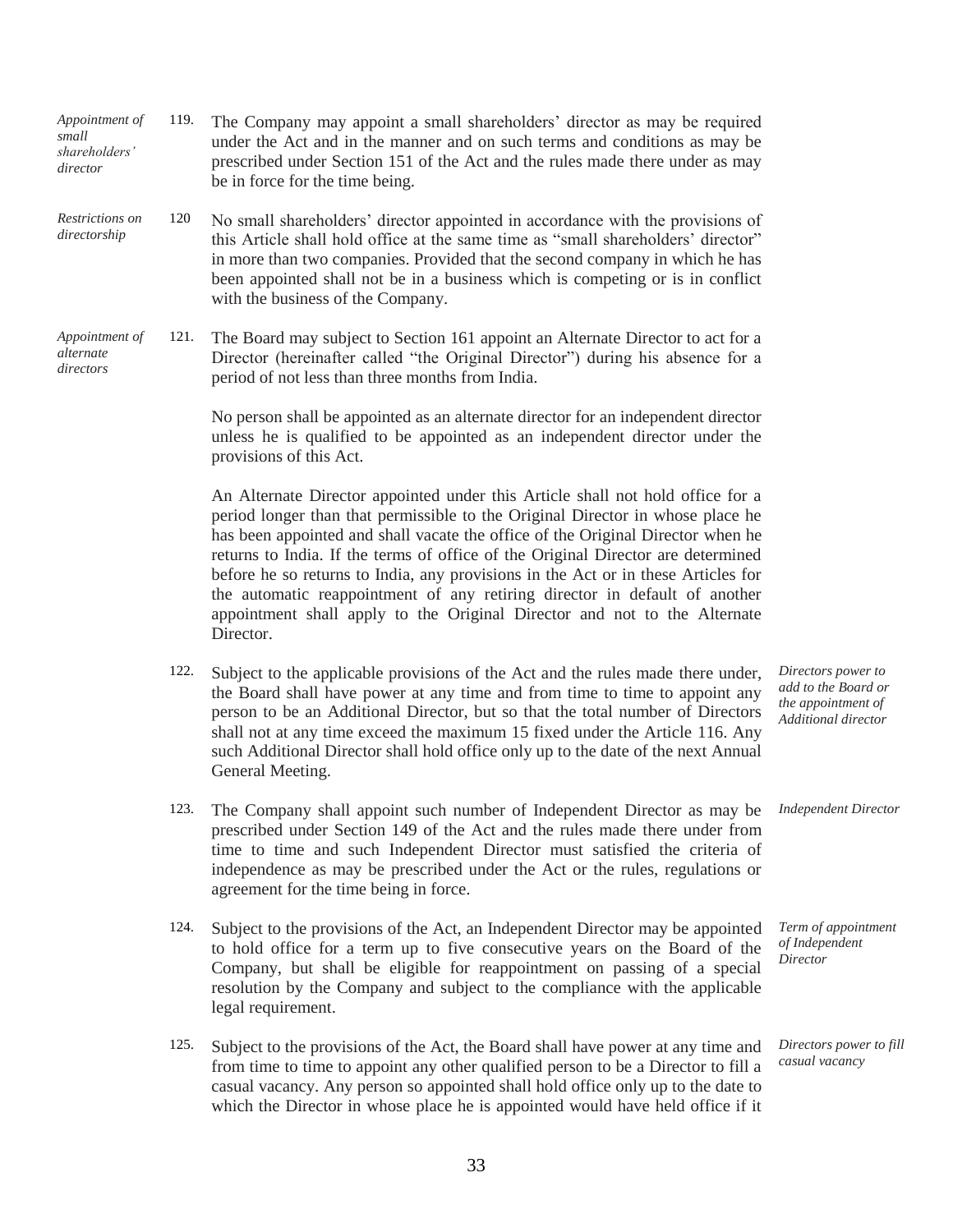had not been vacated by him.

- 126. (1) Subject to the provisions of the Act, a Managing Director, or Managing Directors or Director who is/are in the whole-time employment of the Company may be paid remuneration either by way of a monthly payment or at a specified percentage of the net profits of the Company or partly by one way and partly by the other.
	- (2) Subject to the provisions of the Act, a Director who is neither in the whole-time employment nor a Managing Director, may be paid remuneration either:
		- (i) by way of monthly, quarterly or annual payment or
		- (ii) by way of commission, if the Company by a special resolution authorized such payment.
	- (3) The fees payable to a director (including a managing or whole-time director, if any), for attending a meeting of the Board or Committee thereof may be in accordance with and subject to the provisions of Section 197 of the Act or such other sum as the Company in genera1 meeting may from time to time determine.
- *Reimbursement of expenses to Directors for attending meeting of the Board* 127. The Board may allow any payment to any director who is not a bonafide resident of the place where the meetings of the Board are ordinarily held and who shall come to such place for the purpose of attending any meeting, such sum as the Board may consider fair compensation for traveling, boarding, lodging and other expenses, in addition to his fee for attending such meeting as above specified; and if any Director be called upon to go or resided out of the ordinary place of his residence on the Company's business, he shall be entitled to be repaid and reimbursed any traveling or other expenses incurred in connection with business of the Company.
- *Directors may act notwithstanding any vacancies* 128. The continuing directors may act notwithstanding any vacancy in their body but if, and so long as their number is reduced below the minimum number fixed by the Article 116 hereof, the continuing directors not being less than three, may act for the purpose of increasing the number of directors to that number or for summoning a general meeting but for no other purpose.

*Vacation of office of director*

- 129 . The office of a Director shall ipso facto be vacated if :
	- (a) he incurs any of the disqualifications specified in Section 164 of the Act; or
	- (b) he absents himself from all the meetings of the Board of Directors held during a period of twelve months with or without seeking leave of absence of the Board;
	- (c) he acts in contravention of the provisions of section 184 of the Act relating to entering into contracts or arrangements in which he is directly or indirectly interested; or

*Remuneration of Directors*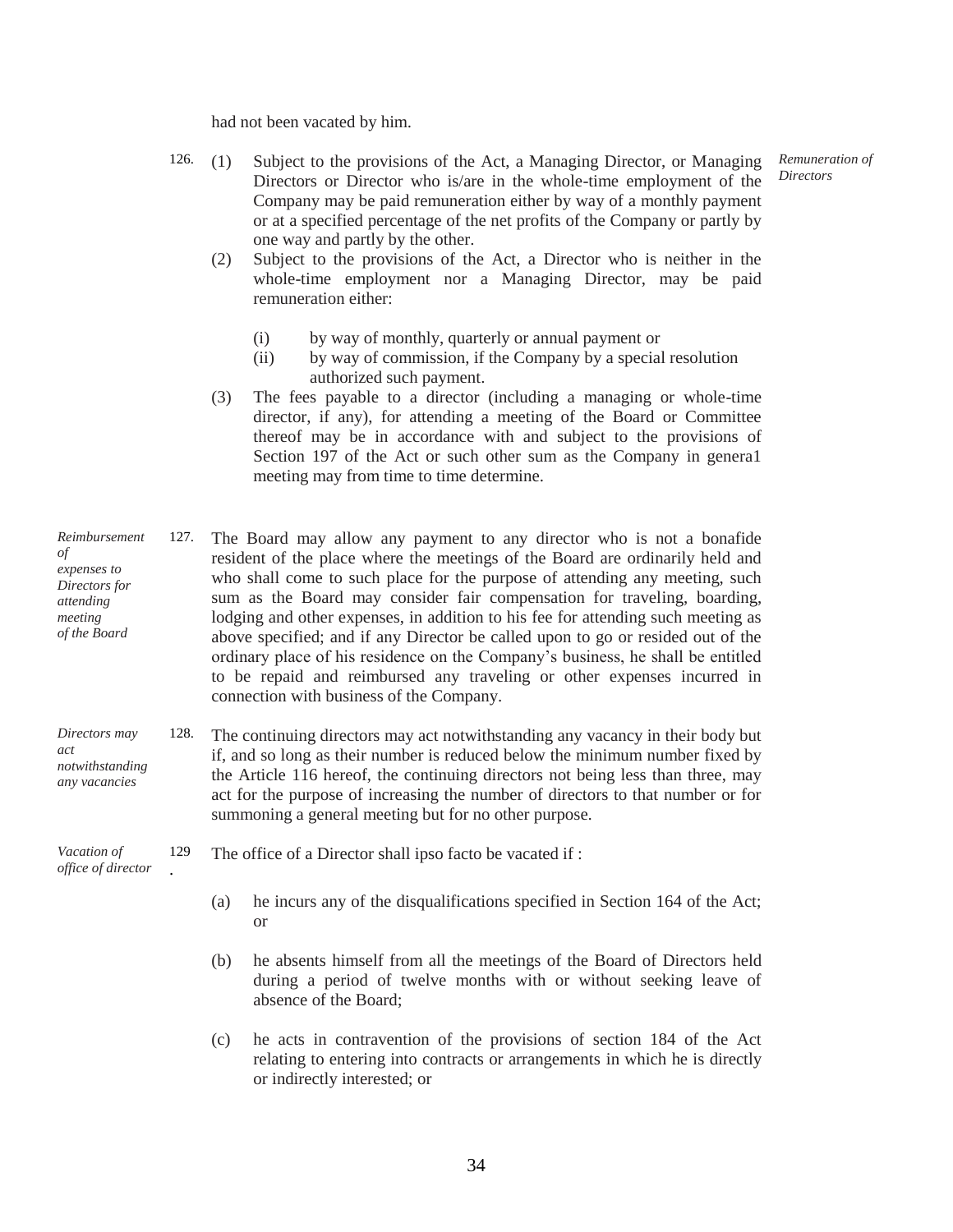- (d) he fails to disclose his interest in any contract or arrangement in which he is directly or indirectly interested, in contravention of the provisions of Section 184 of the Act; or
- (e) he becomes disqualified by an order of a court or the Tribunal; or
- (f) he is convicted by a court of any offence, whether involving moral turpitude or otherwise and sentenced in respect thereof to imprisonment for not less than six months. Provided that the office shall be vacated by the director even if he has filed an appeal against the order of such court; or
- (g) he is removed in pursuance of the provisions of this Act; or
- (h) he, having been appointed a director by virtue of his holding any office or other employment in the holding, subsidiary or associate company, ceases to hold such office or other employment in that company; or
- 130. (1) A related party as defined in the Act, may enter into any contract or arrangement with Company with respect to any of the transaction/business as specified in Section 188 of the Act, provided that the consent of the Board or shareholders is obtained before or within three months of the date on which the contract is entered into in accordance with Section 188 of the Act. Such contract or arrangement shall also be subject to the compliance with the requirements of Section 188 of the Act.
	- (2) No sanction shall, however, be necessary for any transaction entered into by the Company in its ordinary course of business other than transactions which are not on an arm's length basis.
	- (3) Shareholder of the Company shall vote on such Special Resolution, to approve any contract or arrangement which may be entered into by the company as per provisions of the Act.
- 131. A director of the Company who is in any way, whether directly or indirectly concerned or interested in a contract or proposed contract or arrangement entered into or to be entered into by or on behalf of the Company, shall disclose the nature of his concern or interest at a meeting of the Board in the manner provided in Section 184 of the Act; provided that it shall not be necessary for a Director to disclose his concern or interest in any contract or arrangement entered into or to be entered into with any other company where any of the Directors of the Company either himself or along with his relatives or in association with other directors holds or hold less than two per cent of the paidup share capital in any such other company.
- 132. A General Notice given to the Board by the Director in the first meeting of the Board in which he participates and thereafter at the first meeting of the Board in every financial year, to the effect that he is a director or member of specified companies, bodies corporate or is a member of specified firms or other

*Related Party may contract with Company*

*Disclosure of interest*

*General notice of interest*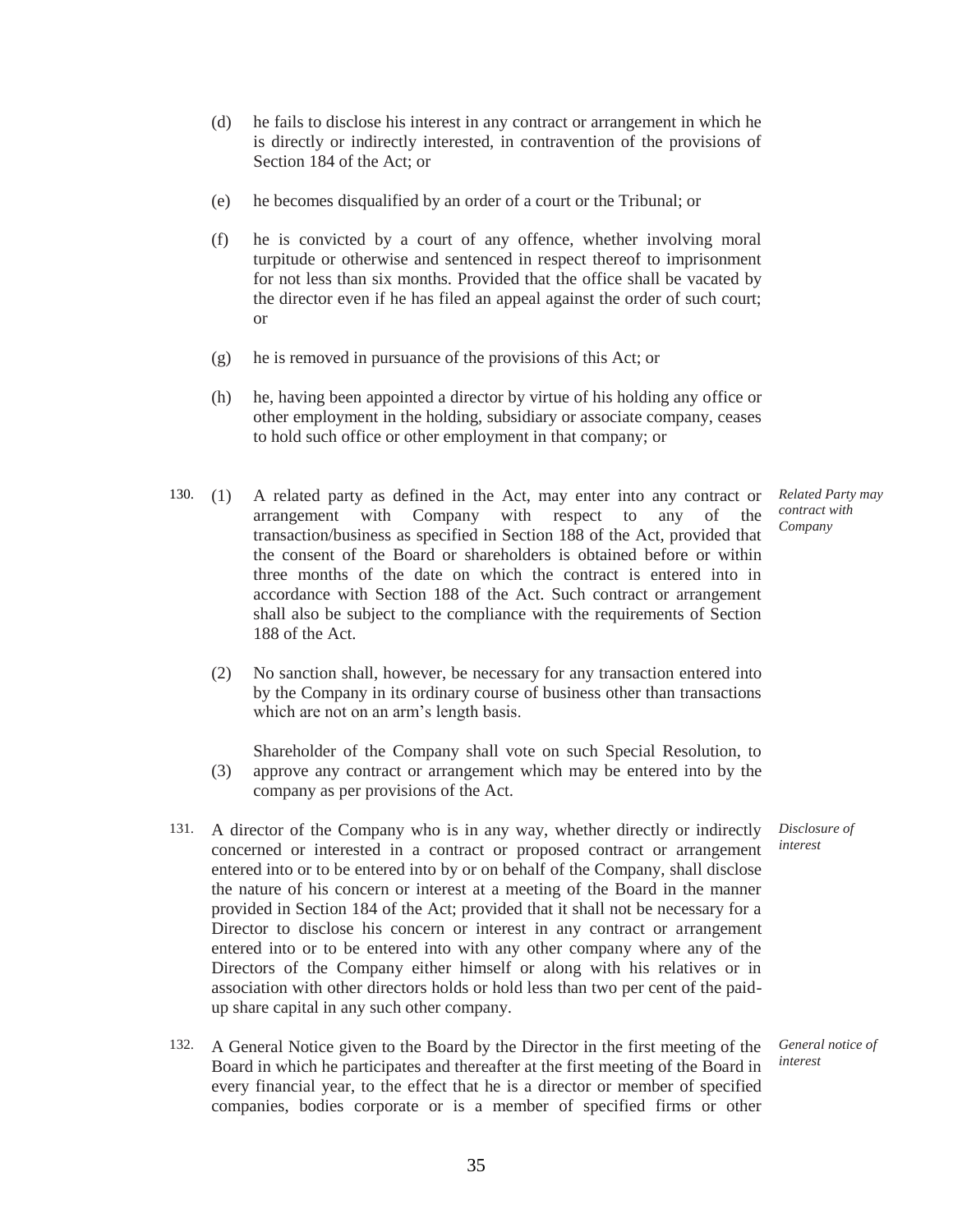association of individuals and is to be regarded as concerned or interested in any contract or arrangement which may, after the date of the notice, be entered into with those companies, bodies corporate, firms or other association of individuals shall be deemed to be a sufficient disclosure of concern or interest in relation to any contract or arrangement so made.

- 133. No director shall as director take any part in the discussion of, or vote on any contract or arrangement entered into by or on behalf of the Company, if he is in any way whether directly or indirectly concerned or interested in such contract or arrangement; nor shall his presence count for the purpose of forming a quorum at the time of any such discussion or vote; and if he does vote, his vote shall be void except as provide in the Act or rules made there under.
- 134. The Company shall keep a Register in accordance with Section 189 of the Act and shall within the time specified in the Act or rules made there under, enter therein such of the particulars as may be relevant having regard to the application thereto of Section 184 or Section 188 of the Act, as the case may be. The Register aforesaid shall also specify, in relation to each director of the Company the names of the companies, bodies corporate, firms and other association of person of which notice has been given by him under Article 132. The Register shall be kept at the office of the Company and shall be open to inspection at such office, and extracts may be taken there from and copies thereof in such manner and on payment of such fee as may be prescribed under the Act or rules made there under.
- *Directors may be directors of companies promoted by the Company.* 135. A Director may be or become a director of any company promoted by the Company or in which it may be interested as a vendor, shareholder, or otherwise, and no such director shall be accountable for any benefits received as director or shareholder of such company except in so far as Section 188 or other applicable provision of the Act may be applicable.
- *Retirement and rotation of directors* 136. At every Annual General Meeting of the Company, one-third of such of the Directors for the time being as are liable to retire by rotation or if their number is not three or a multiple of three, the number nearest to one-third shall retire from office.
- *Ascertainment of Directors retiring by rotation and filling of vacancies.* 137. Subject to Section 152 of the Act, the Directors to retire by rotation under Article 136 at every Annual General Meeting shall be those (other than Independent Directors, Managing Director and/or any Director or Directors who by virtue of the Provisions of any agreement referred to in Article 117 are not liable to retire) who have been longest in the office since their last appointment, but as between persons who became directors on the same day, those who are to retire, shall, in default of, and subject to any agreement amongst themselves, be determined by lot.
- *Retiring Director eligible for re-*138. A retiring Director shall be eligible for re-election.

*election*

*Filling up of vacancies at general* 139. Subject to the applicable provision of the Act, the Company at the General Meeting at which a director retires in manner aforesaid may fill up the vacated office by electing a person thereto.

*Interested director not to participate or vote in Board's proceeding*

*Register of contracts in which directors are interested.*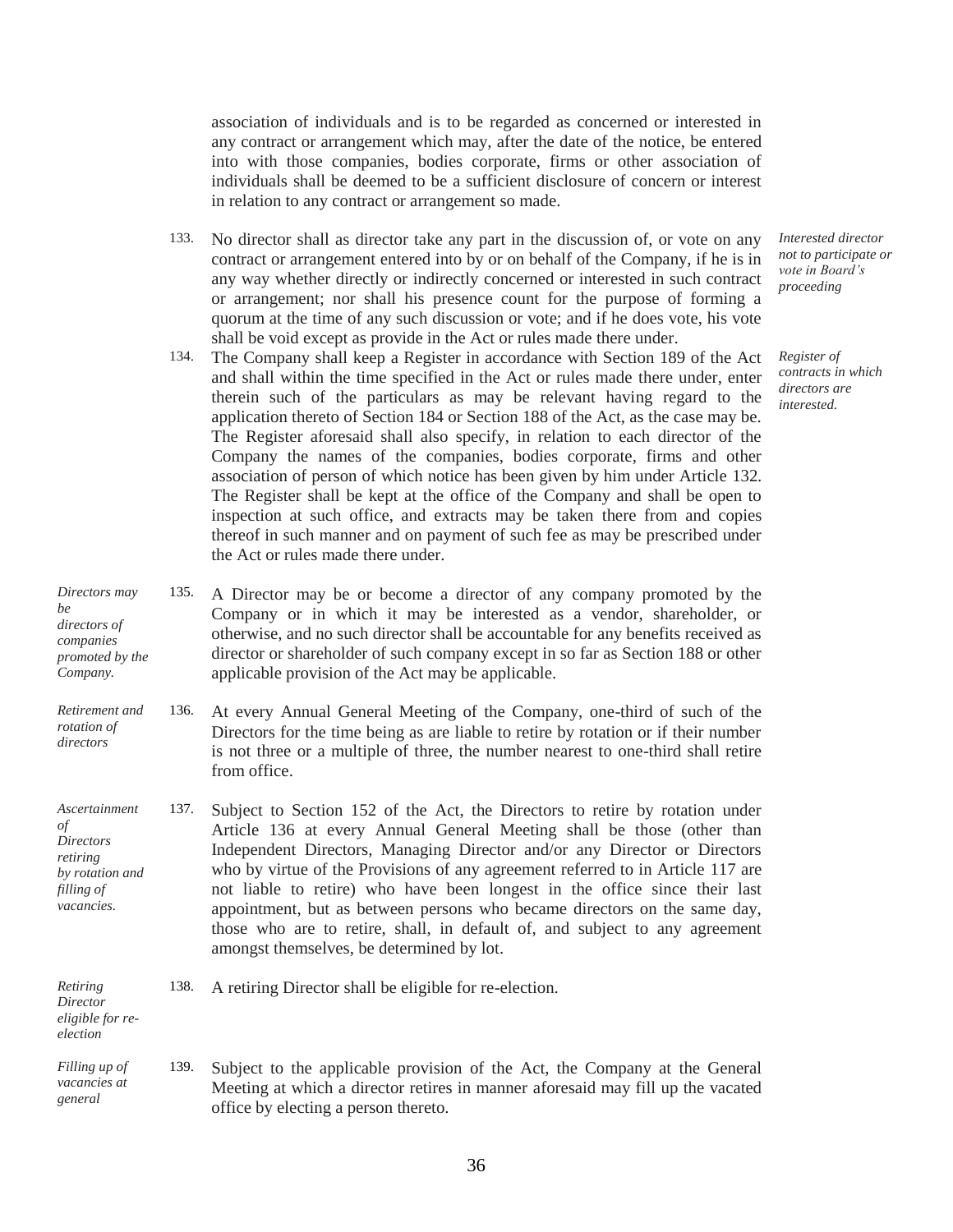*meeting*

*Provisions for default of appointment.*

- 140. (a) If the place of the retiring Director is not so filled up and the meeting has not expressly, resolved not to fill the vacancy, the meeting shall stand adjourned until the same day in the next week, at the same time and place.
	- (b) If at the adjourned meeting also, the place of the retiring director is not filled up and that meeting also has not expressly resolved not to fill the vacancy, the retiring director shall be so deemed to have been reappointed at the adjourned meeting, unless:
		- (i) at that meeting or at the previous meeting the resolution for the reappointment of such director has been put to the meeting and lost;
		- (ii) the retiring director has, by a notice in writing addressed to the Company or its Board expressed his unwillingness to be so reappointed;
		- (iii) he is not qualified or is disqualified for appointment;
		- (iv) a resolution whether special or ordinary, is required for the appointment or reappointment by virtue of any provisions of the Act; or
		- (v) the provision to Section 162 of the Act is applicable to the case.
- 141. Subject to the provisions of the Act, the Company may, by Ordinary Resolution, from time to time, increase or reduce the number of directors, and may after their qualifications the Company (subject to the provisions Section 169 of the Act) remove any director before the expiration of his period of office and appoint another qualified person in his stead. The person so appointed shall hold office during such time as the director in whose place he is appointed would have held the same if he had not been removed.
- 142. (1) No person not being a retiring Director, shall be eligible for appointment to the office of director at any General Meeting unless he or some member intending to propose him has, not less than fourteen days before the meeting, left at the office of the Company a notice in writing under his hand signifying his candidature for the office of Director or the intention of such member to propose him as a candidate for that office.
	- (2) Every person (other than a director retiring by rotation or otherwise or a person who has left at the office of the Company a notice under Section 160 of the Act signifying his candidature for the office of a Director) proposed as a candidate for the office of a Director, shall sign and file with the Company, the consent in writing to act as a Director, if appointed.
	- (3) A person other than a director reappointed after retirement by rotation of immediately on the expiry of his term of office, or an Additional or Alternate Director or a person filling a casual vacancy in the office of a Director under the Act, appointed as a Director or reappointed as an Additional or Alternate Director, immediately on the expiry of his term of office, shall not act as a Director of the Company unless he has given his

*Company may increase or reduce the number of directors.*

*Notice of candidate for office of directors except in certain cases.*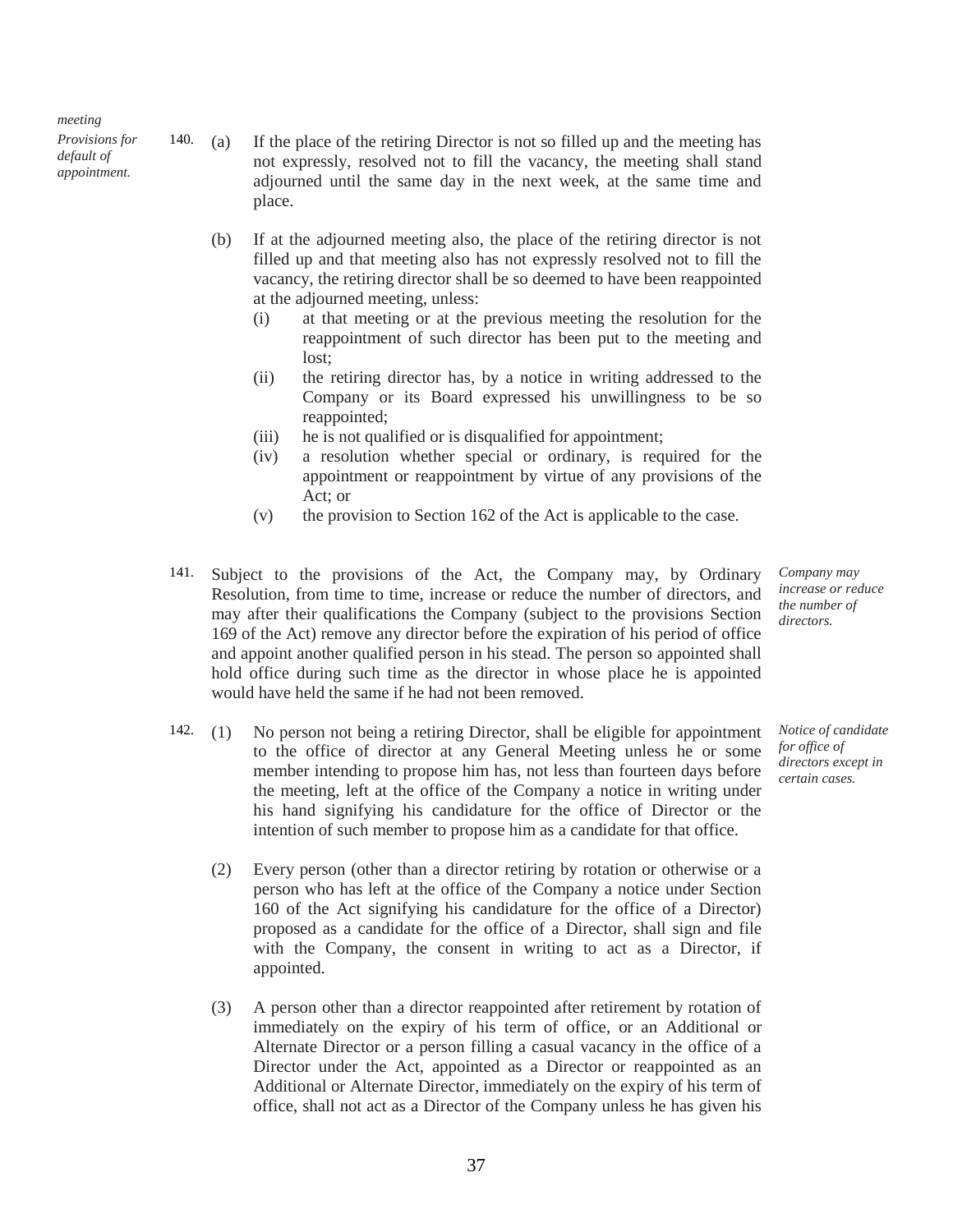consent in writing to act as such Director.

- *.* 143. (a) The Company shall keep at its office a Register containing the particulars of its Directors, Managers, Secretaries and other key managerial personnel as required under Section 170 of the Act and rules made there under and shall otherwise comply with the provisions of the Act in all respects.
	- (b) The Company shall in respect of each of its Directors also keep at its office a Register, as required by Section 170 of the Act, and shall otherwise duly comply with the provisions of the said Section in all respects.
- 144. Every Director shall in accordance with the provisions of Companies (Meeting of Board and its Powers) Rules, 2014 shall disclose his concern or interest in any company or companies or bodies corporate (including shareholding interest), firms or other association of individuals by giving a notice in accordance with such rules.

*Register of Directors etc. and notification of change to Registrar*

*Disclosure by directors of appointment in other body corporate & shareholding*

#### **KEY MANAGERIAL PERSONNEL**

- 145. 1. Subject to the provisions Section 203 of the Act:
	- (i) A Managing Director/Chief Executive Officer/Manager and in their absence a Whole time Director and Company Secretary and Chief Financial Officer may be appointed by the Board for such term, at such remuneration and upon such conditions as it may thinks fit; and any Chief Executive Officer, Manager, Company Secretary or Chief Financial Officer so appointed may be removed by means of a resolution of the Board;
	- (ii) A director may be appointed as Chief Executive Officer, Manager, Company Secretary or Chief Financial Officer.
	- 2. A provision of the Act or these regulations requiring or authorizing a thing to be done by or to a director and Chief Executive Officer, Manager, Company Secretary or Chief Financial Officer shall not be satisfied by its being done by or to the same person acting both as director and as, or in place of, Chief Executive Officer, Manager, Company Secretary or Chief Financial Officer.

Subject to the provisions of the Act and of these Articles, the Board shall have power to appoint from time to time any of its member or members as Managing Director or Managing Directors of the Company for fixed term not exceeding five years at a time and upon such terms and conditions as the Board thinks fit and subject to the provisions of Article 146, the Board may by resolution vest in such Managing Director or Managing Directors such of the powers hereby vested in the Board generally as it thinks fit, and such powers may be made exercisable for such period or periods and upon such conditions and subject to such restrictions as it may determine. The remuneration of a Managing Director may be by way of monthly payment, fee for each meeting or participation in profits, or by any or all these modes, or any other mode not expressly prohibited by the Act.

*Power to appoint Key Managerial Personnel* 

*Board may appoint Managing Director or Managing Directors*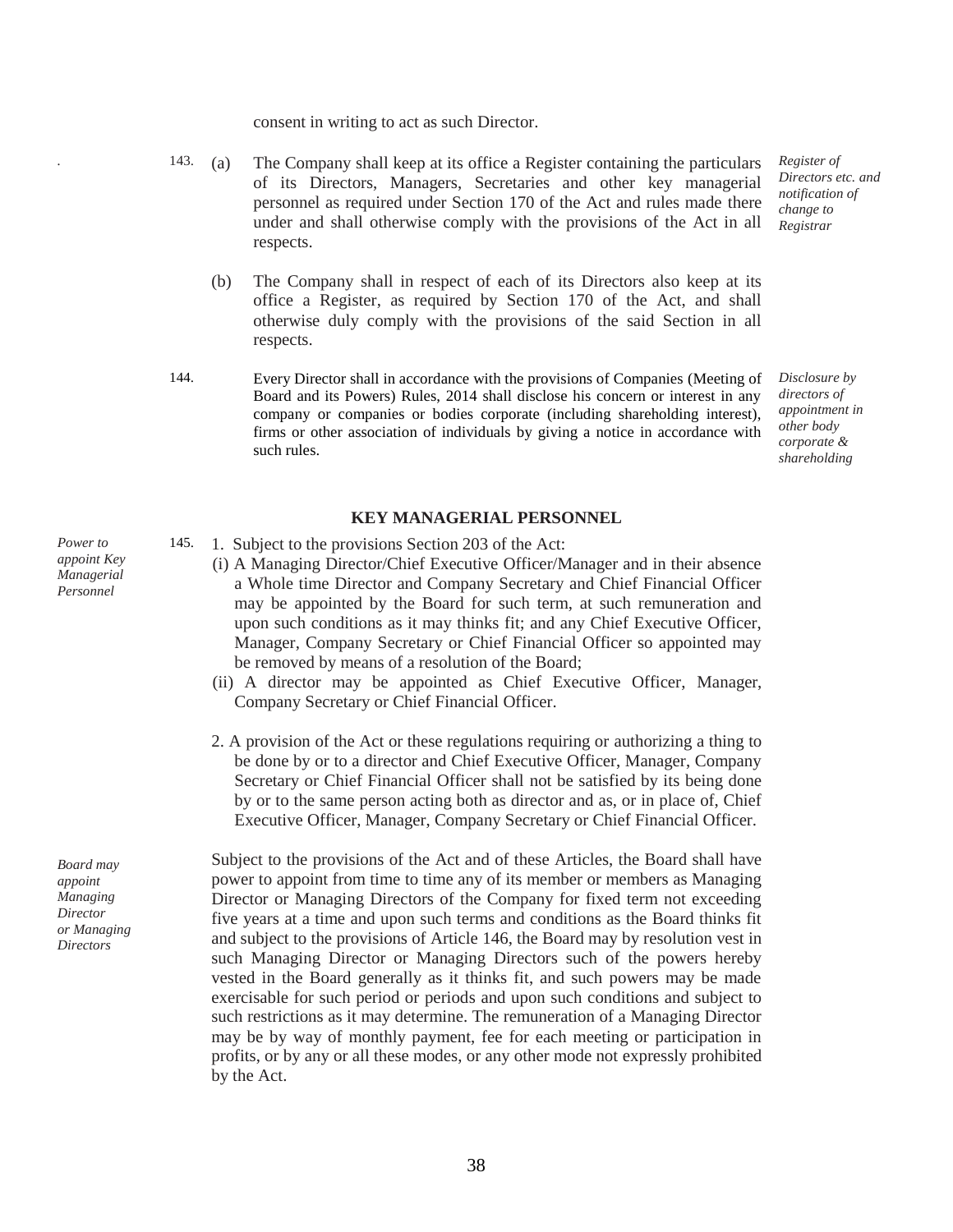*Restriction on Management* 146. The Managing Director or Managing Directors shall not exercise the powers in respect of the matters as specified under section 179 of the Act or Rules made there under.

*Certain persons not to be appointed as Managing or whole-time Director*

- 147. The Company shall not appoint or employ, or continue the appointment or *.* employment of a person as its Managing or whole-time Director who:
	- (a) is below the age of twenty-one years or has attained the age of seventy years:

Provided that appointment of a person who has attained the age of seventy years may be made by passing a special resolution in which case the explanatory statement annexed to the notice for such motion shall indicate the justification for appointing such person;

- (b) is an discharged insolvent, or has at any time been adjudged as insolvent;
- (c) suspends, or has at any time suspended payment to his creditors, or makes, or has at any time made a composition with them; or
- (d) is, or has, at any time been convicted by a Court of an offence and sentenced for a period of more than six months.
- 148. A Managing Director shall not while he continues to hold that office be subject to the retirement by rotation, in accordance with these Articles. If he ceases to hold the office of Director, he shall ipso-facto and immediately cease to be a Managing Director. *. Managing Director Special position of Managing Director*

#### **PROCEEDINGS OF THE BOARD OF DIRECTORS**

149. The Directors may meet together as a Board for the exercise of business from time to time, and shall so meet atleast 4 (four) times every year in such a manner that not more than 120 (one hundred and twenty) days shall intervene between two consecutive meetings of the Board. The Directors may adjourn and otherwise regulate their meetings as they think fit.

All Directors participating at a meeting by telephone conference, video conference or any other form of audio-visual instantaneous communication by which all persons participating in the meeting are able to hear, be heard by, and see all other participants shall be considered for all purposes of these Articles to be counted for the purpose of quorum, unless he is to be excluded for any items of business under any provisions of the Act or the Rules made there under. However, such matters as provided under the Companies (Meetings of Board and its Powers) Rules, 2014 shall not be dealt with in a meeting through video conferencing or other audio visual means. The scheduled venue of the meeting as set forth in the notice convening the meeting shall be deemed to be the place of the said meeting.

The Company shall comply with the procedure as specified in the Act and the Rules made there under from time to time, for convening and conducting the Board meetings through video conferencing or other audio visual means.

150. Notice of every meeting of the Board shall be given not less than 7 (seven)days *Notice of Meeting*

*Meetings of Directors*

*Meetings of Board through video conferencing or other audio visual means*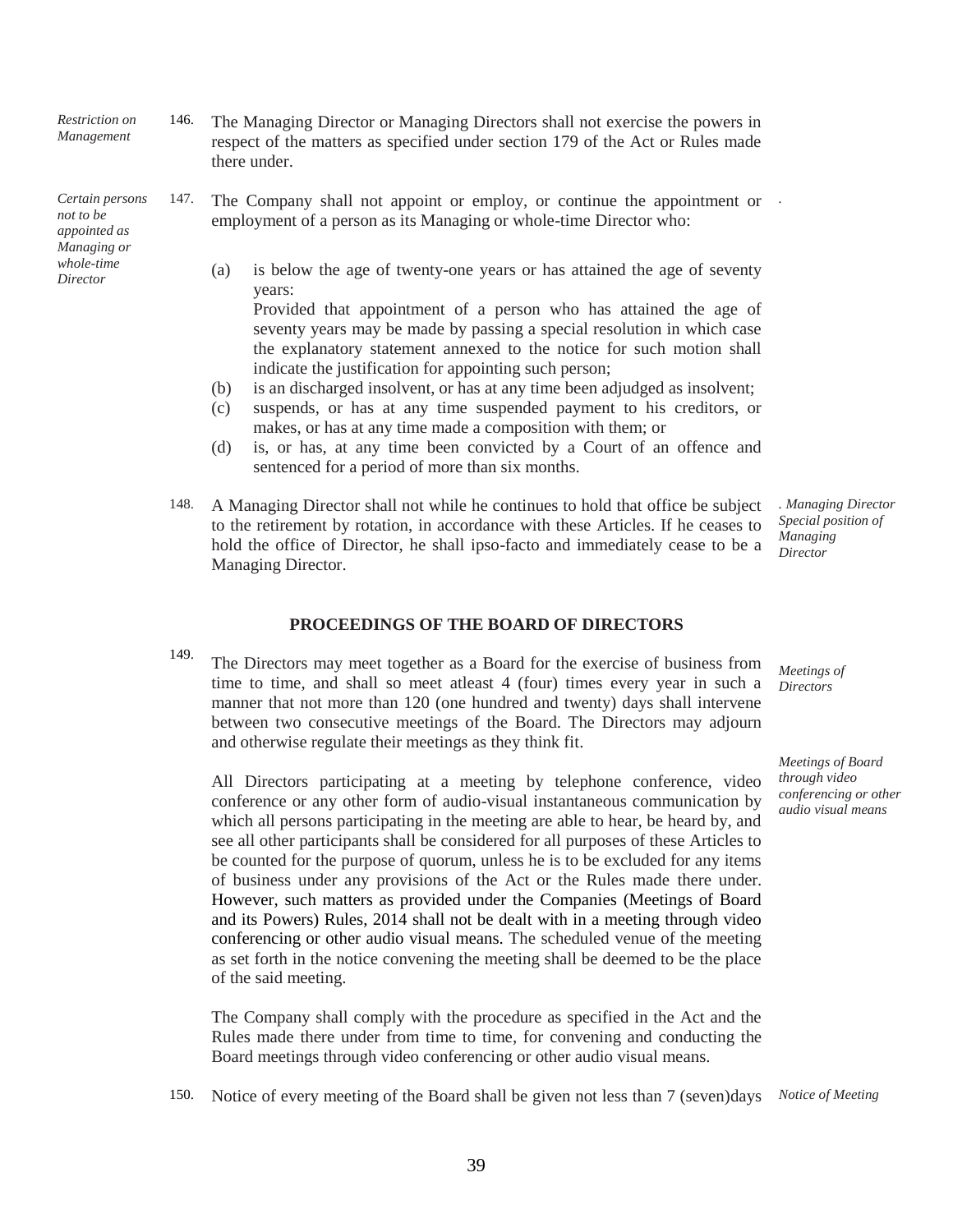before the date of meeting in writing to every Director for the time being in India, and at his usual address in India; to every other Director and such notice shall be sent by hand delivery or by post or by electronic means. Meeting at shorter notice: A meeting of the Board may be convened in accordance with these Articles by a shorter notice in case of any emergency as directed by the Chairman or the Managing Director or the Executive Director, as the case may be, subject to applicable provisions of the Act and relevant Rules. 151. The Secretary shall, as and when directed by the Directors to do so convene a meeting of the Board by giving a notice in writing to every other Director. *When meeting to be convened* 152. The Board shall appoint a Chairman of its meetings and determine the period for which he is to hold office. If no Chairman is appointed, or if it any meeting of the Board the Chairman is not present within five minutes after the time appointed, for holding the same, the Directors present shall choose someone of their member to be the Chairman of such meeting. *Chairman Quorum* 153. The quorum for a meeting of the Board shall be determined from time to time in accordance with the provisions of the Section 174 of the Act. If a quorum shall not be present within fifteen minutes from the time appointed for holding a meeting of the Board it shall be adjourned until such date and time as the Chairman of the Board shall appoint. *Exercise of power to be valid in meetings where quorum is present* 154. A meeting of the Board of which a quorum be present shall be competent to exercise all or any of the authorities, powers and discretions by or under these Articles for the time being vested in or exercisable by the Board. *Matter to be decided on majority of votes* 155. Save as otherwise expressly provided in the Act or the Rules made there under, questions arising at any meeting shall be decided by a majority of votes, and in case of any equality of votes, the Chairman shall have a second or casting vote. *Power to appoint committee and to delegate* 156. The Company shall constitute such Committees as may be required under the Act, applicable provisions of Law and the listing agreement. Save as otherwise expressly provided in the Act or the Rules made there under, the Board may (subject to provisions of section 179 of the Act) from time to time as may be required delegate any of its powers to a committee consisting of such Director or Directors or to any managing Director/ executive Director or manager or the chief executive officer as it thinks fit, and may from time to time revoke such delegation. Any committee so formed shall, in the exercise of the powers so delegated, conform to any regulation that may from time to time be imposed upon it by the Board. *Proceeding of committee* 157 The meetings and the proceedings of any such Committee consisting of two or more members shall be governed by the provisions herein contained for regulating the meetings and proceedings of the Board so for as the same are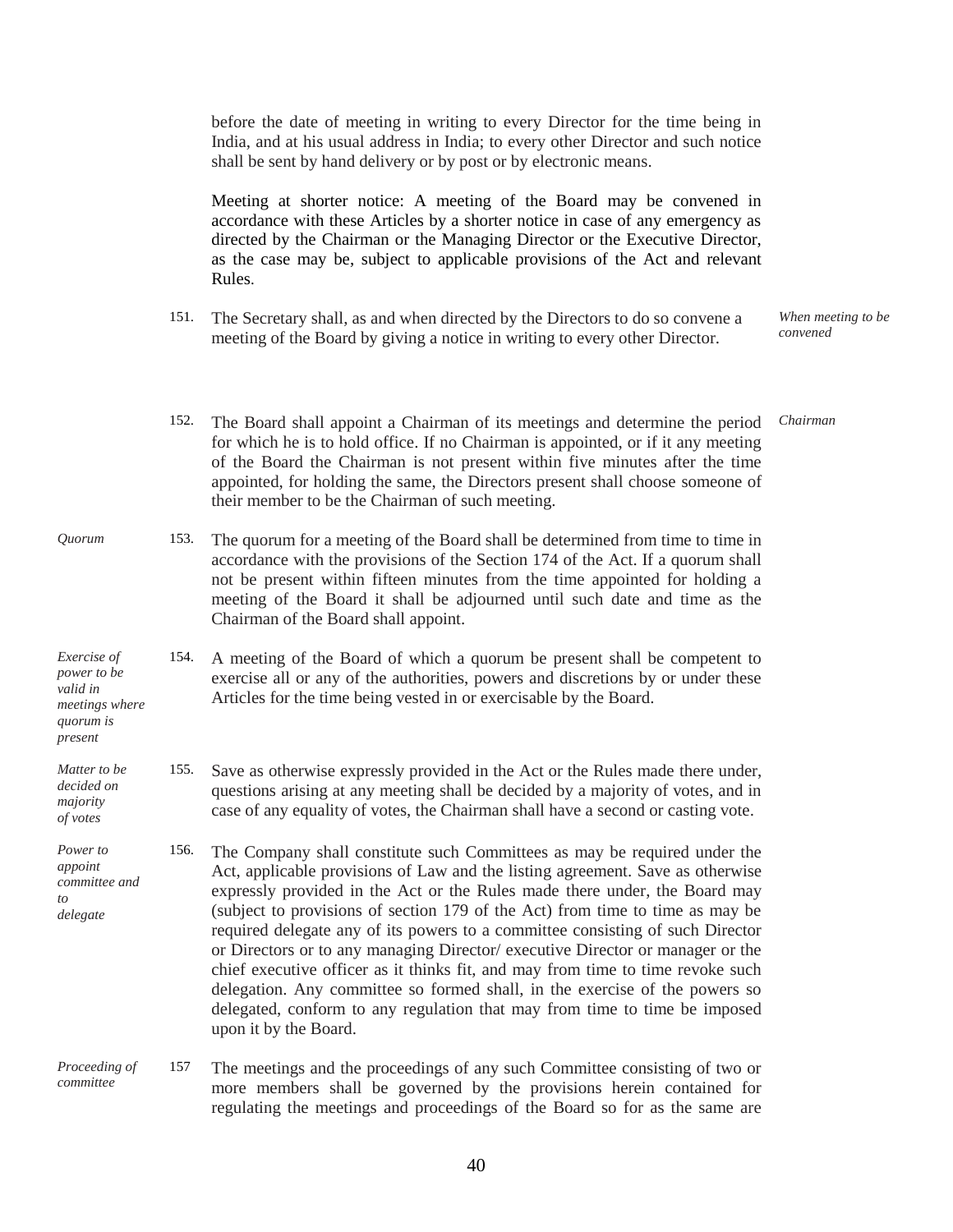applicable thereto, and are not superseded by any regulations made by the Board under the Article 156.

*Resolution without Board Meeting/ Resolution by Circulation*

158. Save as otherwise expressly provided in the Act or the Rules made there under, where a resolution is required to be passed at a meeting of the Board, a resolution shall be as valid and effectual as if it had been passed at a meeting of the Board or Committee of the Board, as the case may be, duly called and constituted, if a draft thereof in writing is circulated, together with the necessary papers, if any, to all the Directors, or to all the members of the Committee of the Board, as the case may be, at their addresses registered with the company in India by hand delivery or by post or by courier, or through such electronic means as may be prescribed and has been approved by a majority of the directors or members, who are entitled to vote on the resolution:

Provided that, where not less than one-third of the total number of directors of the Company for the time being require that any resolution under circulation must be decided at a meeting, the chairperson shall put the resolution to be decided at a meeting of the Board.

Such resolution shall be noted at a subsequent meeting of the Board or the Committee thereof, as the case may be, and made part of the minutes of such meeting.

- 159. All acts done by any meeting of the Board or by a Committee of the Board or by any person acting as a Director shall notwithstanding that it shall afterwards be discovered that there was some defect in the appointment of such Director or persons acting as aforesaid, or that they or any of them were disqualified or had vacated office or that the appointment of any of them had been terminated by virtue of any provisions contained in the Act or in these Articles, be as valid as if every such person had been duly appointed, and was qualified to be a Director and had not vacated his office or his appointment had not been terminated; provided that nothing in this Article shall be deemed to give validity to acts done by a Director after his appointment has been shown to the Company to be invalid or to have been terminated.
- 160. (1) The Company shall cause minutes of all proceedings of every meeting of the Board and Committee thereof to be kept by making within thirty days of the conclusion of every such meeting entries thereof in the books kept for that purpose with their pages consecutively numbered.
	- (2) Each page of every such book shall be initialed or signed and the last page of the record of proceedings of each meeting in such book shall be dated and signed by the Chairman of the said meeting or the Chairman of the next succeeding meeting.
	- (3) In no case shall the minutes of proceedings of a meeting be attached to any such book as aforesaid by a pasting or otherwise.
	- (4) The minutes of each meeting shall contain a fair and correct summery of the proceedings thereat.
	- (5) All appointments of officers made at any of the meetings aforesaid shall be included in the minutes of the meetings.
	- (6) The minutes shall also contain.

*Acts of Board Committee valid notwithstanding formal appointment*

*Minutes of proceedings of meeting of Board*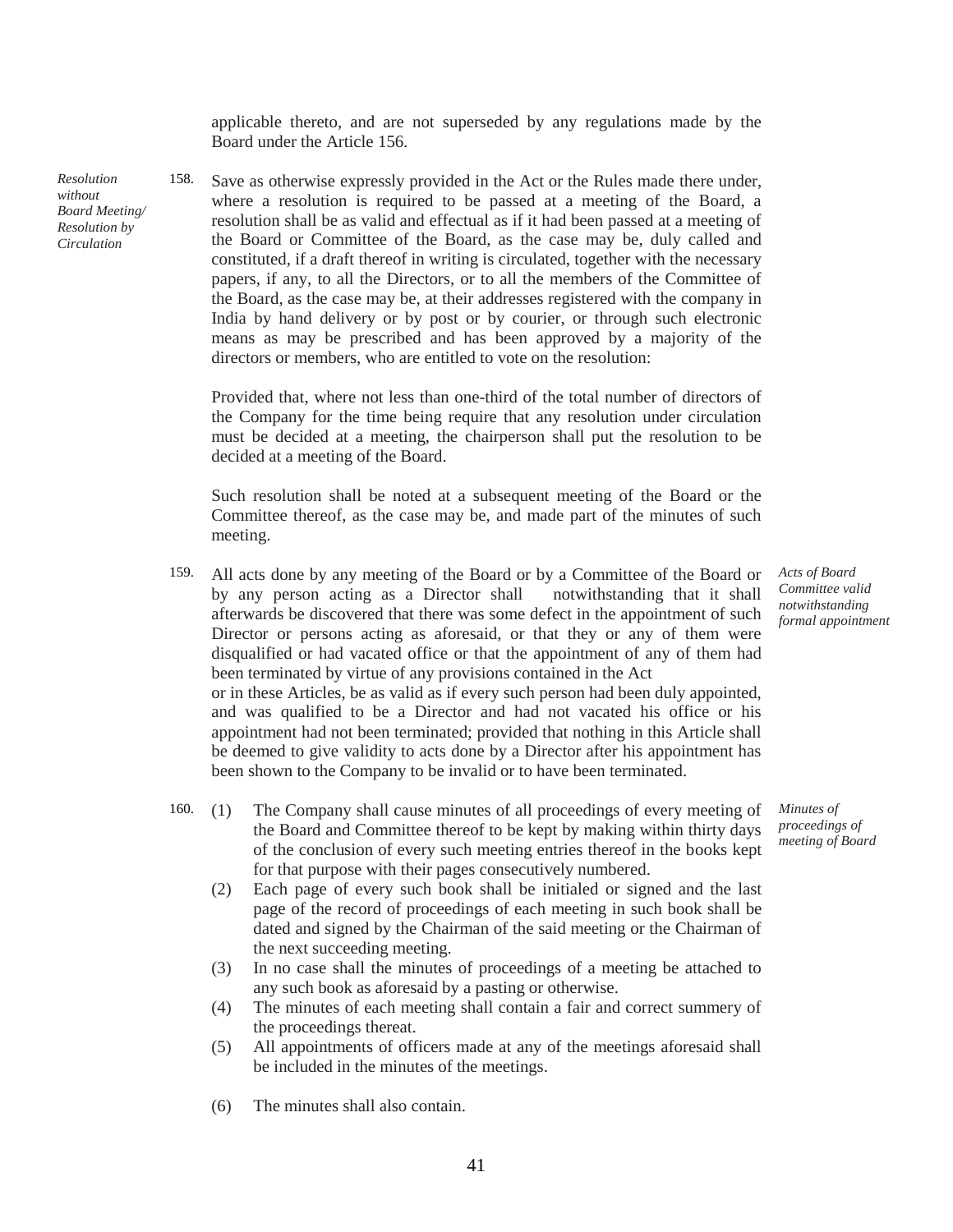- (a) the names of the Directors present at the meeting; and
- (b) in the case of each resolution passed at the meeting the names of the Directors, if any, dissenting from or not concurring in the resolution.
- (7) Nothing contained in sub-clause (1) to (6) shall be deemed to require the inclusion in any such minutes of any matter which, in the opinion of the Chairman of the meeting :
	- (a) is, or could reasonably be regarded as defamatory of any person.
	- (b) is irrelevant or immaterial to the proceedings; or
	- (c) is detrimental to the interest of the Company.

The Chairman shall exercise an absolute discretion in regard to the inclusion or non-inclusion of any matter in the minutes on the grounds specified in this sub-clause.

(8) The Company shall comply with the procedure for recording and maintain of minutes as prescribed under the Act and the Rules made there under, and the minutes shall be evidence of the proceedings recorded therein.

#### **POWERS OF THE BOARD**

*Powers of Board* 161. The Board may exercise all such powers of the Company and do all such acts, and things as are not, by the Act, or any other Act, or by the Memorandum, or by the Articles of the Company, required to be exercised by the Company in General Meeting subject nevertheless to these Articles, to the provisions of the Act, or any other Act and to such regulations being not inconsistent with the aforesaid regulations or provisions, as may be prescribed by the Company in General Meeting but no regulations made by the Company in General Meeting shall invalidate any prior act of the Board which would have been valid if that regulation had not been made.

> Provided that save as otherwise provided in the Act or Rules made there under, the Board shall not, except with the consent of the Company through Special Resolution in General Meeting:

- (a) sell, lease or otherwise dispose of the whole or substantially the whole of the undertaking of the company or where the company owns more than one undertaking, of the whole or substantially the whole of any of such undertakings;
- (b) invest otherwise in trust securities the amount of compensation received by it as a result of any merger or amalgamation;
- (c) borrow money, where the money to be borrowed, together with the money already borrowed by the Company will exceed aggregate of its paid-up share capital and free reserves, apart from temporary loans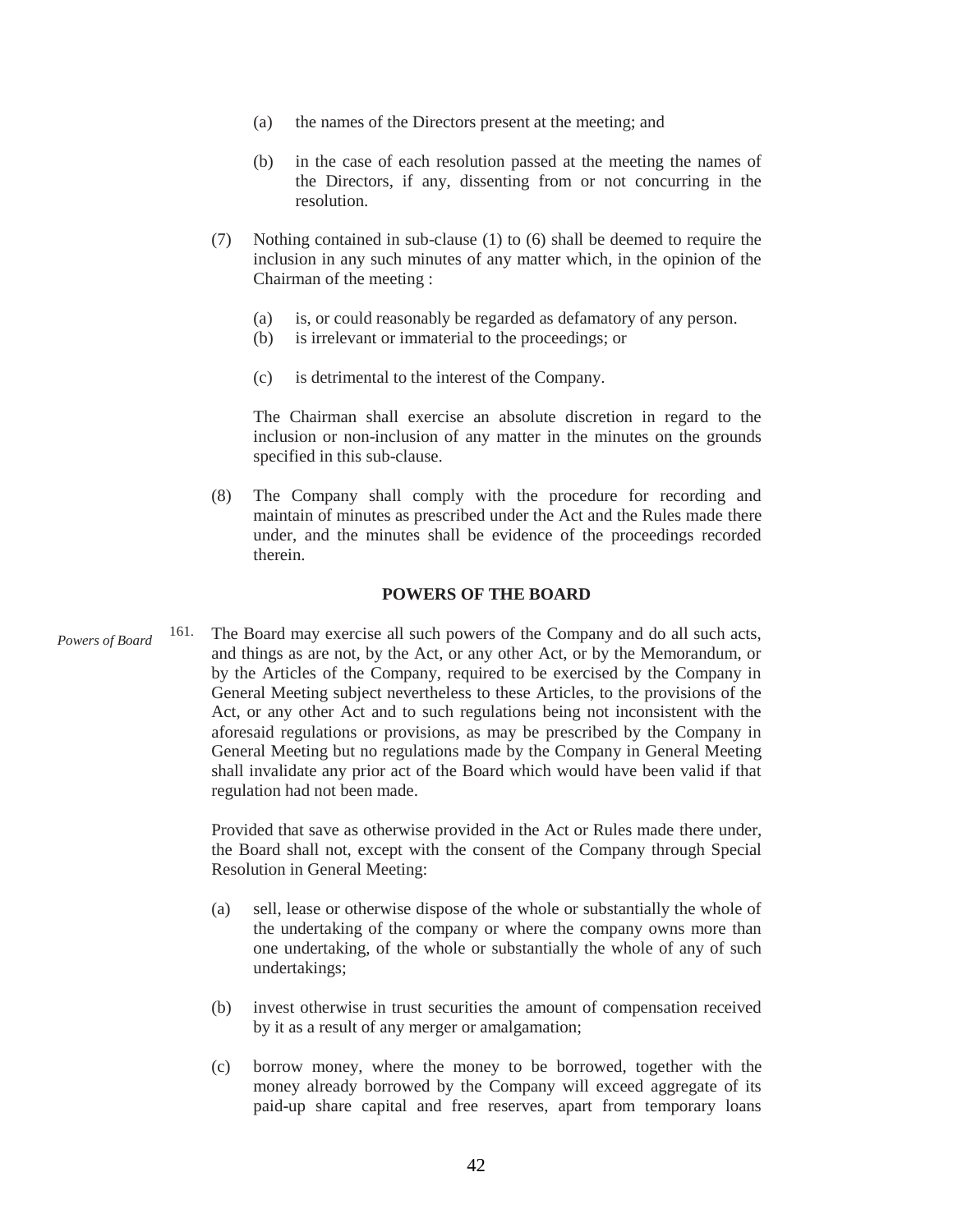obtained from the Company's bankers in the ordinary course of business – that is to say reserves are not set apart for any specific purpose. Provided further that the powers specified in Section 179 of the Act shall, subject to these Articles, be exercised only at meetings of the Board, unless the same be delegated to the extent there in stated; or

- (d) remit, or give time for the repayment of, any debt due from a director.
- 162. Without prejudice to the general powers conferred by the last preceding Article and so as not in any way to limit or restrict those powers, and without prejudice to the other powers conferred by these Articles, but subject to the restrictions contained in the last preceding Article, it is hereby declared that the Directors shall have the following powers; that is to say, power :
	- (1) To pay the costs, charges and expenses preliminary and incidental to the promotion, formation, establishment and registration of the Company.
	- (2) To pay any charge to the capital account of the Company and Commission or interest lawfully payable there out under the provisions of the Act or the Rules made there under.
	- (3) Subject to the provisions of the Act or Rules made there under, to purchase or otherwise acquire for the Company any property, rights or privileges which the Company is authorized to acquire, at or for such price or consideration and generally on such terms and conditions as they may think fit and in any such purchase or other acquisition to accept such title as the Directors may believe or may be advised to be reasonably satisfactory.
	- (4) At their discretion and subject to the provisions of the Act or Rules made there under, to pay for any property, rights or privileges acquired by or services rendered to the Company, either wholly or partially, in shares, bonds, debentures, mortgages, or other securities of the Company, and such shares may be issued either as fully paid up or with such amount credited as paid up thereon as may be agreed upon all or any part of the property of the Company and its uncalled capital or not so charged;
	- (5) Save as otherwise provided in the Act or Rules made there under, to secure the fulfillment of any contracts or engagement entered into by the Company by mortgage or charge of all or any of the property of the Company and its uncalled capital for the firm being or in such manner as they may think fit;
	- (6) Save as otherwise provided in the Act or Rules made there under, to accept from any member, as far as may be permissible by law, a surrender of his shares or any part thereof, on such terms and conditions as shall be agreed;
	- (7) To appoint any person to accept and hold in trust for the Company and property belonging to the Company, in which it is interested, or for any other purposes; and execute such deeds and do all such things as may be

*Absolute powers of Board in certain cases*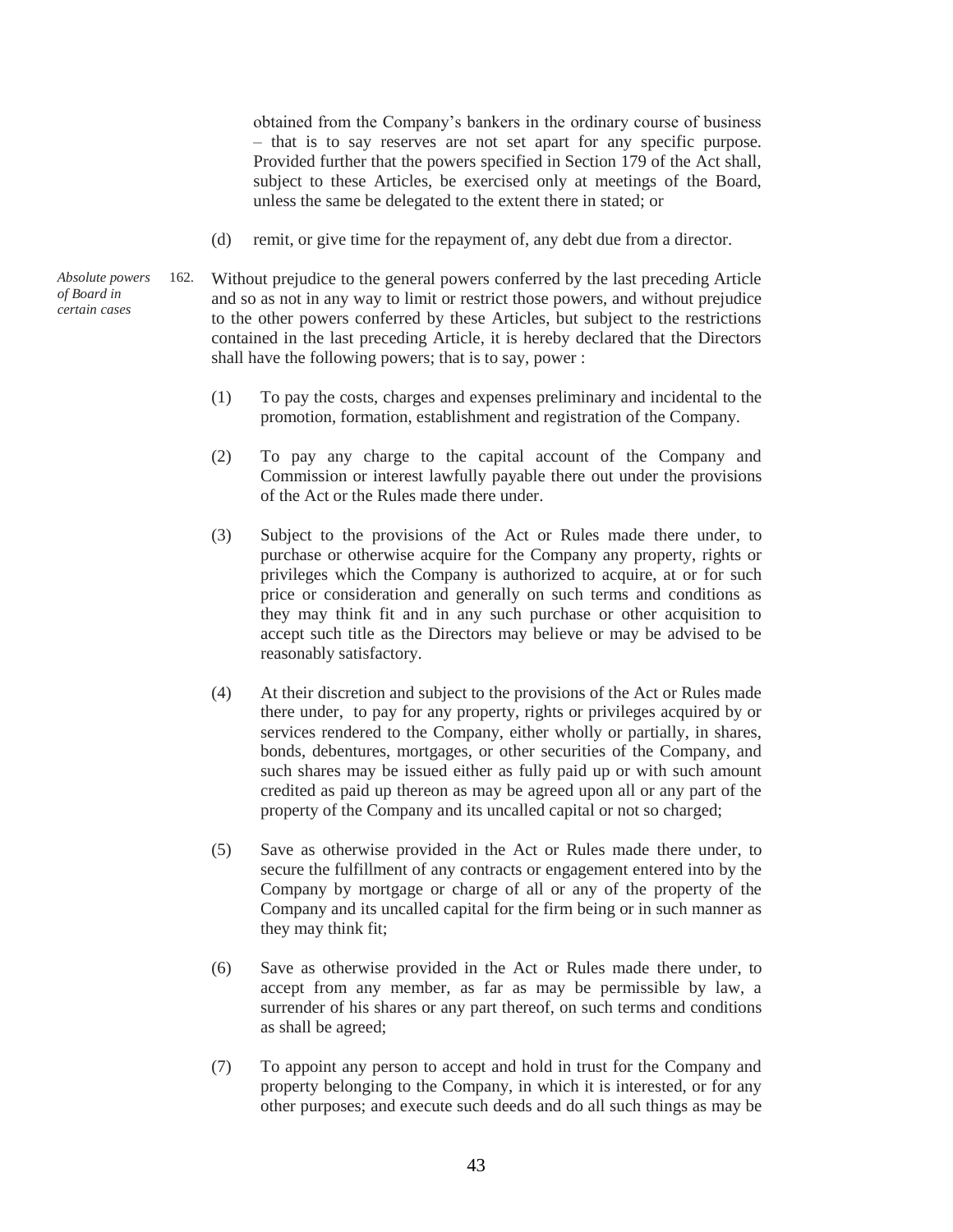required in relation to any trust, and to provide for the remuneration of such trustee or trustees;

- (8) To institute, conduct, defend, compound or abandon any legal proceedings by or against the Company or its officers, or otherwise concerning the affairs of the Company, and also to compound and allow time for payment or satisfaction of any debts due, and of any claim or demands by or against the Company and to refer any differences to arbitration, and observe and, perform any awards made thereon;
- (9) To act on behalf of the Company in all matters relating to bankrupts and insolvents;
- (10) To make and give receipts, releases and other discharges for moneys payable to the Company and for the claims and demands of the Company.
- (11) Save as otherwise provided in the Act or Rules made there under, to invest and deal with any moneys of the Company not immediately required for the purpose thereof upon such security (not being shares of this Company), or without security and in such manner as they think fit, and from time to time to vary the size of such investments. Save as provided in Section 187 of the Act, all investments shall be made and held in the Company's own name;
- (12) Save as otherwise provided in the Act or Rules made there under, to execute in the name and on behalf of the Company in favour of any Director or other person who may incur or be about to incur any personal liability whether as principal or surety, for the benefit of the Company, such mortgages of the Company's property (present or future) as they think fit, and any such mortgage may contain a power of sale and such other powers, provisions, covenants and agreements as shall be agreed upon.
- (13) To determine from time to time who shall be entitled to sign, on the Company's behalf, bills, notes, receipts, acceptances, endorsements, cheques, dividends, warrants, releases, contracts and documents and to give the necessary authority for such purpose;
- (14) To distribute by way of bonus amongst the staff of the Company, share or shares in the profits of the Company, and to give to any officer or other person employed by the Company a commission on the profits of any particular business or transaction; and to charge such bonus or commission as part of the working expenses of the Company;
- (15) Save as otherwise provided in the Act or Rules made there under, to provide for the welfare of Directors or ex-Directors or employees or exemployees of the Company and their wives, widows and families or the dependents or connections of such persons by building or contributing to the building of houses, dwellings or by grants of money, pension, gratuities, allowances, bonus or other payments, or by creating and from time to time subscribing or contributing to provident and other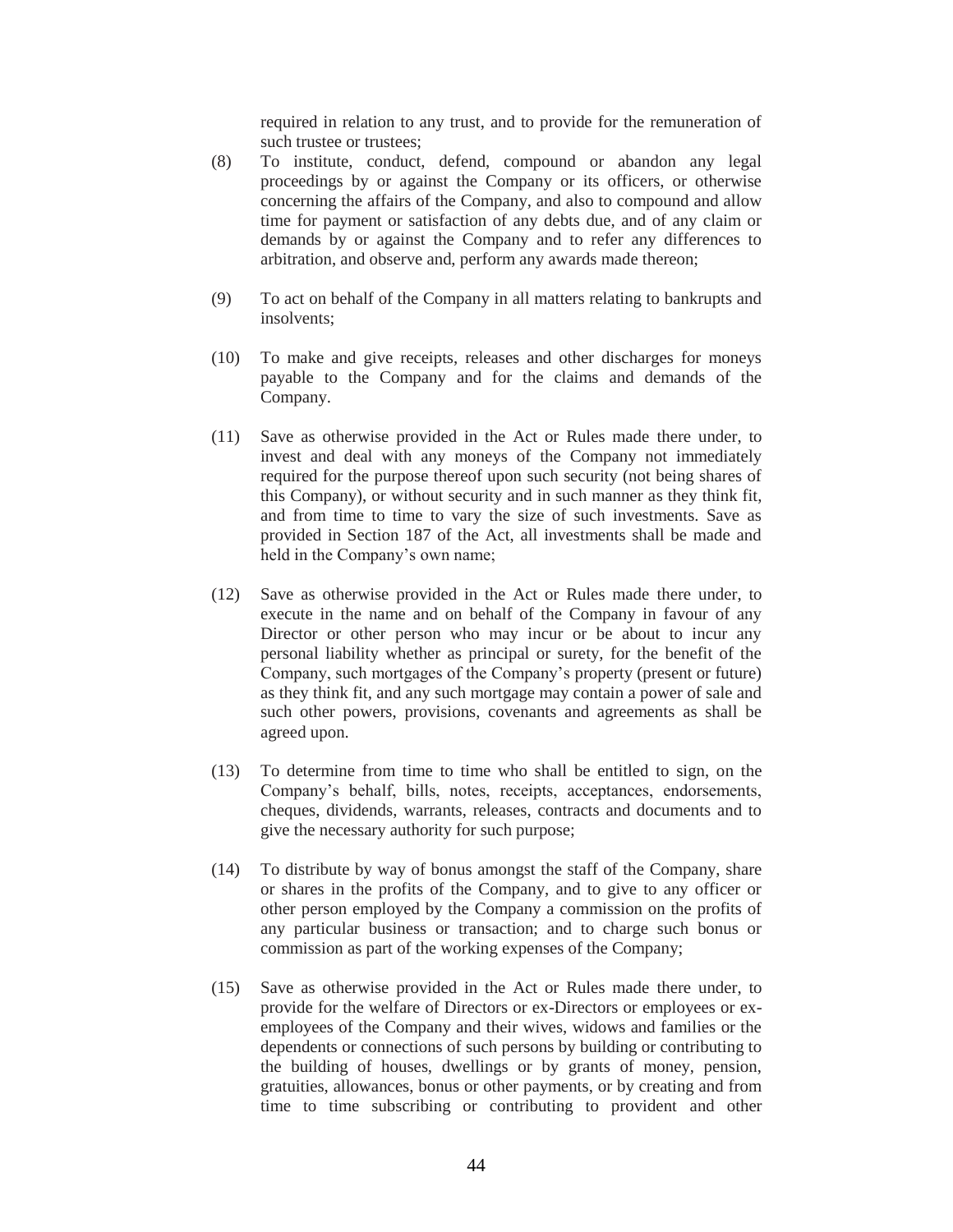associations, institutions; funds or trusts and by providing or subscribing or contributing towards places of instructions and recreation, hospitals and dispensaries, medical and other attendance and other assistance as the Board shall think fit; and to subscribe or contribute or otherwise to assist or to guarantee money to charitable, benevolent, religious, scientific, national or other institutions or objects which shall have any moral or other claim to support or aid by the Company, either by reason of locality of operation, or of public and general utility or otherwise;

- (16) Before recommending any dividend, to set aside out of the profits of the Company such sums as they may think proper for depreciation or to Depreciation Fund, or to an Insurance Fund, or as a Reserve Fund, or Sinking fund, or any Special Fund to meet contingencies or to repay Debentures or Debenture stock, or for special dividends or for equalized dividends or for repairing, improving, extending and maintaining any of the property of the Company or for such other purpose (including the purposes referred to in the preceding clause), as the Board may, in their absolute discretion, think conducive to the interest of the Company, and subject to Section 179 of the Act, to invest the several sums so set aside or so much thereof as required to be invested upon such investments(other than shares of the Company) as they may think fit, and from time to time to deal with and vary such investments and dispose of and apply and expand all or any part thereof for the benefit of the Company, in such manner and for such purpose as the Board in their absolute discretion think conducive to the interest of the Company, notwithstanding that the matters to which the Board apply or upon which they expend the same, or any part thereof, may be matters to or upon which the capital moneys of the Company might rightly be applied or expended; and to divide the Reserve Fund into such special Funds as the Board may think fit, with full power to transfer the whole ,or any portion of a Reserve Fund or division of a Reserve Fund to another Reserve Fund or division, of a Reserve Fund and with full power to employ the assets constituting all or any of the above Funds, including the Depreciation Fund, in the business of the Company or in the purchase or repayment of Debentures or debenture stock, and without being bound to keep the same, separate from the other assets ,and without being bound to pay interest on the same with power, however, to the Board at their discretion to pay or allow to the credit of such funds interest at such rate as the Board may think proper.
- (17) Save as otherwise provided in the Act or Rules made there under, to appoint, and at their discretion remove or suspend such general managers, managers, secretaries, assistants, supervisor, clerks, agents and servants of permanent, temporary or special services as they may for time to time think fit, and to determine their powers and duties and fix their salaries or emoluments or remuneration, and to require security in such instances and to such amount as they may think fit also from time to time provide for the management and transaction of the affairs of the Company in any specified locality in India, or elsewhere in such manner as they think fit; and the provisions contained in the four next following subclauses shall be without prejudice to the general powers conferred by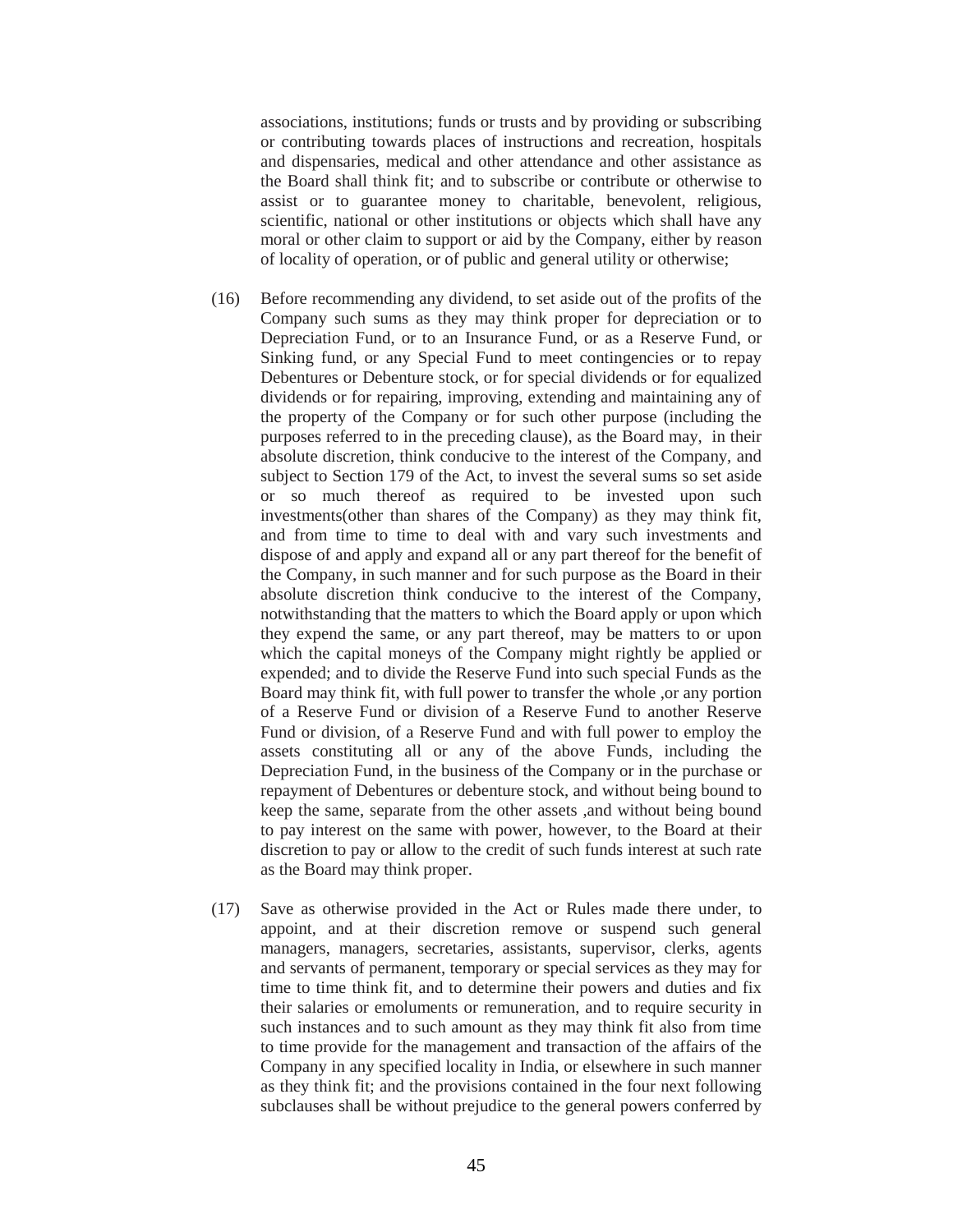this sub-clause.

- (18) To comply with the requirements of any local law which in their opinion it shall, in the interest of the Company, be necessary of expedient of comply with.
- (19) From time to time and at any time to establish any Local Board for managing any of the affairs of the Company in any specified locality in India or elsewhere and to appoint any persons to the members of such Local Boards and to fix their remuneration.
- (20) Subject to Section 179 & 180 of the Act from time to time and at any time, delegate to any person or Committee so appointed, any of the powers, authorities and discretions for the time being vested in the Board, other than their power as specially not permitted under the Act to be delegated, and to authorize the Members for the time being of any such Local Board, or any of them to fill up any vacancies therein and to act notwithstanding vacancies, and any such appointment or delegation may be made on such terms and subject to such conditions as the Board may think fit, and the Board may at any time remove any person so appointed, and may annul or vary any such delegation.
- (21) At any time and from time to time by Power of Attorney under the Seal of the Company, to appoint any person or persons to be the Attorney or Attorneys of the Company, for such purposes and with such powers, authorities and discretion (not exceeding those vested in or exercisable by the Board under these presents and excluding the powers to make calls and excluding also, except in their limits authorized by the Board, the power to make loans and borrow money') and for' such period and subject to such conditions as the Board may from time to time think fit; and any such appointment may (if the Board thinks fit) be made in favour of the members or any of the Members of any Local Board, established as aforesaid or in favour of any company, or the shareholders, directors, nominees or managers of any company or firm or otherwise in favour of any fluctuating body of persons whether nominated directly by the Board and any such power of Attorney may contain such powers for the protection or convenience of persons dealing with such attorneys as the Board may think fit and may contain powers enabling any such delegates or attorneys as aforesaid to sub-delegate all or any of the powers, authorities and discretions for the time being vested in them;
- (22) Subject to Sections 188, 189 and other applicable provisions of the Act and save as otherwise provided in the Act or Rules made there under, for or in relation to any of the matters aforesaid or otherwise for the purposes of the Company to enter into all such contracts, and to execute and do all such acts, deeds and things in the name and on behalf of the Company as they may consider expedient;
- (23) Save as otherwise provided in the Act or Rules made there under, the Board may pay such remuneration to Chairman/Vice Chairman of the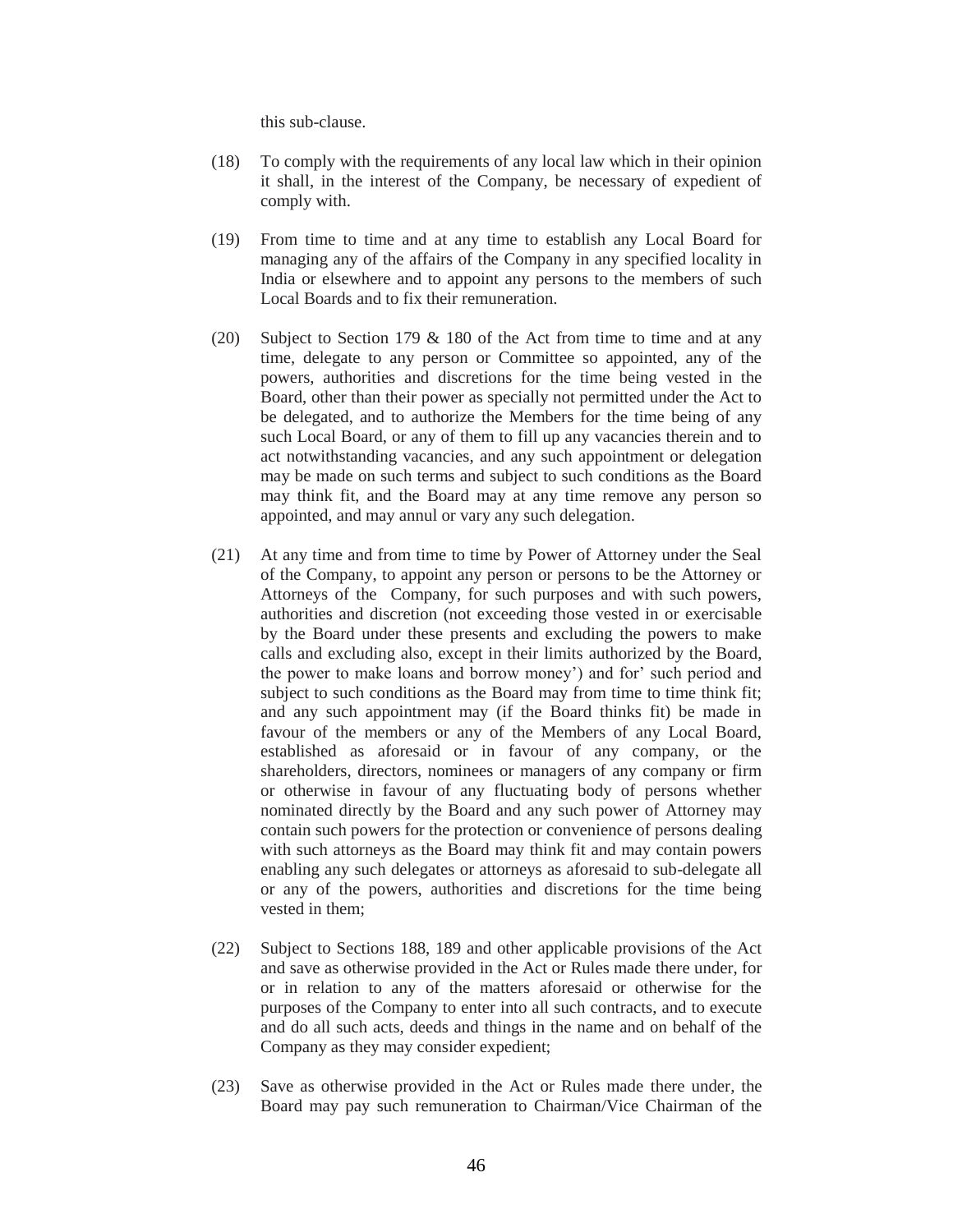Board upon such conditions as they may think fit.

#### **THE SECRETARY**

*Secretary* 163. Save as otherwise provided in the Act or Rules made there under, the Directors may, from time to time appoint, and at their discretion, remove the Secretary provided that where the Board comprises only three Directors, neither of them shall be the Secretary. The Secretary appointed by the directors pursuant to this Article shall be a whole-time Secretary. The Directors may also at any time appoint some person (who need not be Secretary) to keep the registers required to be kept by the Company.

#### **THE SEAL**

- *The seal, its custody*  164. (a) The Board shall provide a Common Seal for the purposes of the Company, and shall have power from time to time to destroy the same and substitute a new Seal in lieu thereof and the Seal shall never be used except by the authority of the Board or a Committee of the Board previously given.
	- (b) Save as otherwise provided in the Act or Rules made there under, the Company shall also be at liberty to have an official Seal in accordance with the provisions of the Act, for use in any territory, district or place outside India.
	- 165. Every Deed or other instrument, to which the seal of the Company is required to be affixed, shall unless the same is executed by a duly constituted attorney, be signed by two Directors or one Director and Secretary or some other person appointed by the Board for the purpose, provided that in respect of the Share Certificate, the Seal shall be affixed in accordance with the Article 20. *Use of seal*

#### **DIVIDENDS**

- 166. The profits of the Company, subject to any special rights relating thereto created or authorized to be created by these Articles, and subject to the provisions of these Articles shall be divisible among the members in proportion to the amount of capital paid-up on the shares held by them respectively.
- 167. The Company in General Meeting may declare dividends to be paid to members according to their respective rights, but no dividend shall exceed thee amount recommended by the Board, but the company in general meeting may declare a smaller dividend.
- 168. No dividend shall be declared or paid otherwise than out of the profits of the financial year arrived at after providing for depreciation in accordance with the provisions of Section 123 of the Act or out of the profits of the Company for any previous financial year or years arrived at after providing for depreciation in accordance with these provisions and remaining undistributed or out of both, provided that;

(a) The company may, before the declaration of any dividend in any financial

47

*Division of profits*

*The Company in general meeting may declare a dividend*

*Dividend only to be paid out of profits*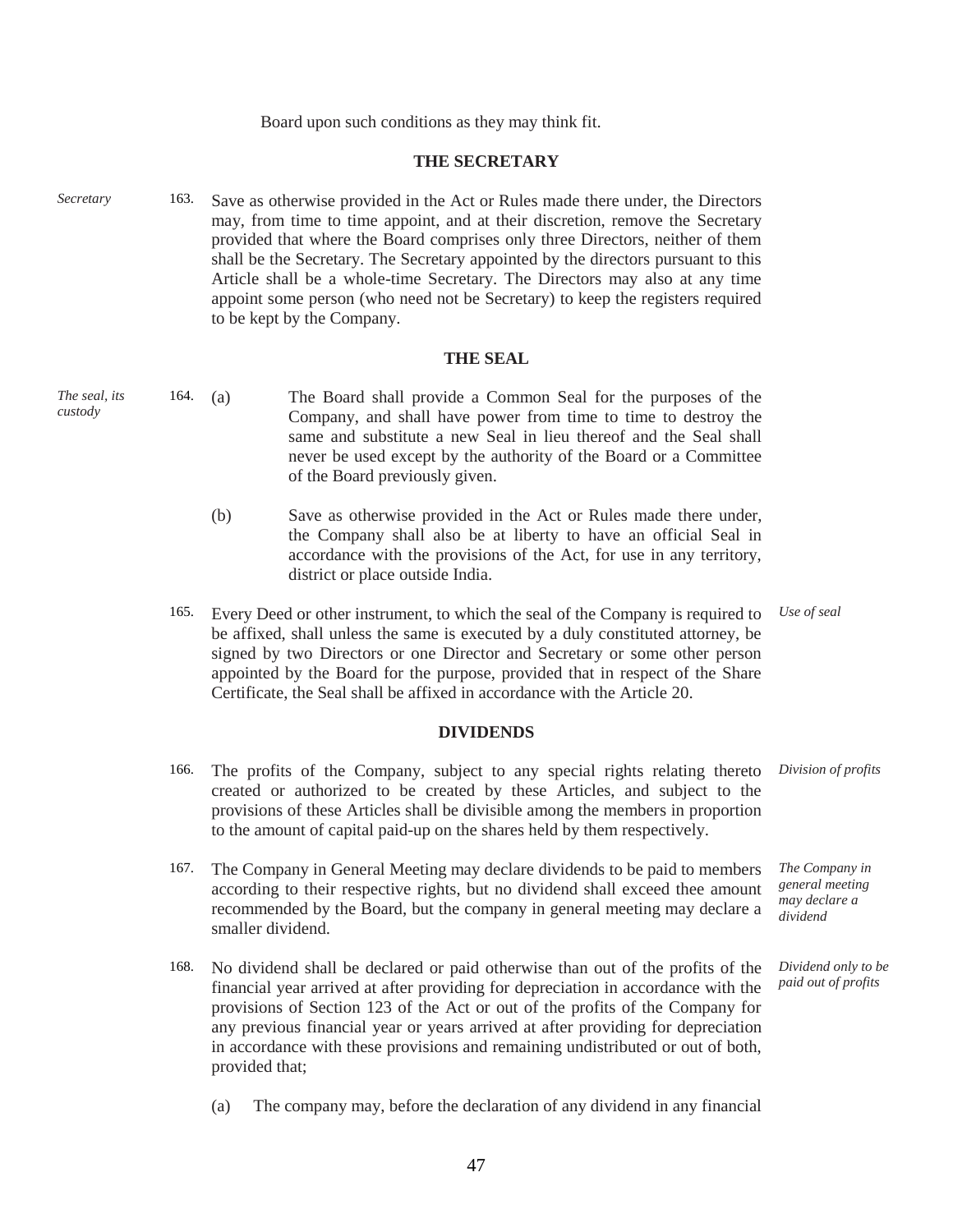year, transfer such percentage of its profits for that financial year as it may consider appropriate to the reserves of the company:

|                                                                            |      | where, owing to inadequacy or absence of profits in any financial year,<br>(b)<br>any company proposes to declare dividend out of the accumulated profits<br>earned by it in previous years and transferred by the Company to the<br>reserves, such declaration of dividend shall not be made except in<br>accordance with the Rules as may be prescribed by the Central<br>Government under the Act in this behalf.<br>Provided also that no dividend shall be declared or paid by a company |                  |
|----------------------------------------------------------------------------|------|-----------------------------------------------------------------------------------------------------------------------------------------------------------------------------------------------------------------------------------------------------------------------------------------------------------------------------------------------------------------------------------------------------------------------------------------------------------------------------------------------|------------------|
|                                                                            |      | from its reserves other than free reserves.                                                                                                                                                                                                                                                                                                                                                                                                                                                   |                  |
|                                                                            | 169. | The Board may, from time to time, pay to the Members such interim dividend<br>as in their judgment, the position of the Company justifies.                                                                                                                                                                                                                                                                                                                                                    | Interim Dividend |
| Calls in advance<br>not to carry<br>rights<br>to participate in<br>profits | 170. | Where capital is paid in advance of calls such capital may carry interest but<br>shall not in respect thereof confer a right to dividend or participate in profits.                                                                                                                                                                                                                                                                                                                           |                  |
| Payment of<br>prorata<br>dividend                                          | 171  | All dividends shall be apportioned and paid proportionately to the amounts paid<br>or credited as paid on the shares during any portion or portion of the period in<br>respect of which the dividend is paid, but if any share is issued on terms<br>providing that it shall rank for dividend as from a particular date, such share<br>shall rank for dividend accordingly.                                                                                                                  |                  |
| Dividend to be<br>kept<br>in abeyance                                      | 172  | The Board may retain the dividends payable upon shares in respect of which<br>any person is under the Article 63 entitled to become a member or which any<br>person under that Article is entitled to transfer; until such a person shall become<br>a member, in respect of such shares or duly transfer the same.                                                                                                                                                                            |                  |
| Receipts for<br>dividends                                                  | 173. | Anyone of several persons who are registered as joint-holders of any share may<br>give effectual receipts for all dividends or bonus and payments on account of<br>dividends or bonus or other moneys payable in respect of such shares.                                                                                                                                                                                                                                                      |                  |
| Deduction of<br>money owned to<br>thecompany                               |      | 174. No member shall be entitled to receive payments of any interest or dividend in<br>respect of his share or shares, while any money may be due or owing from him<br>to the Company in respect of such share or shares or otherwise howsoever,<br>either alone or jointly with any other person or persons and the Board may<br>deduct from the interest or dividend payable to any member all sums of money<br>so due from him to the Company.                                             |                  |
| Rights to<br>dividend<br>where shares<br>transferred                       | 175. | A transfer of share shall not pass the right to any dividend declared thereon<br>before the registration of the transfer.                                                                                                                                                                                                                                                                                                                                                                     |                  |
| Manner of<br>paying<br>dividend                                            | 176. | Unless otherwise directed, any dividend may be paid in any electronic mode as<br>the Board may deem fit and proper, or by cheque or warrant or by a pay-slip or<br>receipt having the force of a cheque or warrant sent through the post to the                                                                                                                                                                                                                                               |                  |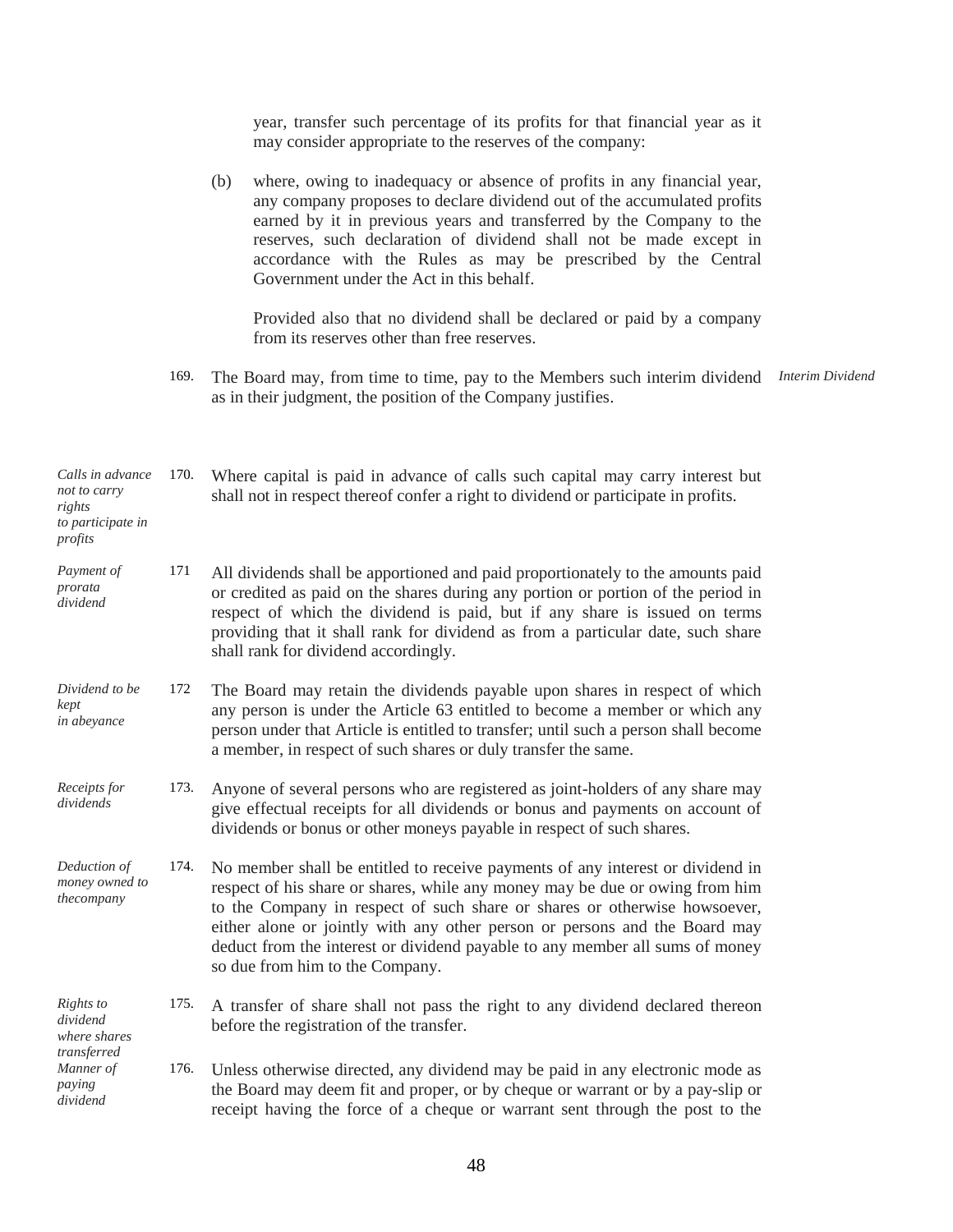registered address of the member or person entitled or in case of joint-holders to that one of them first named in the Register in respect of the joint-holdings. Every such cheque or Warrant shall be made payable to the order of the person to whom it is sent. The Company shall not be liable or responsible for any cheque or Warrant or pay-slip or receipt lost in transmission, or far any dividend lost to the member of person entitled thereto by the forged endorsement of any cheque or warrant or the forged signature of any pay-slip or receipt or the fraudulent recovery of the dividend by any other means.

- *Non-forfeiture of unclaimed dividend* 177 No unclaimed dividend shall be forfeited by the Board unless the claim thereto becomes barred by law and the company shall comply with the applicable provisions of the Act and the Rules made there under in respect of all unclaimed or unpaid dividends.
- *Dividend may be set off against calls* 178. Any General Meeting declaring a dividend may, on the recommendation of the Directors, make a call on the members of such amount as the meeting fixes, but so that the call on each member shall not exceed the dividend and the dividend may, if so arranged between the Company and the member, be set off against the calls.
	- 179. Where the company has declared a dividend but which has not been paid or claimed within 30 days from the date of the declaration, transfer the total amount of dividend which remains unpaid or unclaimed within the said period of 30 days to a special account to be opened by the Company in that behalf in any scheduled bank to be called "Unpaid dividend of "KKALPANA PLASTICK LIMITED". Any money transferred to the unpaid dividend account of the Company which remains unpaid/unclaimed for a period of 7 years from the date of such transfer, shall be transferred by the Company to the Investor Education and Protection Fund established under the Act or the Rules made there under or any other law as may be applicable. *Unpaid Dividend*

#### **CAPITALISATION OF RESERVES**

180. Subject to the provisions of Section 63 of the Act and the Rules made there under, if any, any general meeting may resolve that any moneys, investments, or other assets forming part of undivided profits of the Company standing to the credit of the Reserves, or any Capital Redemption Reserve Fund, in the hands of the Company and available for dividend or representing premiums received on the issue of shares and standing to the credit of the Share Premium Account be capitalised and distributed amongst such of the members as would be entitled to receive the same if distributed by way of dividend all in the same proportions on the footing that they become entitled thereto as capital and that all or any part of such capitalised fund be applied on behalf of such members in paying up in full any un issued shares, debentures, or debenture-stock of the Company which shall be distributed accordingly or in or towards payment of the uncalled liability on any issued shares, all that such distribution or payment shall be accepted by such members in full satisfaction of their interest in the said capitalised sum.

Provided that any sum standing to the credit of a Share Premium Account or a Capital Redemption Reserve Fund may, for the purposes of this Article, only be

*Shares*

*Issue of Bonus*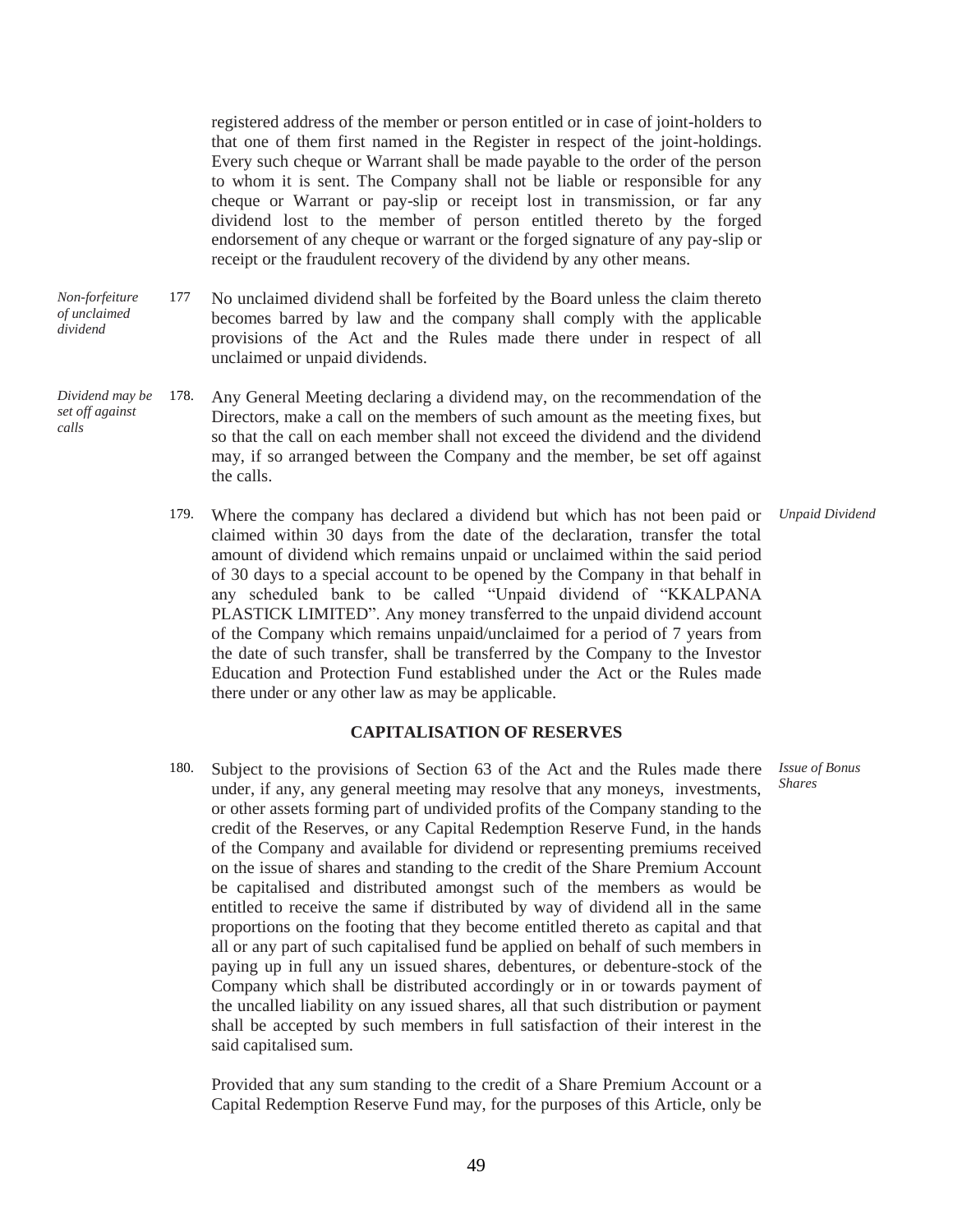applied in the paying up of un issued shares to be issued to members of the Company as fully paid bonus shares.

Provided that no issue of bonus shares shall be made by capitalising reserves created by the revaluation of assets.

- 181. A general meeting may resolve that any surplus money arising from the realisation of any capital asset of the Company or any investments representing the same, or any other undistributed profits of the Company not subject to charge for income tax, be distributed among the members on the footing that they receive the same as capital.
- 182. For the purpose of giving effect to any resolution under the two last preceding articles hereof the Board may settle any difficulty which may arise in regard the distribution as it thinks expedient and in particular may issue fractional certificates, and may fix the value of distribution of any specific assets, and may determine that cash payment shall be made to any members upon the footing of the value so fixed in order to adjust the rights of all parties and may vest such cash or specific assets in trustees upon such trusts for the persons entitled to the Board. Where requisite, a proper contract shall be filed in accordance with the provision of the Act and the Rules made there under, and the Board may appoint any person to sign such contract on behalf of the person entitled to the dividend or capital fund, and such appointment shall be effective.

#### **ACCOUNTS**

*Directors to keep true accounts*

- 183. (1) The company shall keep at the office or at such other place in India as the Board thinks fit, proper Books of Account and or other relevant papers (either in electronic mode or in physical mode in such manner as may be specified) in accordance with Section 128 of the Act and the Rules made there under.
	- (2) Where the Board decides to keep all or any of the Books of Account at any place other than the office of the Company the Company shall within 7 (seven) days of the decision file with the Registrar a notice in writing giving, the full address of that other place.
	- (3) The Company shall preserve in good order the Books of Account relating to the period of not less than eight years preceding the current year together with the vouchers relevant to the entry in such Books of Account.
	- (4) Where the Company has a branch office, whether in or outside India, the Company shall be deemed to have complied with the Article if proper Books of Account relating to the transactions effected at the branch office are kept at the branch office and proper summarized returns made up to date at intervals of not more than three months are sent by the branch office to the Company at its offices or at other place in India, at which the Company's Books of Account are kept as aforesaid.
	- (5) The Books of Account shall give a true and fair view of the state of affairs of the Company or branch office, as the case may be, and explain

50

*Utilization of undistributed capital profits*

*Resolving issues of fractional certificates*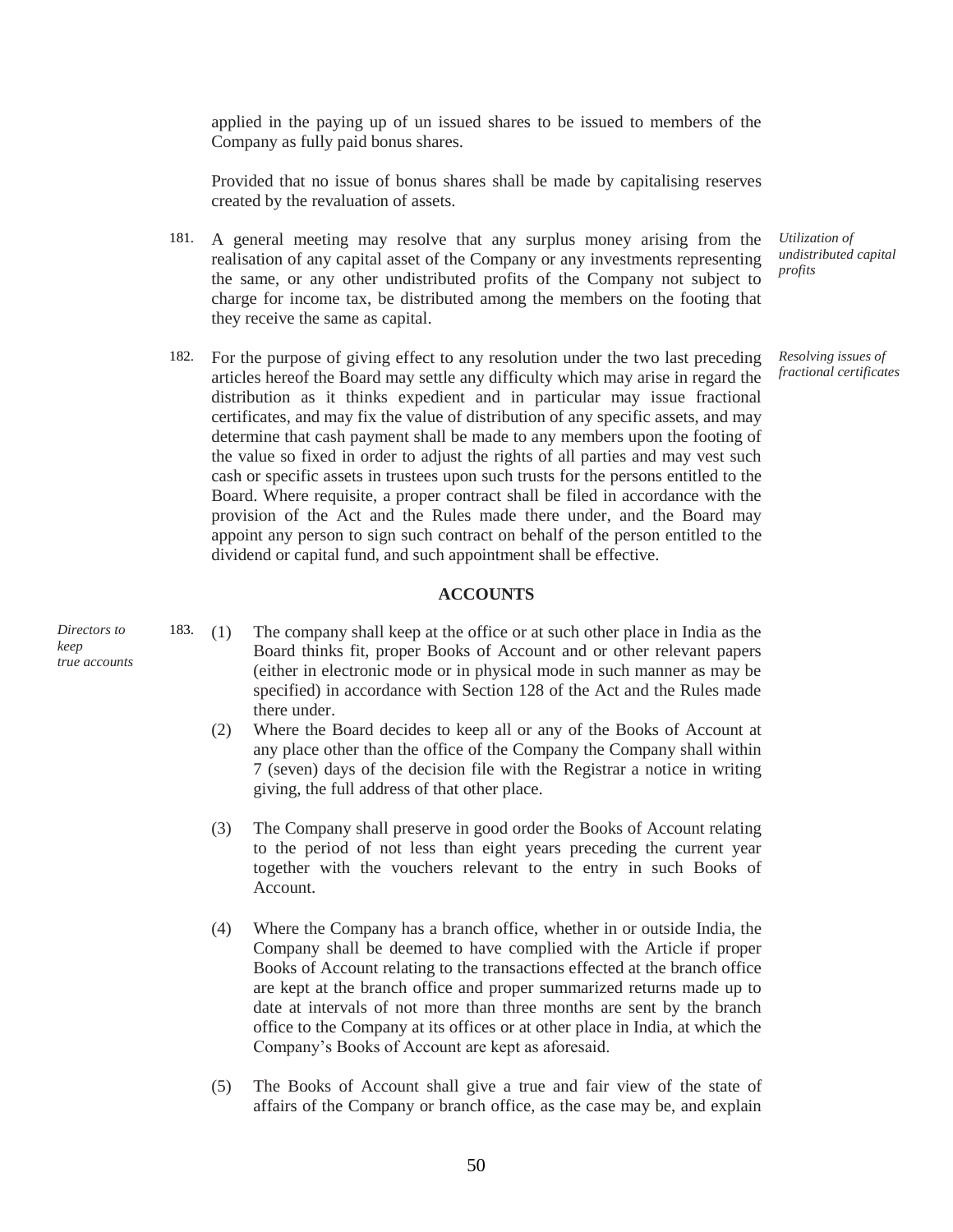its transaction. The Books of Account and other books and papers shall be open to inspection by any Directors during business hours.

- *Places of keeping accounts* 184. The Board shall from time to time determine whether and to what extent and at what times and place and under what conditions are regulations the accounts and books of the Company or any of them shall be open to the inspection of members not being Directors, and no member (not being a director) shall have any right of inspecting any account or books or document of the Company except as conferred by law or authorized by the Board.
- *Laying of accounts before Annual General Meeting* 185. The Directors shall from time to time, in accordance with the provisions of the Act, cause to be prepared and to be laid before the Company in general meeting, such financial statements and Reports as are required by the Act and the Rules made there under from time to time and as in force for the time being.

*to be sent*

*Accounts when*  186. A copy of every such financial statements (including the Auditors' Report and every other document required by law to be annexed or attached thereto), shall at least clear twenty-one days before the meeting at which the same are to be laid before the members, be sent to the members of the Company, to holders of debentures issued by the Company (not being debentures which exfacie are payable to the bearer thereof); to trustees for the holders of such debentures and to all persons entitled to receive notice of General Meeting of the Company.

#### **AUDIT**

- 187. Auditors shall be appointed and their rights and duties regulated in accordance with Sections 139 to 148 of the Act and the Rules made there under.
- 188. The First Auditor or Auditors of the Company shall be appointed by the Board within thirty days from the date of registration of the Company and the Auditor or Auditors so appointed shall hold office until the conclusion of the First Annual General Meeting provided that the Company may, at a General Meeting, remove any such Auditor or all of such Auditors and appoint in his or their place any other person or persons as Auditor or Auditors in accordance with the provision of the Act and the Rules made there under.

The aforesaid provisions shall mutatis mutandis apply to any Secretarial Auditor appointed under the relevant provisions of the Act.

#### **DOCUMENTS AND NOTICES**

- 189. (1) A document or notice may be served or given by the Company on any member either
	- a. Personally; or
	- b. Sending it by registered post or by speed post or by courier service or any other mode, as may be permitted under the Act or Rules made there under, to him to his registered address or (if he has no registered address in India) to the address, if any, in India supplied by him to the Company for serving documents or notices on him; or
	- c. By any electronic mean as may be permitted under the Act or Rules made there under as may be applicable.

*Accounts to be audited*

*First auditor or auditors Secretarial Auditors*

*Service of documents and notice*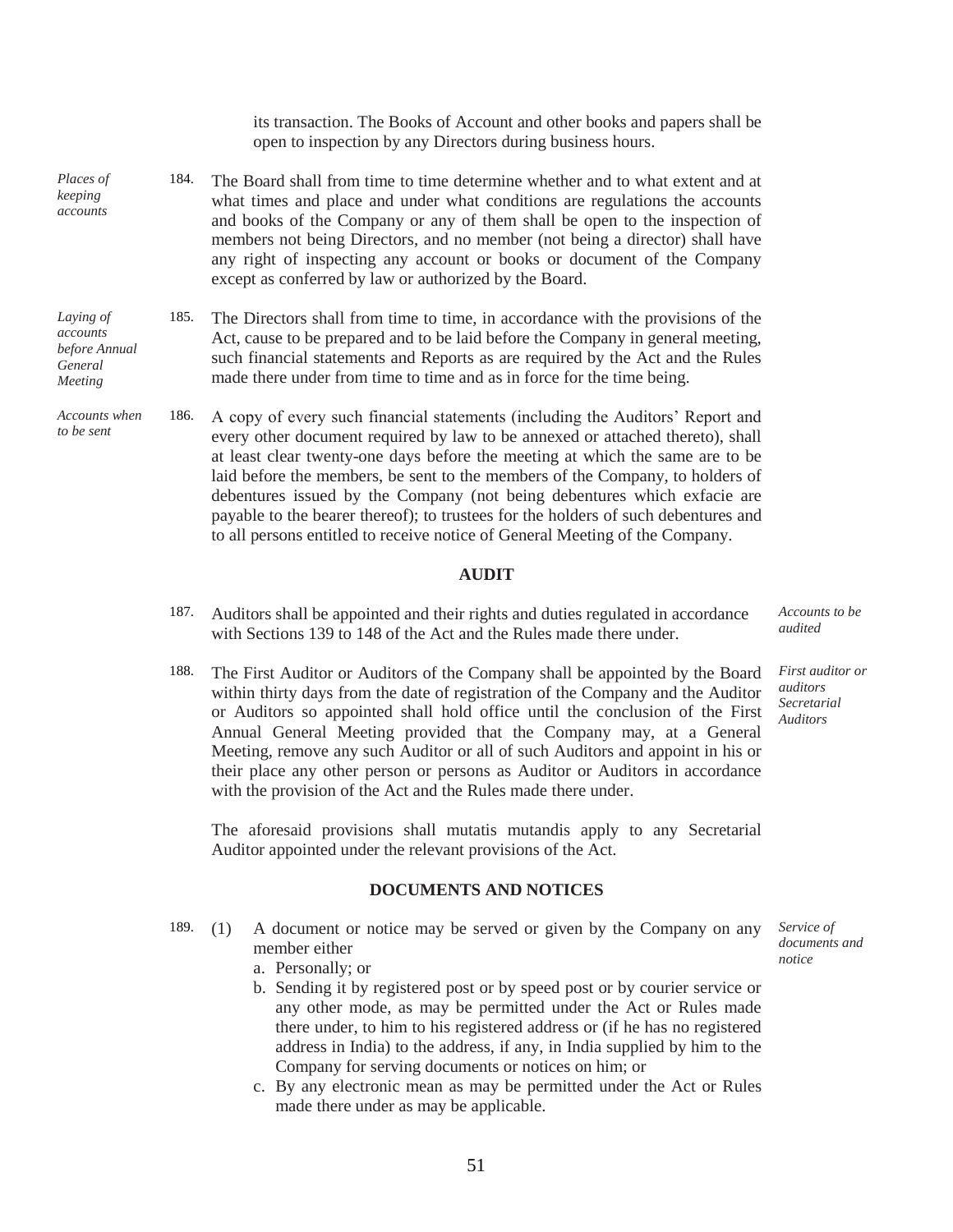- (2) Where a document or notice is sent by registered post or by speed post or by courier service or any other mode, as may be permitted under the Act or Rules made there under, services of the document or notice shall be deemed to be effected by properly addressing, prepaying and posting a letter containing the document or notice.
- 190 A document or notice advertised in a newspaper circulating in the neighbourhood of the Office shall be deemed to be duly served or sent on the day on which the advertisement appears to every member who has no registered address in India and has not supplied to the Company an address within India for serving of documents on or the sending of notices to him.
- 191. A document or notice may be served or given by the Company on or given to the joint-holders of a share by serving or giving the document or notice on or to the joint-holders named first in the Register of Members in respect of the share.

*Newspaper advertisement of notice to be deemed duly serviced*

*Notice to whom Served*

- *Notice to be served to representative* 192. A document or notice may be served or given by the Company on or to the persons entitled to a share in consequence of the death or insolvency of a member by sending it through post or registered post or speed post or courier service or any other mode, as may be permitted under the Act or Rules made there under, in a prepaid letter addressed to him or them by name or by the title of representatives of the deceased or assignee of the insolvent or by any like description, at the address if any) in India supplied for the purpose by the persons claiming to be entitled, or (until such an address has been so supplied) by serving the document or notice in any manner in which the same might have been given if the death or insolvency had not occurred.
- *Service of notice of General Meetings* 193. Documents or notices of every General Meeting shall be served or given in the same manner hereinbefore on or to (a) every member (b) every person entitled to a share in consequence of the death or insolvency of a member, and (c) the Auditor for the time being of the Company.
- *Members bound notice* 194. Every person who, by operation of law, transfer or other means whatsoever, shall become entitled to any share, shall be bound by every document or notice in respect of such shares, previously to his name and address being entered on the Register of Members, shall have been duly served on or given to the person from whom he drives his title to such shares.
- *Documents or notice to be signed* 195. Any document or notice to be served or given by the Company may be signed by a Director or some person duly authorized by the Board of Directors for such purpose and the signatures thereto may be written, printed or lithographed.
- *Notice to be served by post* 196. All documents or notices to be served or given by members on or to the Company or any office thereof shall be served or given by sending it to the Company or Officer at the Office by registered post or by speed post or by courier service or by leaving it at its registered office or by means of such electronic or other mode as may be prescribed in this behalf under the Act or the Rules made there under.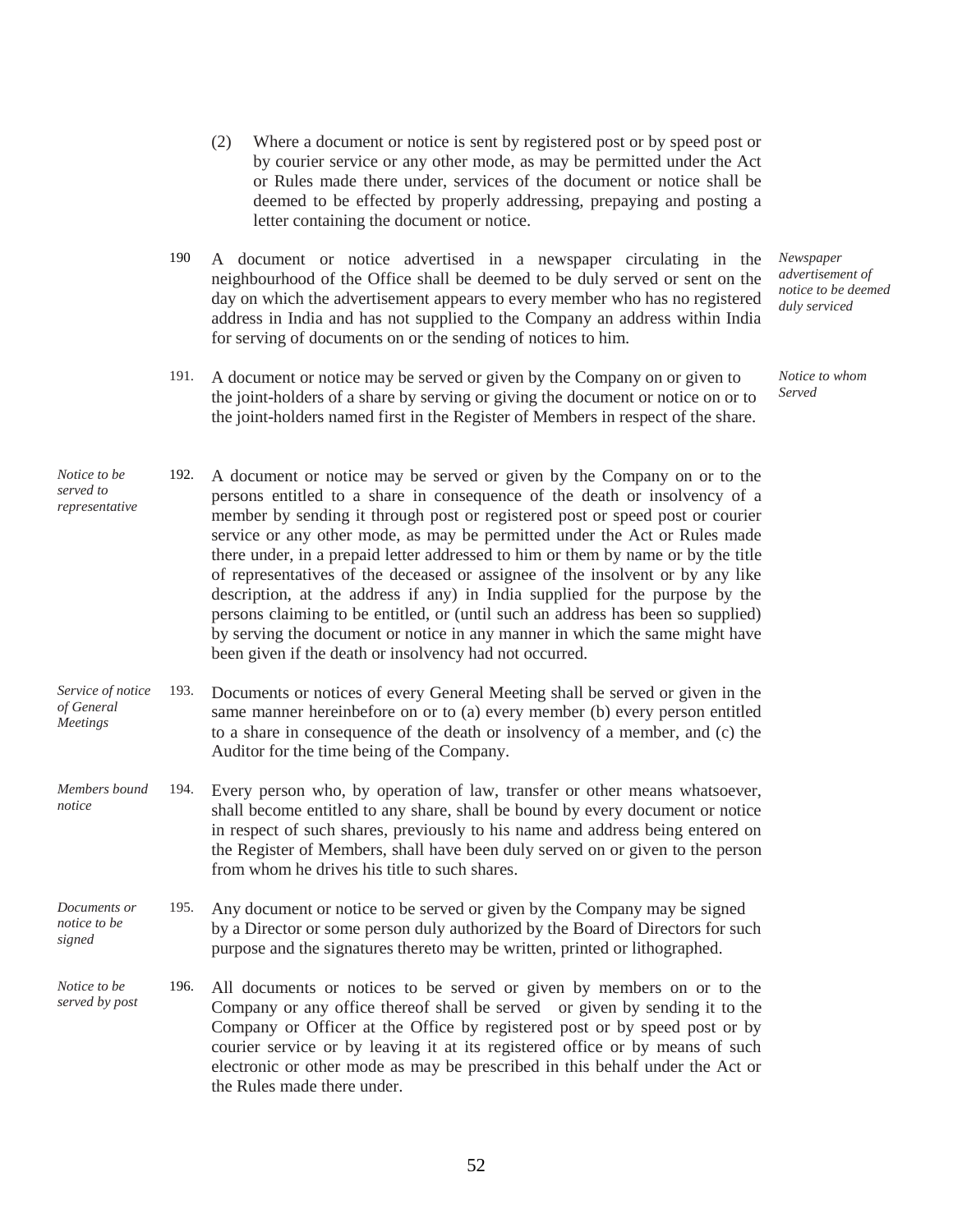**WINDING UP**

197. The Liquidator on any winding-up (whether voluntary, under supervision or compulsory) may, with the sanction of a Special Resolution but subject to the rights attached to any preference share capital, divide among the contributories in specie any part of the assets of the Company and may with the like sanction vest any part of the assets of the Company in trustees upon such trusts for the benefit of the contributories as the Liquidator, with the like sanction shall think fit.

#### **INDEMNITY AND RESPONSIBILITY**

*Person when to*  198. Every officer or agent for the time being of the Company shall be indemnified out of the assets of the Company against all liability incurred by him in defending any proceeding, whether civil or criminal in which judgment is given in his favour or in which he is acquitted or discharged or in connection with any application under Section 463 of Act, in which relief is granted to him by the Court.

#### **SECRECY**

199. Subject to the provisions of these Articles and the Act no member, or other person (not being a Director) shall be entitled to enter the property of the Company or to inspect or examine the Company's premises or properties of the Company without the permission of the Directors or to require discovery of or any information respecting any detail of the Company's trading or any matter which is or may be in the nature or a trade secret, mystery of trade, or secret process or of any matter whatsoever which may relate to the conduct of the business of the Company and which in the opinion of the Directors will be inexpedient in the interest of the Company to communicate.

*No members to enter the premises of the company without permission*

*Liquidatiors powers*

*be indemnified by the company*